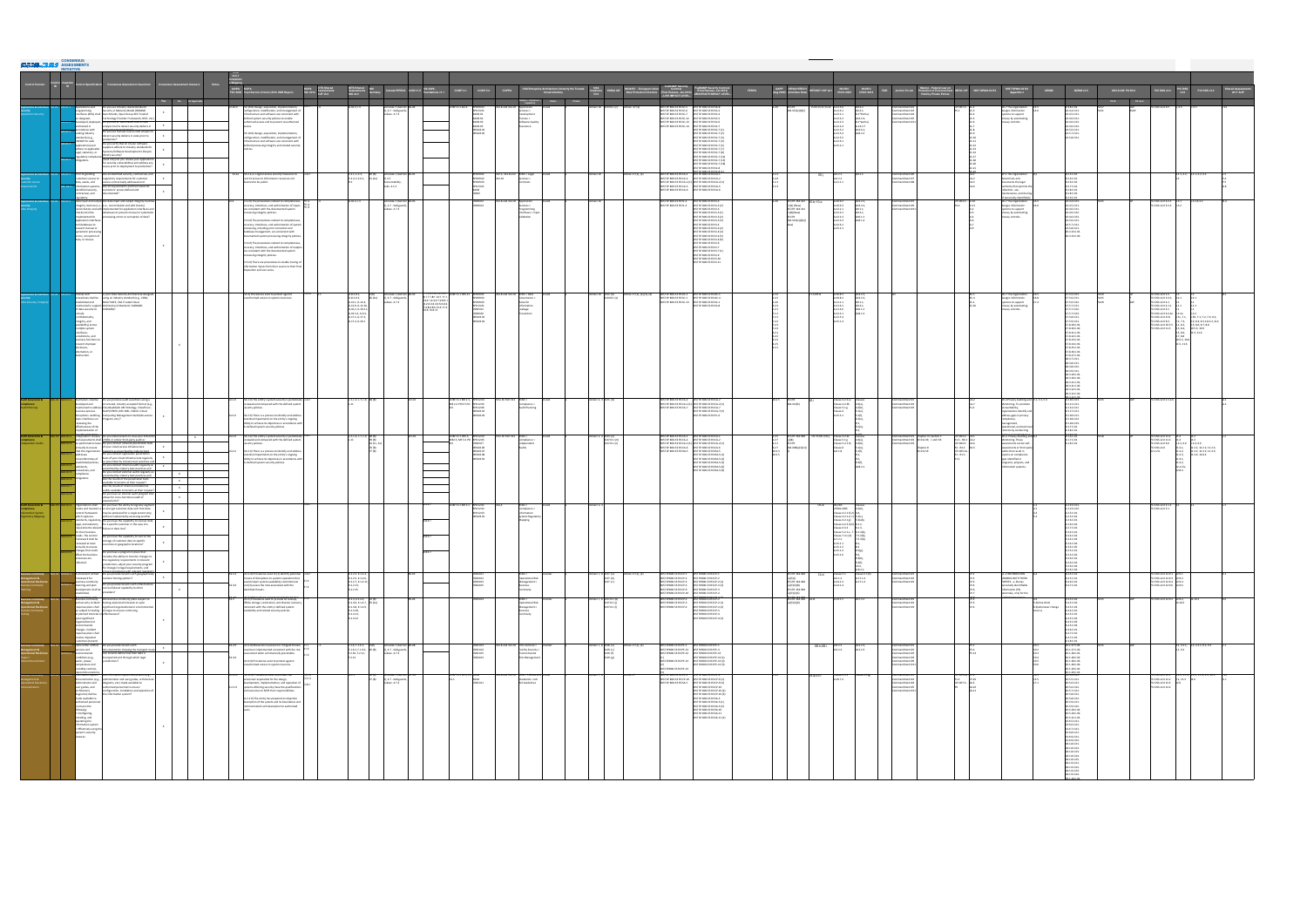**Business Continuity Management & Operational Resilience***Environmental Risks*

**Business Continuity Management & Operational Resilience***Equipment Location*

**Business Continuity Management & Operational Resilience***Equipment Power* 

**Business Continuity Management & Operational Resilience**

**Change Control & Configuration** *Unauthorized Software* 

**Change Control & Configuration Management***Production Changes*

| Physical protection is physical protection against damage (e.g.,<br>against damage from natural causes, natural disasters, deliberate<br>anticipated and designed with<br>Floorings assures<br>isasters, as well as<br>deliberate attacks,<br>including fire, flood,<br>maspheric electris<br>discharge, solar<br>encrurge, sour<br>induced geomagneti<br>storm, wind,<br>storth, wind,<br>explosion, nuclear<br>accident, volcanic<br>activity, biological<br>hazard, civil unrest,<br>musico, civil universitation<br>mudslide, tectoric<br>activity, and other<br>forms of natural or<br>man-made disaster<br>shall be anticipated,<br>designed, and have<br>puntermeasures<br>applied.                                                                                                                                                                                                                                                                                                                                                                                                                                    | Procedures exist to (1) identify potent<br>reats of disruptions to systems operation that<br>ould impair system availability commitments<br>nd (2) assess the risks associated with the<br>cified threats.<br>3.2.0) Measures to prevent or mitigate threa<br>have been implemented consistent with the risk<br>ent when commercially practicable                                                                                                                                                                                                                                                                                                  | i.1, F.1.5.2,<br>!.1, F.2.7,<br>5), 4.7 - Safeguards,<br>Subsec. 4.7.3<br>DSS01.04                                                                                                                                                                                                                                                                                                                                                                                                                    | 7, 8 6.07.<br>Se 17 (1), (2)<br>6.08. (a)<br>6.09. (a)<br>6.09. (b)<br>ility Security:<br>Manageme<br>6.09.10                                   | (IST SP800-53 R3 PE-1 NIST SP800-53 R3 PE-<br>NIST SP800-53 R3 PE-13 NIST SP800-53 R3 PE-13<br>4151 SP800-53 R3 PE-13<br>415T SP800-53 R3 PE-14 NIST SP800-53 R3 PE-13 (1)<br>415T SP800-53 R3 PE-15 NIST SP800-53 R3 PE-13 (2)<br>NIST SP800-53 R3 PE-13 (3)<br>NUT SP800-53 R3 PE-14<br>NIST SP800-53 R3 PE-14<br>NIST SP800-53 R3 PE-15<br>NIST SP800-53 R3 PE-18                                                                                                                                                                                                                                                                                                                                                                                                                                                                                                                                                                                                                                                                               | CFR 164.308<br>A11.2.1<br>andment #2<br>164.310(a)(2)[ii]                                                                                                                                                                                                                                                                                                                 | 8110.01<br>8110.02<br>8111.01<br>6.1:6.2:7.1:7.2-9.1-9.2:9.3:1<br>10.6,9.7,9.8,9.<br>81120.01<br>848.C.01.<br>849.C.01.<br>8410.C.01.<br>8411.C.01.<br>8412.C.01.<br>8.4.13.C.01.                                                                                                                                                                                                                                                                                                                                                                                                                                                                                                                                                                                                                                                                                                                                                                                                                                                                                                                                                                                                                                                                                                                                                                                                                                                                                                                        |
|-------------------------------------------------------------------------------------------------------------------------------------------------------------------------------------------------------------------------------------------------------------------------------------------------------------------------------------------------------------------------------------------------------------------------------------------------------------------------------------------------------------------------------------------------------------------------------------------------------------------------------------------------------------------------------------------------------------------------------------------------------------------------------------------------------------------------------------------------------------------------------------------------------------------------------------------------------------------------------------------------------------------------------------------------------------------------------------------------------------------------------|----------------------------------------------------------------------------------------------------------------------------------------------------------------------------------------------------------------------------------------------------------------------------------------------------------------------------------------------------------------------------------------------------------------------------------------------------------------------------------------------------------------------------------------------------------------------------------------------------------------------------------------------------|-------------------------------------------------------------------------------------------------------------------------------------------------------------------------------------------------------------------------------------------------------------------------------------------------------------------------------------------------------------------------------------------------------------------------------------------------------------------------------------------------------|-------------------------------------------------------------------------------------------------------------------------------------------------|----------------------------------------------------------------------------------------------------------------------------------------------------------------------------------------------------------------------------------------------------------------------------------------------------------------------------------------------------------------------------------------------------------------------------------------------------------------------------------------------------------------------------------------------------------------------------------------------------------------------------------------------------------------------------------------------------------------------------------------------------------------------------------------------------------------------------------------------------------------------------------------------------------------------------------------------------------------------------------------------------------------------------------------------------|---------------------------------------------------------------------------------------------------------------------------------------------------------------------------------------------------------------------------------------------------------------------------------------------------------------------------------------------------------------------------|----------------------------------------------------------------------------------------------------------------------------------------------------------------------------------------------------------------------------------------------------------------------------------------------------------------------------------------------------------------------------------------------------------------------------------------------------------------------------------------------------------------------------------------------------------------------------------------------------------------------------------------------------------------------------------------------------------------------------------------------------------------------------------------------------------------------------------------------------------------------------------------------------------------------------------------------------------------------------------------------------------------------------------------------------------------------------------------------------------------------------------------------------------------------------------------------------------------------------------------------------------------------------------------------------------------------------------------------------------------------------------------------------------------------------------------------------------------------------------------------------------|
| To reduce the risks<br>Are any of your data centers<br>rom environmental places that have a high<br>threats, hazards, and probability/occurrence of high-impact<br>opportunities for environmental risks (floods, tornadoes,<br>nauthorized access, earthquakes, hurricanes, etc.)?<br>equipment shall be<br>kept away from<br>cations subject to<br>high probability<br>environmental risks<br>d supplemented b<br>fundant equip<br>cated at a<br>sonable distance                                                                                                                                                                                                                                                                                                                                                                                                                                                                                                                                                                                                                                                           | Procedures exist to (1) identify<br>hreats of disruptions to systems operation that<br>Id impair system availability commitments<br>and (2) assess the risks associated with the<br>dified threats.<br>.0) Measures to prevent or mitigate threat<br>have been implemented consistent with the risk<br>sment when commercially practicable.                                                                                                                                                                                                                                                                                                        | 75 (C+, A+) 5), 4.7 - Safeguards,<br>1, F.1.5.2,<br>DSS01.05<br>2.1.6.2.7.<br>Subsec. 4.7.3                                                                                                                                                                                                                                                                                                                                                                                                           | ra Services ><br>cle 17 (1), (2)<br>6.08. (a)<br>acility Security<br>6.09.6<br>$6.09.$ (b)<br>k Manageme<br>6.09.1dl                            | NIST SP800-53 R3 PE-1 NIST SP800-53 R3 PE-1<br>NIST SP800-53 R3 PE-14 NIST SP800-53 R3 PE-5<br>ST SPB00-53 R3 PE-15 NIST SPB00-53 R3 PE-14<br>NIST SP800-53 R3 PE-15<br>NIST SP800-53 R3 PE-18                                                                                                                                                                                                                                                                                                                                                                                                                                                                                                                                                                                                                                                                                                                                                                                                                                                     | GFR 164.310<br>nmandment #2<br>andment #3                                                                                                                                                                                                                                                                                                                                 | 8.1.10.C.01.<br>CIDSS v2.0 9.5 9.5<br>8110.02.<br>8111.03.<br>G.0.05 V2.0<br>0.05 0.0.0 220 13<br>CI DSS v2.0 9.9.1 9.9.1, 12.2 9.9.1; 12.2<br>8.1.12 C.01.                                                                                                                                                                                                                                                                                                                                                                                                                                                                                                                                                                                                                                                                                                                                                                                                                                                                                                                                                                                                                                                                                                                                                                                                                                                                                                                                              |
| Policies and<br>.<br>If using virtual infrastructure, does you<br>procedures shall be<br>cloud solution include independent<br>established, and<br>hardware restore and recovery capabi<br>orting business<br>esses and<br>f using virtual infrastructure, do you<br>wide tenants with a capability to res<br>Inical measures<br>a Virtual Machine to a previous state in<br>If using virtual infrastructure, do you allow<br>virtual machine images to be downloaded<br>lemented, for<br>quipment<br>intenance en<br>Stabivora buolo wen & of best port<br>tinuity and<br>If using virtual infrastructure, are machine<br>images made available to the customer in<br>way that would allow the customer to<br>availability of<br>operations and<br>poort personnel.<br>replicate those images in their own off-site<br>Does your cloud solution include<br>software/provider independent restore<br>covery capabilities?                                                                                                                                                                                                     | (A3.2.0) Measures to prevent or mitigate threats<br>ave been implemented consistent with the risk<br>isment when commercially practicable.<br>1.0) The entity's system availability and<br>ecurity performance is periodically reviewed<br>mpared with the defined system availability<br>viated security policies.                                                                                                                                                                                                                                                                                                                                | COBIT 4.1 A13.3 BAIO3.10<br>1 (R)<br>BAID4.03<br>BAID4.04<br>DSS03.05                                                                                                                                                                                                                                                                                                                                                                                                                                 | Infra Services > arovider<br>Domain 7, 8 6.09, (h)<br>Article 17(1)<br>quipment                                                                 | NIST SP 800-53 R3 MA-2 NIST SP 800-53 R3 MA-2<br>(IST SP 800-53 R3 MA-4 NIST SP 800-53 R3 MA-2 (1)<br>NIST SP 800-53 R3 MA-5 NIST SP 800-53 R3 MA-3<br>8.2.3<br>NIST SP 800-53 R3 MA-3 (1)<br>NIST SP 800-53 R3 MA-3 (2)<br>NIST SP 800-53 R3 MA-3 (3)<br>$\frac{8.2.6}{8.2.7}$<br>NIST SP 800-53 R3 MA-4<br>IST SP 800-53 R3 MA-4 (1)<br>NIST SP 800-53 R3 MA-4 (2)<br>NIST SP 800-53 R3 MA-5<br>NIST SP 800-53 R3 MA-6                                                                                                                                                                                                                                                                                                                                                                                                                                                                                                                                                                                                                           | 45 OFR 164.310<br>ommandment #2<br>4.9.2.4<br>A11.2.4<br>IP-007-3 - MA<br>R6.1 - R6.2 - MA-3<br>R6.3 - R6.4 - MA-4<br>nmandment #5<br>(2)(iv)<br>andment #1                                                                                                                                                                                                               | 10.8, 11.6 10.9; 11.6<br>3.3.4.C.01<br>3.3.4.C.02<br>3.3.4.C.03<br>3.3.4.C.04<br>3.4.C.OS<br>3.3.5.C.01.<br>3.3.5.C.02.<br>3.3.6.C.01.<br>3.3.6.C.02<br>3.3.6.C.03<br>3.3.6.C.04.<br>3.3.6.C.05.<br>3.3.6.C.06.<br>3.3.6.C.07.<br>3.3.7.C.01.<br>3.3.8.C.01<br>3.3.8.CO2<br>3.3.8.CO3                                                                                                                                                                                                                                                                                                                                                                                                                                                                                                                                                                                                                                                                                                                                                                                                                                                                                                                                                                                                                                                                                                                                                                                                                    |
| Protection measures Are security mechanisms and redunda<br>shall be put into place implemented to protect equipment from<br>to react to natural and utility service outages (e.g., power failures,<br>man-made threats metwork disruptions, etc.)?<br>s noqu basd<br>severaphically<br>specific business<br>impact assessmen                                                                                                                                                                                                                                                                                                                                                                                                                                                                                                                                                                                                                                                                                                                                                                                                  | (A3.2.0) Measures to prevent or mitigate threat<br>have been implemented consistent with the risk<br>assessment when commercially practicable.                                                                                                                                                                                                                                                                                                                                                                                                                                                                                                     | hedule 1 (Section<br>SS01.04<br>L6.2, F.1.9.2<br>5), 4.7 - Safeguards,<br>Subsec. 4.7.3<br>DSS01.05<br>10, F.2.11,<br>DSS04.01<br>DSS04.02<br>DSS04.03                                                                                                                                                                                                                                                                                                                                                | 2.8 and 312.10 Infra Services ><br>omain 7, 8 6.08. (a)<br>ticle 17 (1), (2)<br>ility Securi<br>$6.09. (e)$<br>$6.09. (f)$<br>k Manager         | NIST SP800-53 R3 PE-1 NIST SP800-53 R3 CP-8<br>NIST SP800-53 R3 PE-12<br>NIST SP800-53 R3 PE-12<br>NIST SP800-53 R3 PE-13<br>NIST SP800-53 R3 PE-14<br>NIST SP800-53 R3 PE-14<br>NIST SP800-53 R3 PE-14<br>0-34 ER ES-00837 T2W<br>NET SP800-53 R3 PE-30<br>NIST SP800-53 R3 PE-10<br>NIST SP800-53 R3 PE-11<br>NIST SP800-53 R3 PE-12<br>NGT SP800-53 R3 PE-13<br>NIST SP800-53 R3 PE-13<br>NIST SP800-53 R3 PE-13 (1)<br>NIST SP800-53 R3 PE-13 (2)<br>NIST SP800-53 R3 PE-13 (3)<br>NIST SP800-53 R3 PE-14                                                                                                                                                                                                                                                                                                                                                                                                                                                                                                                                      | nmandment #<br>A.11.2.3,<br>A.11.2.4<br>andment #2                                                                                                                                                                                                                                                                                                                        | R19.C01<br>8.1.10.C.01<br>8110.02.<br>8111.03.<br>8112.C.01<br>825.C.01<br>825.C.02<br>8.2.6.C.01<br>R26.C02<br>R27.C01<br>8.2.8.C.01.<br>833.C.01.<br>833.C.02.<br>8.3.4.C.01<br>834.C02.<br>835.C01.<br>848.COL<br>849.COL<br>8410.01<br>8.4.11.C.01.<br>84.12.0.01<br>8413.0.01                                                                                                                                                                                                                                                                                                                                                                                                                                                                                                                                                                                                                                                                                                                                                                                                                                                                                                                                                                                                                                                                                                                                                                                                                       |
| 09 BCR-09.1 Barreshall ber<br>Do you provide tenants with ongoing<br>defined and<br>visibility and reporting of your operational<br>mented method<br>o you make standards-based inform<br>or determining the<br>arity metrics (CSA, CAMM, etc.) av.<br>pact of any<br>Do you provide customers with ongoing<br>isruption to the<br>visibility and reporting of your SLA<br>organization (cloud<br>performance?<br>provider, cloud<br>consumer) that must<br>corporate the<br>following:<br>• Identify critical<br>roducts and service<br>· Identify all<br>encies,                                                                                                                                                                                                                                                                                                                                                                                                                                                                                                                                                            | 3.1.0) Procedures exist to (1) identify poten<br>hreats of disruptions to systems operation that<br>suld impair system availability commitments<br>$\mathbf{x}$ .<br>and (2) assess the risks associated with the<br>cified threats.<br>3.0) Procedures exist to provide for backup<br>offsite storage, restoration, and disaster recordistent with the entity's defined system<br>ailability and related security policies.<br>(4.0) Procedures exist to provide for the<br>integrity of backup data and systems maintai<br>upport the entity's defined system availab<br>lated security policies.                                                | BAI10.01<br>8A110.02<br>8A110.03<br>DSS04.01<br>SSD4.02                                                                                                                                                                                                                                                                                                                                                                                                                                               | S > Service<br>main 7, 8 6.02 (a)<br>icle 17 (1), (2)<br>6.03.03.00<br>6.07. (a)<br><b>Iformation</b><br>Technology<br>$6.07.$ (b)<br>siliency- | NIST SP 800-53 R3 CP-1 NIST SP 800-53 R3 CP-<br>NIST SP 800-53 R3 CP-2 NIST SP 800-53 R3 CP-2<br>NIST SP 800-53 R3 RA-3 NIST SP 800-53 R3 RA-3                                                                                                                                                                                                                                                                                                                                                                                                                                                                                                                                                                                                                                                                                                                                                                                                                                                                                                     | CFR 164.308<br>12.a:12.b:12.c SO/IE<br>nandment #<br>27001-2005<br>A.17.1.2<br>nandment #2<br>$18 - R8.1$<br>(7)(ii)(E)<br>$82 - 88.3$<br>4.14.1.2                                                                                                                                                                                                                        | 44.CD<br>645.C01<br>6.4.6.C.01.<br>647.C01                                                                                                                                                                                                                                                                                                                                                                                                                                                                                                                                                                                                                                                                                                                                                                                                                                                                                                                                                                                                                                                                                                                                                                                                                                                                                                                                                                                                                                                               |
| blicies and<br>ed lists zerobeon<br>nade available for all personnel to<br>tablished, and<br>adequately support services operation<br>upporting business<br>cesses and<br>splemented, for<br>Ti stisingong<br>ance and<br>rvice management                                                                                                                                                                                                                                                                                                                                                                                                                                                                                                                                                                                                                                                                                                                                                                                                                                                                                    | (0) Responsibility and accounta<br>y's system availability, confidentiality of da<br>essing integrity, system security and relate<br>curity policies and changes and updates to<br>those policies are communicated to entity<br>personnel responsible for implementing the                                                                                                                                                                                                                                                                                                                                                                         | AP007.01<br>AP007.03<br>AP009.03<br>DSS01.01                                                                                                                                                                                                                                                                                                                                                                                                                                                          | andards :<br>perational<br>curity Baselin                                                                                                       | NIST SP 800-53 R3 CM-2<br>NIST SP 800-53 R3 CM-<br>NIST SP 800-53 R3 CM-4 NIST SP 800-53 R3 CM-2 (1)<br>(IST SP 800-53 R3 CM-6 NIST SP 800-53 R3 CM-2 (3)<br>NIST SP 800-53 R3 MA-4 NIST SP 800-53 R3 CM-2 (5)<br>NIST SP 800-53 R3 SA-3 NIST SP 800-53 R3 CM-3<br>ST SP 800-53 R3 SA-4<br>NIST SP 800-53 R3 CM-3 (2)<br>NIST SP 800-53 R3 SA-5 NIST SP 800-53 R3 CM-4<br>NIST SP 800-53 R3 CM-5<br>NIST SP 800-53 R3 CM-6<br>NIST SP 800-53 R3 CM-6 (1)<br>NHCT 50 800-53 83 CM-6 P                                                                                                                                                                                                                                                                                                                                                                                                                                                                                                                                                               | andment #2<br>andment #3<br>A.7.2.2<br>nmandment #6<br>1.10.1.1<br>A.12.1.1<br>andment #7<br>CM-6<br>CM-9<br>MA-4                                                                                                                                                                                                                                                         | DSS v2.0 12<br>CI DSS v2.0 12.2<br>3;12.4;12.4.1;12.5;12.5 G<br>3 DSS v2.0 12.3 12.1<br>6:12.6.1:12.6.2:12<br>CI DSS v2.0 12.4 12.2                                                                                                                                                                                                                                                                                                                                                                                                                                                                                                                                                                                                                                                                                                                                                                                                                                                                                                                                                                                                                                                                                                                                                                                                                                                                                                                                                                      |
| encure anno<br>licies and<br>$ -$<br>cedures shall be to enforce tenant data retention policies?<br>ablished, and<br>bo you have a documented procedure for<br>responding to requests for tenant data fro<br>porting business<br>esses and<br>governments or third parties?<br>Have you implemented backup or<br>redundancy mechanisms to ensure<br>Inical measures<br>mplemented, for<br>defining and adhering compliance with regulatory, statutory,<br>the retention<br>contractual or business requirements<br>period of any critical Do you test your backup or redundancy<br>merhanisms at least annually?<br>Are policies and procedures establ<br>at as par                                                                                                                                                                                                                                                                                                                                                                                                                                                           | offsite storage, restoration, and disaster recovery<br>tent with the entity's defined system<br>ilability and related security policies.<br>00 Procedures exist to provide for the<br>integrity of backup data and systems maintaine<br>support the entity's defined system availabili<br>related security policies.<br>Procedures exist to provide for                                                                                                                                                                                                                                                                                            | 5) 4.5 - Limiting<br>DS 4.2, DS 4.5, DS BAID9.02<br>21283<br>4.9, DS 11.6<br>8AI09.03<br>DSS04.01<br>DSS04.02<br>DSS04.03<br>ttion, Subset<br>1285<br>DSS04.04<br>DSS04.07<br>MEA03.01                                                                                                                                                                                                                                                                                                                | S > Data<br>6.07.01. (c)<br>iovernance ><br>ata Retention                                                                                       | IST SP 800-53 R3 CI<br>NIST SP 800-53 R3 CP-9 NIST SP 800-53 R3 CP-2 (1)<br>NIST SP 800-53 R3 CP-2 (2)<br>NIST SP 800-53 R3 CP-6<br>NIST SP 800-53 R3 CP-6 (1)<br>NIST SP 800-53 R3 CP-6 (3)<br>NIST SP 800-53 R3 CP-7<br>NIST SP 800-53 R3 CP-7 (1)<br>NIST SP 800-53 R3 CP-7 (2)<br>IST SP 800-53 R3 CP-7 (3)<br>NIST SP 800-53 R3 CP-7 (5)                                                                                                                                                                                                                                                                                                                                                                                                                                                                                                                                                                                                                                                                                                      | (a)(7)(ii)(A)<br>A.10.5.1<br>9.2(g)<br>7.5.3(b)<br>5.2 (c)<br>Article 11, 13<br>S CFR 164.310<br>4.10.7.3<br>Retention<br>EAR 15 CF<br>(d)(2)(iv)<br>45 CFR<br>7.5.3(d)<br>5786.2<br>164.308(a)(7)(ii<br>5.3(a)<br>5.3(b)<br>8.1<br>$$1-12$<br>Recordiee<br>Ping<br>AU-11<br>D) (New)<br>45 CFR<br>164.316(b)(2)(i)<br>A.12.3.1                                           | C Fair Informatio<br>vinciples<br>6.4.5.C.01.<br>CIDSS v2.0 3.1.1 3.1.a<br>9.1;9.5;9.5.1;9.6;9.7;9.8;1<br>6.4.6.C.01.<br>6.4.7.C.01.<br>PCI DSS v2.0 3.2 3.2<br>PCI DSS v2.0 9.9.1 9.9.1<br>7;12.10.1<br>tegrity/Security<br>13.2.10.C.01<br>ACI DSS v2.0 9.5 9.5.9.5.1<br>curity involves both<br>3.2.11.C.01<br>0.0 0.5 v2.0 9.6<br>2.11.0.02.<br>CI DSS v2.0 10.7<br>managerial and technical<br>measures to protect<br>13.2.11.C.03.<br>gainst loss and the<br>3.2.11.0.04<br>12.C.01<br>rized access,<br>tion, use, or<br>13 2.13 C 01<br>12 1.28 C 01                                                                                                                                                                                                                                                                                                                                                                                                                                                                                                                                                                                                                                                                                                                                                                                                                                                                                                                                              |
| ocedures shall be<br>nazement authorization for<br>stablished, and<br>levelopment or acquisition of new<br>supporting business applications, systems, databases,<br>cesses and<br>infrastructure, services, operations and<br>is documentation available that describe<br>splemented, to<br>the installation, configuration, and use of<br>ensure the<br>products/services/features?<br>ernal business<br>Do you have controls in place to ensu<br>artners shall adhere<br>standards of quality are being met for all<br>software development?<br>o the same policies<br>d procedures for<br>ange management                                                                                                                                                                                                                                                                                                                                                                                                                                                                                                                  | 3.12.0) Procedures exist to maintain system<br>ponents, including configurations consist<br>the defined system security policies.<br>3.10.0 Design, acquisition, implementatio<br>rifiguration, modification, and management o<br>structure and software are consistent with<br>defined system security policies.<br>3.10.0) Design, acquisition, implementation<br>configuration, modification, and management o<br>nfrastructure and software are consistent with<br>defined system availability, confidentiality of<br>data, processing integrity, systems security and<br>ed security policies.<br>(A3.13.0, C3.16.0, 13.14.0, S3.10.0) Design | AP001.06<br>12.8, 1.2.9<br>4.7 - Safeguards,<br>Isec. 4.7.3<br>10, 1.2.13,<br>$12.14, 12.15,$ $12.18, 12.22.6,$<br>BAI06.01<br>A, G.4, G6<br>AP007.06<br>AP009.03<br>AP009.04<br>AP010.04<br>AP010.05<br>AP011.01<br>, 1.4.4, 1.4.5,<br>.7.2, 1.2.8,<br>5), 4.7 - Safeguards,<br>Subsec. 4.7.3<br>1.7;1.8;1.11;1.13<br>2.4;2.7;2.8;3.1;3.<br>2.9, 1.2.15,<br>10;3.11;3.12;3.13;3<br>1.5;1.6;1.7;1.8;1.11<br>2.18, 12.22.6<br>1.7.1, 1.2.13,<br>1.14, 1.2.17,<br>2.1:242.728;<br>AP01101<br>2, 61, 66, | vernance<br>peration ><br>irchitecture<br>iovernance                                                                                            | (IST SP 800-53 R3 CA-1<br>NIST SP 800-53 R3 CM-1 NIST SP 800-53 R3 CM-1<br>ST SP 800-53 R3 PL-1 NIST SP 800-53 R3 CM-9<br>NIST SP 800-53 R3 PL-2 NIST SP 800-53 R3 PL-1<br>NIST SP 800-53 R3 SA-1 NIST SP 800-53 R3 PL-2<br>E-A2 ER E2-008 92 T2<br>IST SP 800-53 R3 SA-1<br>NIST SP 800-53 R3 SA-4 NIST SP 800-53 R3 SA-3<br>NIST SP 800-53 R3 SA-4<br>NIST SP 800-53 R3 SA-4 NIST SP 800-53 R3 SA-4<br>NIST SP 800-53 R3 SA-5 NIST SP 800-53 R3 SA-4 (1)<br>ST SP 800-53 R3 SA-9 NIST SP 800-53 R3 SA-4 (4)<br>NIST SP 800-53 R3 SA-4 (7)<br>NIST SP 800-53 R3 SA-5<br>NGT SP 800-53 R3 SA-5 (1)<br>NIST SP 800-53 R3 SA-5 (1)<br>NIST SP 800-53 R3 SA-5 (3)<br>NIST SP 800-53 R3 CM-1 NIST SP 800-53 R3 CM-1                                                                                                                                                                                                                                                                                                                                    | 05.d:09<br>A.12.5.1<br>andment #2<br>A14.3.1<br>A9.4.5<br>A.12.4.1<br>A.12.4.2<br>A.12.4.3<br>A.12.5.5<br>A.15.1.3<br>8.1* (partial)<br>A.14.2.7<br>A.18.1.3<br>A.18.1.4<br>A.15.1.2<br>A.12.1.4<br>andment #2<br>A.6.2.3<br>A.10.1.4<br>ndment #3<br>SA-9<br>SA-10<br>8.1" (partial)<br>A.10.2.1<br>A.10.2.2<br>A.10.2.3<br>8.1* (partial)<br>A.15.2.1<br>8.1" (partial) | 1DSS v2.0 6.3.2 6.3.2, 6.3.2;12.3.4<br>1.28C02<br>2.1.28.C.03<br>12.1.29.C.01<br>12.1.30.C.01<br>1.30.C.02<br>12.1.30.C.03<br>1.31.0.01<br>25.C.01<br>DSS v2.0 3.6.7<br>2.2.5.C.02<br>CIDSS v2.0 6.4.5.2 2.3.2.5<br>3334354364142<br>226C01<br>226C02<br>227C01<br>516C01<br>517C01<br>DSS v2.0 7.1.3 3.3, 3.4, 3.6 3.1<br>1326426436<br>CIDSS v2.0 8.5.1 4.1.4.2 6.4.5.1:6.4.5.2:6.4.5.3:6.5<br>CIDSS v2.0 9.1 6.3.1.6.3.2. 4.4:6.7:7.1:7.1.3:7.1.4:8.3:<br>$PQ$ DSS $v2.0$ 9.1.2 6.4.2, 6.4.3, 8.3.1, 8.3.2, 8.5.1, 8.7, 9.1, 9.4.2 6.4.2, 6.4.3, 8.3.1, 8.3.2, 8.5.1, 8.7, 9.1, 9.4.2<br>1601<br>0006020111 61                                                                                                                                                                                                                                                                                                                                                                                                                                                                                                                                                                                                                                                                                                                                                                                                                                                                                        |
| $x -$<br>w a defined<br>documentation that describes your qualit<br>Is documentation describing known issue<br>uality change control<br>and testing process with certain products/services available?<br>[e.g., ITIL Service<br>Are there policies and procedures in place<br>džiw (Insensgeni<br>blished baselines.<br>triage and remedy reported bugs and<br>ting, and release<br>security vulnerabilities for product and<br>standards which focus Are mechanisms in place to ensure that al<br>on system availability, debugging and test code elements are<br>indentiality, and removed from released software version                                                                                                                                                                                                                                                                                                                                                                                                                                                                                                   | 3.16.0<br>acquisition, implementation, configuration,<br>modification, and management of infrastructure<br>insurrounce, and management or minimized<br>and software are consistent with defined system<br>wailability, confidentiality of data, processing<br>integrity, systems security and related security<br>3.13) Procedures exist to provide that only<br>authorized, tested, and documented changes a<br>made to the system.                                                                                                                                                                                                               | edule 1 (Section<br>AP011.02<br>AP011.04<br>AP011.05<br>AP011.05<br>BAI02.06<br>BAI02.08<br>BAI07.05<br>1.4.5, 1.2.18,<br> , 4.7 - Safeguards,<br>absec. 4.7.3<br>1.22.1, 1.22.3,<br>1.22.6, 1.2.23,<br>1.2.22.2, 1.2.22.4,<br>222.7.1.2.22.8<br>.2.22.9,<br>.2.22.10,<br>1, 2, 22, 11,<br>2.22.12,<br>22.13                                                                                                                                                                                          | FOS > Service<br>6.03.01.0<br>6.03.01. (d)<br>upport > Release<br>Insmiginal                                                                    | (IST SP 800-53 R3 CM-2 NIST SP 800-53 R3 CM-2<br>NIST SP 800-53 R3 SA-3 NIST SP 800-53 R3 CM-2 (1)<br>NIST SP 800-53 R3 SA-4 NIST SP 800-53 R3 CM-2 (3)<br>9.2.1<br>NIST SP 800-53 R3 SA-5 NIST SP 800-53 R3 CM-2 (5)<br>NIST SP 800-53 R3 SA-3<br>NIST SP 800-53 R3 SA-4<br>NIST SP 800-53 R3 SA-4 (1)<br>NIST SP 800-53 R3 SA-4 (4)<br>NIST SP 800-53 R3 SA-4 (7)<br>NIST SP 800-53 R3 SA-5                                                                                                                                                                                                                                                                                                                                                                                                                                                                                                                                                                                                                                                      | 513<br>mandment #<br>A.12.1.1<br>andment #2<br>A.10.1.4<br>A.12.1.4<br>A.14.2.9<br>andment #3<br>A.10.3.2<br>A 1032<br>A 1233<br>A 1223<br>A 1223<br>A 1223<br>A 14.1.1<br>A 12.5.1<br>A 14.3.1<br>A 9.4.5<br>SA-5<br>SA-8<br>SA-10<br>8.1* partial<br>A.14.2.2<br>8.1* partial                                                                                           | 5.1.7.0.01.<br>CI DSS v2.0 6.1 6.<br>518C01<br>519C01<br>5110C01<br>5110C01<br>51112C01<br>5113C01<br>5113C01<br>CI DSS v2.0 6.4 6.3<br>1.14.0.02                                                                                                                                                                                                                                                                                                                                                                                                                                                                                                                                                                                                                                                                                                                                                                                                                                                                                                                                                                                                                                                                                                                                                                                                                                                                                                                                                        |
| blicies and<br>Do you have controls in place to restrict a<br>monitor the installation of unauthorized<br>procedures shall be<br>established, and<br>software onto your systems?<br>supporting business<br>processes and<br>technical measurer<br>Icennical measure<br>implemented, to<br>restrict the<br>installation of<br>unauthorized<br>software on<br>organizationally<br>owned or managed<br>owned or managed<br>user end-point<br>devices (e.g., issued<br>workstations, laptop<br>and mobile devices)<br>and IT infrastructure<br>network and system<br>components.                                                                                                                                                                                                                                                                                                                                                                                                                                                                                                                                                  | rocedures exist to restrict physica<br>access to the defined system including, but not<br>limited to, facilities, backup media, and other<br>system components such as firewalls, routers,<br>and servers.<br>3.5.0) Procedures exist to protect against<br>infection by computer viruses, malicious code.<br>and unauthorized software.<br>3.13.0) Procedures exist to provide that only<br>authorized, tested, and documented changes<br>made to the system.                                                                                                                                                                                     | 43536373839<br>3.103.11;3.123.13;<br>BAI06.01<br>G.20.2, G.20.4,<br>5), 4.7 - Safeguards,<br>Subsec. 4.7.3<br>G.20.5, G.7,<br>BAI10<br>DSS05.03<br>DSS05.04<br>DSS05.07<br>DSS06.03<br>3.7.1, 6.12.11<br>H.2.16, I.2.22.1<br>2 22 3,<br>2 22 6, 1 2 23                                                                                                                                                                                                                                                | S > Service<br>Configuration<br>Management -<br>Software<br>Aanagement                                                                          | NIST SP 800-53 R3 CM-1<br>(IST SP 800-53<br>NIST SP 800-53 R3 CM-2 NIST SP 800-53 R3 CM-2<br>NET SP 800-53 R3 CM-7 NET SP 800-53 R3 CM-2 (1)<br>NET SP 800-53 R3 CM-7 NET SP 800-53 R3 CM-2 (1)<br>NET SP 800-53 R3 CM-8 NET SP 800-53 R3 CM-2 (3)<br>NIST SP 800-53 R3 SA-6 NIST SP 800-53 R3 CM-2 (5)<br>NIST SP 800-53 R3 SA-7 NIST SP 800-53 R3 CM-3<br>415T SP 800-53 R3 SI-1<br>NIST SP 800-53 R3 CM-3 (2)<br>NIST SP 800-53 R3 SI-3 NIST SP 800-53 R3 CM-5<br>NIST SP 800-53 R3 CM-5 (1)<br>NIST SP 800-53 R3 CM-5 (5)<br>NIST SP 800-53 R3 CM-7<br>NIST SP 800-53 R3 CM-7 (1)<br>NIST SP 800-53 R3 CM-8<br>NIST SP 800-53 R3 CM-8 (1)<br>NIST SP 800-53 R3 CM-8 (3)<br>NIST SP 800-53 R3 CM-8 (5)<br>NIST SP 800-53 R3 CM-9<br>NIST SP 800-53 R3 SA-6<br>NST SP 800-53 R3 SA-7<br>NIST SP 800-53 R3 SA-7<br>NIST SP 800-53 R3 SI-3<br>NUT SP 800-53 R3 SI-3 (1)<br>NIST SP 800-53 R3 SI-3 (2)<br>NIST SP 800-53 R3 SI-3 (3)<br>NGT SP 800-53 R3 SI-4<br>NIST SP 800-53 R3 SI-4<br>NIST SP 800-53 R3 SI-4 (2)<br>NIST SP 800-53 R3 SI-4 (4) | A.10.4.1<br>A.12.2.1<br>nandment #2<br>A.115.4<br>A.116.1<br>A.12.4.1<br>A.12.5.3<br>A.14.4<br>A.9.4.4<br>A.9.4.1<br>A.14.2.4<br>A.14.2.4<br>andment #3<br>CM-3<br>CM-5<br>CM-7<br>CM-8<br>andment #5<br>andment #                                                                                                                                                        | 4.1.6.0.01<br>nciples<br>14.1.7.C.01.<br>14.1.7.C.02.<br>14.1.8.C.01.<br>1; 5.1.1; 5.1.2; 5.2; 5.3;<br>volves both manageria<br>14.1.8.C.02.<br>14.1.9.C.01.<br>14.1.10.C.01.<br>nd technical measur<br>5.1, 5.2, 5.3, 5.4<br>rotect against loss and<br>nauthorized acces<br>destruction, use, or<br>14.1.10.C.02<br>sclosure of the data.(49<br>14.1.10.C.03.<br>14.1.11.0.01.<br>9.1.1<br>9.1.2<br>9.1.3<br>9.2<br>9.3<br>9.4<br>$\begin{array}{c} 9.1.2 \\ 9.1.3 \\ 9.2 \end{array}$<br>Managerial measures<br>include internal<br>14.1.11.C.02.<br>14.1.11.C.03.<br>14.1.11.C.01.<br>ganizational measur<br>t limit access to data<br>and ensure that those<br>18.1.9.C.02<br>9.4.1<br>9.4.2<br>9.4.3<br>individuals with access<br>t utilize the data for<br>$9.4.1$<br>$9.4.2$<br>$9.4.3$<br>lauthorized purposes<br><b>Technical security</b><br>measures to prevent<br>10.1:10.2:10.2.1:10.2.2:<br>10.1, 10.2, 10.2.3; 10.2.4; 10.2.5;<br>10.3, 10.4, 10.2.6; 10.2.7; 10.3;<br>lauthorized access<br>include encryption in the<br>transmission and storage<br>of data; limits on access<br>$\begin{array}{c} 10.5, \, 10.6, \, 10.3.1; \, 10.3.2; \, 10.3.3; \\ 10.7 \, \phantom{0}10.3.4; \, 10.3.5; \, 10.3.6; \\ 11.1, \, 11.4, \, 10.4; \, 10.5; \, 10.6; \, 10.6.1; \end{array}$<br>through use of password<br>and the storage of data<br>10.6.2:10.6.3:10.7<br>1; 11.4; 11.5; 11.5<br>secure servers or<br>2.3; 12.3.1; 12.3.2;<br>puters. -<br>235; 123.6; 123.7                         |
| .<br>Do you provide tenants with<br>Policies and<br>rocedures shall be<br>documentation that describes you<br>production change management<br>established for<br>managing the risks<br>associated with<br>applying changes to:<br>procedures and their<br>roles/rights/responsibilities within it?<br>Parainess-critical or<br>existence (tenant)<br>impacting (physical<br>and virtual)<br>applications and<br>interface (API) designs<br>interface (API) designs<br>interface (API) designs<br>and configurations.<br>Infrastructure<br>network and system<br>components.<br>Technical measures<br>shall be implemente<br>to provide assurance<br>that all changes<br>directly correspon<br>registered change<br>quest, business-<br>critical or custome<br>(tenant), and/or<br>prization by, the<br>ustomer (tenant) as<br>Nita and objects<br>Do you provide a capability to identi<br>staining data shall virtual machines via policy tags/metadat<br>be assigned a<br>(e.g., tags can be used to limit guest<br>assification by the operating systems from<br>ta owner based on Do you provide a capability to identify | 3.16.0 (A3.16.0, S3.13.0) Procedures exist to provide that<br>only authorized, tested, and documented changes CC7.4<br>are made to the system.<br>3 & 01 Procedures exist to classify dat<br>rdance with classification policies and<br>periodically monitor and update such<br>assifications as necessary.                                                                                                                                                                                                                                                                                                                                        | hedule 1 (Section<br>17, 12.20,<br>COBIT 4.1 A16.1<br>4,4,3,4,4<br>5), 4.7 - Safeguards,<br>Subsec. 4.7.3<br>BAI06.02<br>BAI06.03<br>BAI06.04<br>BAI07.01<br>BAI07.03<br>BAI07.04<br>BAI07.05<br>BAI07.06<br>OBIT 4.1 PO 2.3. APO01.06<br>AP003.02<br>AP008.01<br>AP009.03<br>AP013.01<br>BAI09.01                                                                                                                                                                                                    | S > Service<br>sport > Relea<br><b>Inserings</b> ni<br>OSS > Data<br>Article 4 (1<br>iovernance ><br>ticle 12, Article 17<br>ata Classificatio  | NIST SP 800-53 R3 CA-1 NIST SP 800-53 R3 CA-1<br>NIST SP 800-53 R3 CA-6 NIST SP 800-53 R3 CA-6<br>NIST SP 800-53 R3 CA-7 NIST SP 800-53 R3 CA-7<br>NIST SP 800-53 R3 CM-2 NIST SP 800-53 R3 CA-7 (2)<br>NIST SP 800-53 R3 CM-6 NIST SP 800-53 R3 CM-2<br>ST SP 800-53 R3 PL-2<br>NIST SP 800-53 R3 CM-2 (1)<br>NIST SP 800-53 R3 PL-5 NIST SP 800-53 R3 CM-2 (3)<br>NIST SP 800-53 R3 SI-2 NIST SP 800-53 R3 CM-2 (5)<br>NIST SP 800-53 R3 CM-3<br>NIST SP 800-53 R3 CM-3 (2)<br>NIST SP 800-53 R3 CM-5<br>NIST SP 800-53 R3 CM-5<br>NIST SP 800-53 R3 CM-5 (1)<br>NIST SP 800-53 R3 CM-5 (5)<br>NIST SP 800-53 R3 CM-6<br>NEST SP 800-53 R3 CM-6 (1)<br>NIST SP 800-53 R3 CM-6 (3)<br>NIST SP 800-53 R3 CM-9<br>NOT SP 800-53 R3 PL-2<br>NIST SP 800-53 R3 PL-2<br>NIST SP 800-53 R3 SI-2<br>NIST SP 800-53 R3 SI-2 (2)<br>NIST SP 800-53 R3 SI-6<br>NIST SP 800-53 R3 SI-7<br>NIST SP 800-53 R3 SI-7 (1)<br>ST SP 800-53 R3 RA-2 NIST SP 800-53 R3 RA-2<br>NIST SP 800-53 R3 AC-4<br>1.2.6<br>4.1.2<br>8.2.1<br>8.2.5<br>8.2.6                   | 6 CFR 164.308 09.it 10.k<br>nmandment #<br>$0033 - C$<br>nandment #2<br>(a)(5)(ii)(C)<br>45 CFR 164.312<br>$-1$ * (partial)<br>$A = 14.2.2$<br>4.12.5.2<br>andment #3<br>8.1* (partial)<br>A.14.2.3<br>andment<br>CM-2<br>CM-3<br>CIP-003-3 - RA<br>General Provisio<br>V. and VI.                                                                                        | <u>n //www.ft<i>r_enufren.</i></u><br>- 4. Privacy Monitorin<br>$1$ DSS $\sqrt{2.01}$<br>1.24C0<br>and Auditing.<br>Drganizations also: (i)<br>1.24.0.02<br>PCI DSS v2.0 6.3.2<br>PCI DSS v2.0 6.4 6.4.5<br>2.1.24.0.03.<br>mplement technology t<br>12.1.25.C.01.<br>12.1.26.C.01.<br>12.1.26.C.02.<br>PCI DSS v2.0 6.1<br>audit for the security,<br>appropriate use, and loss<br>12.1.26.C.03.<br>of PII; (ii) perform review<br>o ensure physical<br>ecurity of documents<br>12.1.27.C.01.<br>12.1.28.C.01.<br>12.1.28.C.02.<br>12.1.29.C.01.<br>12.1.30.C.01.<br>12.1.31.C.01.<br>containing PII; (iii) asses<br>contractor compliance<br>with privacy<br>equirements; and (iv)<br>ensure that corrective<br>actions identified as part<br>12.4.3.C.01.<br>12.4.4.C.01.<br>12.4.4.C.02.<br>of the assessment proce<br>re tracked and<br>12.4.4.0.03.<br>12.4.4.0.04.<br>12.4.4.0.05.<br>itored until audit<br>indings are corrected.<br>12.4.4.C.06.<br>he organization Senior<br>Agency Official for Privac<br>(SAOP)/Chief Privacy<br>12.4.5.C.01.<br>12.4.6.C.01.<br>Officer (CPO) coordinate<br>12.4.7.0.01.<br>itoring and auditing<br>fforts with information<br>lecurity officials and<br>sures that the results<br>e nerwided to cenior<br>VI-1 Minimization of<br>IDSS v2.09<br>rsonally Identifiable<br>PCI DSS v2.0 9.10<br>$9.61, 9.71, 9.61; 9.71$<br>PCI DSS v2.0 12.3<br>$12.3$<br>12.3<br>12.3<br>Information. DM-2 Data<br>Retention & Disposal. DM-<br>3 Minimization of PII used |

**Business Continuity Management & Operational Resilience***Equipment* 

**Business Continuity Management & Operational Resilience** *Impact Analysis*

**Change Control & Configuration Management** *New Development / Acquisition*

**Change Control & Configuration Management** *Outsourced Development*

**Business Continuity Management & Operational Resilience***Retention Policy*

**Data Security & Information Lifecycle Management** *Classification*

**Change Control & Configuration**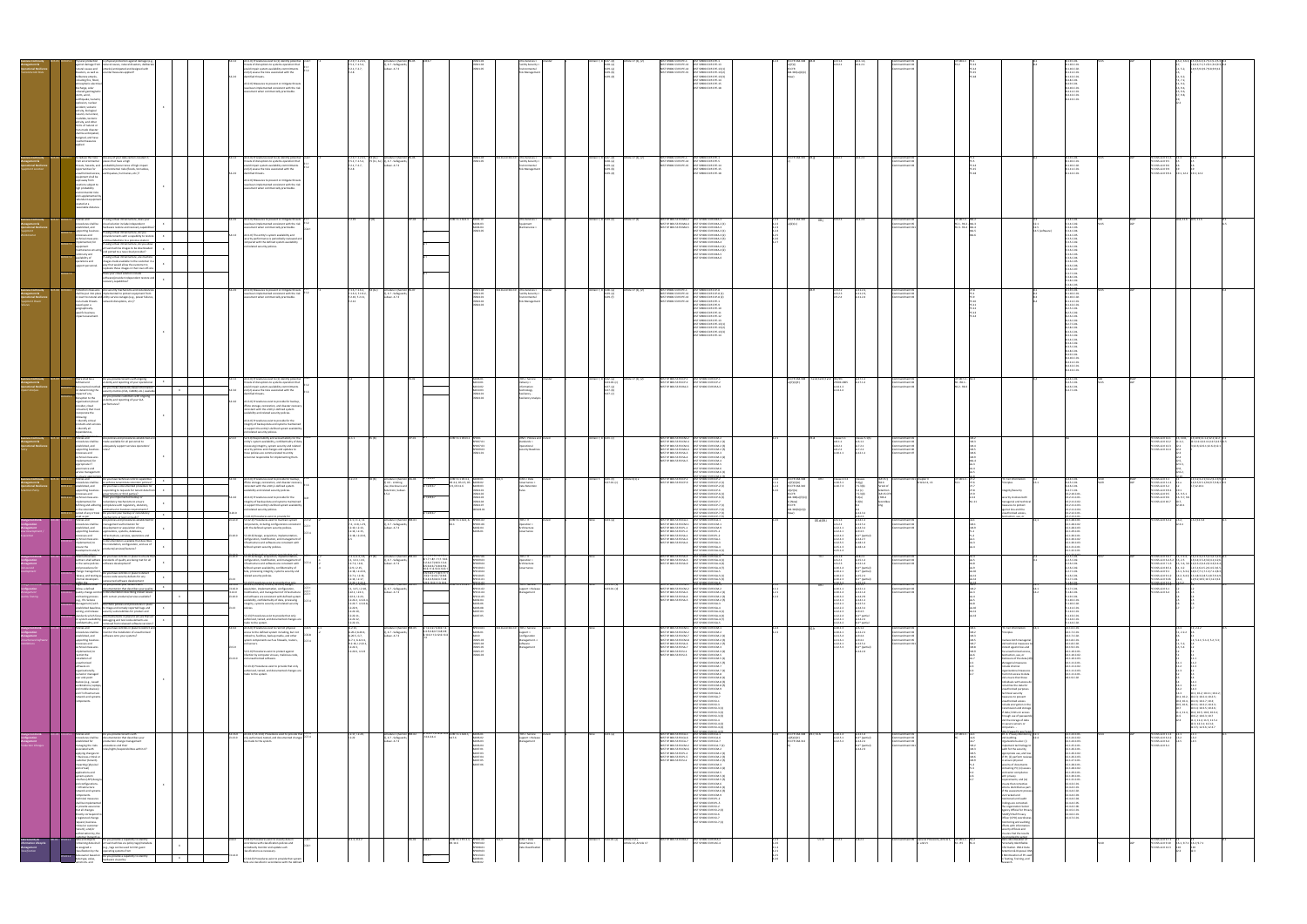**Data Security & Information Lifecycle Management** *Nonproduction Data*

**Data Security & Information Lifecycle Management** *Ownership / Stewardship*

**Datacenter Security**

**Datacenter Security***Equipment Identification*

**Datacenter Security***Offsite Authorization*

**Datacenter Security***Offsite Equipment*

**Datacenter Security***Secure Area Authorization*

**Datacenter Security***Unauthorized Persons* 

| DSI-01.5                    | cality to the                                                                                                                                                                                                                                                                                                                                                                                                                                             | Do you have a capability to use syster<br>eographic location as an authentication<br>you provide the physica<br>X<br>location/geography of storage of a tenant'<br>$\mathbf{x}$ .<br>location/geography of storage of a tena.<br>Do you follow a structured data.Jahod<br>uo you rorrow a structured data-sederi<br>standard (e.g., ISO 15489, Oasis XML<br>Catalog Specification, CSA data type<br>guidance)?<br>Do you allow tenants to define acceptab<br>raphical locations for data routing or                                                                                                                                                                                                                     |   | dentiality and related security policies.                                                                                                                                                                                                                                                                                                                                                                                                                                                                                                                                                                      |                                                                                                                                                                                                                                                                                                         |                                                                                                                                                                                                                                 | BAI09.03<br>DSS04.07<br>DSS05.04<br>DSS05.05<br>DSS06.06                                                                                        |                                  |                                                                                                                                                           |                                                                                                                                          |                                                                                                                                                                                                                                                                                                                                                                                                                                                                                                                       |                       |                                                                                                                 |                                                                                                                                                                                                  |                                                   |                                                                                                                                                                                   |                                                                  |                                                                                                                                                                                                                                                                                                                                                                                                               |                                                                                                                                                                                                                                                                                                            |                                                                                                                                                                                                                                                                                                                                          |                                                                                                                           |
|-----------------------------|-----------------------------------------------------------------------------------------------------------------------------------------------------------------------------------------------------------------------------------------------------------------------------------------------------------------------------------------------------------------------------------------------------------------------------------------------------------|-------------------------------------------------------------------------------------------------------------------------------------------------------------------------------------------------------------------------------------------------------------------------------------------------------------------------------------------------------------------------------------------------------------------------------------------------------------------------------------------------------------------------------------------------------------------------------------------------------------------------------------------------------------------------------------------------------------------------|---|----------------------------------------------------------------------------------------------------------------------------------------------------------------------------------------------------------------------------------------------------------------------------------------------------------------------------------------------------------------------------------------------------------------------------------------------------------------------------------------------------------------------------------------------------------------------------------------------------------------|---------------------------------------------------------------------------------------------------------------------------------------------------------------------------------------------------------------------------------------------------------------------------------------------------------|---------------------------------------------------------------------------------------------------------------------------------------------------------------------------------------------------------------------------------|-------------------------------------------------------------------------------------------------------------------------------------------------|----------------------------------|-----------------------------------------------------------------------------------------------------------------------------------------------------------|------------------------------------------------------------------------------------------------------------------------------------------|-----------------------------------------------------------------------------------------------------------------------------------------------------------------------------------------------------------------------------------------------------------------------------------------------------------------------------------------------------------------------------------------------------------------------------------------------------------------------------------------------------------------------|-----------------------|-----------------------------------------------------------------------------------------------------------------|--------------------------------------------------------------------------------------------------------------------------------------------------------------------------------------------------|---------------------------------------------------|-----------------------------------------------------------------------------------------------------------------------------------------------------------------------------------|------------------------------------------------------------------|---------------------------------------------------------------------------------------------------------------------------------------------------------------------------------------------------------------------------------------------------------------------------------------------------------------------------------------------------------------------------------------------------------------|------------------------------------------------------------------------------------------------------------------------------------------------------------------------------------------------------------------------------------------------------------------------------------------------------------|------------------------------------------------------------------------------------------------------------------------------------------------------------------------------------------------------------------------------------------------------------------------------------------------------------------------------------------|---------------------------------------------------------------------------------------------------------------------------|
| DSI-02 DSI-02.1             | olicies and<br>od lists zeube<br>ablished, and<br>pporting business<br>poesses and<br>hnical measures<br>mplemented, to<br>inventory, document,<br>and maintain data<br>flows for data that is                                                                                                                                                                                                                                                            | ince instantiation?<br>Do you inventory, document, and mail<br>data flows for data that is resident<br>permanent or temporary) within the<br>ervices' applications and infrastructure<br><b>famedaya bns xhowten</b><br>.<br>Can you ensure that data does not migrat<br>beyond a defined geographical residency                                                                                                                                                                                                                                                                                                                                                                                                        |   |                                                                                                                                                                                                                                                                                                                                                                                                                                                                                                                                                                                                                |                                                                                                                                                                                                                                                                                                         |                                                                                                                                                                                                                                 | APO03.01<br>APO03.02<br>APO09.01<br>APO09.01<br>BAI10.03<br>BAI10.03<br>BAI10.03<br>BAI10.03<br>APO03.03                                        |                                  | 0SS > Data<br>andling /<br>Labeling / Secu                                                                                                                |                                                                                                                                          |                                                                                                                                                                                                                                                                                                                                                                                                                                                                                                                       |                       |                                                                                                                 | 01.m                                                                                                                                                                                             |                                                   |                                                                                                                                                                                   |                                                                  | 2 SYSTEM OF RECO<br><b>IOTICES AND PRIVACY</b>                                                                                                                                                                                                                                                                                                                                                                |                                                                                                                                                                                                                                                                                                            |                                                                                                                                                                                                                                                                                                                                          | $\frac{1.1.3}{12.3.3}$ $\frac{1.1.3}{12.3.3;12.3.10}$                                                                     |
| DSI-03 DSI-03.1<br>DSI-03.2 | dent (permanen<br>temporarily) wit<br>Data related to<br>mmerce) that<br>averses public<br>shall be<br>propriately<br>bns bsitizzs<br>audulent activity,<br>unauthorized<br>losure, or                                                                                                                                                                                                                                                                    | Do you provide open encryptic<br>methodologies (3.4ES, AES, etc.) to tenants<br>in order for them to protect their data if it is<br>required to move through public networks<br>Fequered to move through public networks<br>(e.g., the Internet)?<br>De you utilize open encryption<br>methodologies any time your infrastructure<br>components need to communicate with<br>components need to communicate with<br>each other via public networks (e.g.,<br>Internet-based replication of data fro<br>environment to another)?                                                                                                                                                                                          |   | .6) Encryption or other equivalent securit<br>ques are used to protect trans<br>r authentication and other confidential<br>mation passed over the Internet or other<br>etworks.<br>13.3.a-e) The procedures related to<br>leteness, accuracy, timeliness, and<br>orization of system processing, including<br>error correction and database management, as<br>tent with documented system processing                                                                                                                                                                                                           | edule 1 (Section 15-28)<br>i), 4.7 - Safeguards,<br>iubsec. 4.7.3<br>G.19.1.3, G.10.8<br>G.9.11, G.14,                                                                                                                                                                                                  |                                                                                                                                                                                                                                 | BAI10.04<br>BAI10.05<br>BAI10.05<br>COBIT 4.1 DS 5.10 APO01.06<br>AP003.02<br>AP008.01<br>AP013.01<br>AP013.02<br>DSS05<br>DSS05<br>DSS06       |                                  | <b>inyptographic</b><br>vices > Data                                                                                                                      |                                                                                                                                          | NIST SP 800-53 R3 AC-1 NIST SP 800-53 R3 AC-2<br>NIST SP 800-53 R3 AC-1<br>NIST SP 800-53 R3 AC-2 NIST SP 800-53 R3 AU-10<br>NIST SP 800-53 R3 AC-22 NIST SP 800-53 R3 AU-10 (5)<br>NIST SP 800-53 R3 AU-1 NIST SP 800-53 R3 SC-8<br>NUT SP 800-53 R3 SC-8 (1)<br>NIST SP 800-53 R3 SC-8 (1)<br>NIST SP 800-53 R3 SC-9 (1)                                                                                                                                                                                            | $\frac{8.2.1}{8.2.5}$ | 164.312(e)(1)<br>45 CFR<br>164.312(e)(2)(i)                                                                     | 09.x;09.y<br>4.7.2.1<br>A.10.6.1<br>A.10.6.2<br>A.13.1.1<br>A.13.1.2<br>A.10.9.1<br>A.10.9.2<br>A.15.1.4<br>A.14.1.2<br>A.14.1.3<br>A.18.1.4                                                     |                                                   | andment #9<br>andment #10                                                                                                                                                         | IA-8<br>AU-10<br>SC-4<br>SC-8                                    | -2 SYSTEM OF RECO<br>TICES AND PRIVACY<br><b>T STATEMENTS</b>                                                                                                                                                                                                                                                                                                                                                 |                                                                                                                                                                                                                                                                                                            | $1-055y2.02.11$<br>C-055 v2.04.1 3.1<br>PCI DSS v2.0 4.2 4.1.                                                                                                                                                                                                                                                                            | 11314141142                                                                                                               |
| DSI-04 DSI-04.1<br>DSI-04.2 | dification in such<br>Policies and<br>procedures shall be<br>blished for<br>labeling, handling, and<br>the security of data<br>used in non-<br>production<br>environments. Any<br>use of customer data<br>in non-production<br>environments<br>requires explicit,<br>cumented appr<br>from all customers<br>whose data is<br>affected, and must<br>comply with all legal<br>and regulatory<br>requirements for<br>scrubbing of sensitiv<br>data elements. | Are policies and procedures established for<br>labeling, handling and the security of data<br>and objects that contain data?<br>date mechanisms for label inheritance<br>implemented for objects that act as<br>and objects that act and objects that act and objects that act appropriate containers for data?<br>Production data shall Do you have provided as<br>to you have procedures in place to<br>not be replicated or production data shall not be replicated o<br>used in non-production environments                                                                                                                                                                                                         | x | ntegrity policies.<br>S3.2 a) a. Logical access security measures to<br>rict access to information resources not<br>remed to be public.<br>(C3.5.0) The system procedures provide that<br>confidential information is disclosed to parties<br>only in accordance with the entity's defined<br>dentiality and related security policies.<br>\$3.4.01 Procedures exist to protect against<br>thorized access to system resources.<br>C3.21.01 Procedures exist to provide that<br>system development, testing, and change<br>esses in accordance with defined syste<br>lentiality and related security policies. |                                                                                                                                                                                                                                                                                                         |                                                                                                                                                                                                                                 | 008174.1 PO 2.3, APO01.06<br>05 11.6<br>APO08.01<br>APO09.03<br>APO13.01<br>RAVIO 01<br>APO01.06<br>BAI01.01<br>BAI03.07<br>BAI07.04            |                                  | IOSS > Data<br>vernance ><br>Handling /<br>abeling / Securi<br>olicy<br>SRM > Policies<br>Standards ><br>Technical<br>Standard (Data<br><b>InsmiganaM</b> | Article 22<br>Domain 5 6.03. (d)                                                                                                         | NIST SP 800-53 R3 AC-1 NIST SP 800-53 R3 AC-1<br>NIST SP 800-53 R3 MP-1 NIST SP 800-53 R3 AC-16<br>NIST SP 800-53 R3 PE-1 NIST SP 800-53 R3 MP-1<br>NIST SP 800-53 R3 PE-16 NIST SP 800-53 R3 MP-3<br>NIST SP 800-53 R3 SI-1 NIST SP 800-53 R3 PE-16<br>- 0.22 28 22 200 22 23 24 24 25 26 27 29 27 27 28 27 27 28 27 28 27 28 27 28 27 28 27 28 27 28 27 28 27 28 27 28 27 28 27 28 27 28 27 28 27 28 27 28 27 28 27 28 27 28 27 28 27 28 27 28 27 28 27 28 27 28 27 28 27 28 27 28 2<br>NIST SP 800-53 R3 SA-11 (1) | $826 - 45$ CFF        | 164.308(a)(4)(ii)(                                                                                              | A & 2 2<br>A & 3.1<br>A & 2.3<br>A . 13.2.1<br>A.10.7.3<br>A.10.8.1<br>A7.1.3<br>A10.1.4<br>A12.4.2<br>A12.5.1                                                                                   | A.12.1.4<br>A.14.3.1<br>8.1* (partial)<br>14.2.2. | mandment #8 Chapter II<br>mandment #9 Article 8, 9, 11, 12, 14, 18, 19, R4 - R4.1 MP-1<br>conducts #8 0 hp ht<br>andment #10 20, 21<br>andment #<br>Commandment #10<br>andmont #1 | EC.9<br>IP-003-3 - SA-11<br>M-04                                 | DM-1 Minimization of<br>Personally Identifiable<br>Information. DM-2 Data<br>Retention & Disposal. DM-<br>3 Minimization of PII used<br>L'Estine Trainine and<br>M-1 Minimization of<br>Personally Identifiable<br>Information. DM-2 Data<br>Retention & Disposal. DM<br>3 Minimization of PII use<br>in Testing, Training, and<br>Research. SE-1<br>INVENTORY OF<br>PERSONALLY<br>IDENTIFIABLE<br>NFORMATION | 13.1.7.C.01.<br>13.1.8.C.01.<br>13.1.8.C.02<br>13.1.8 0.03<br>13.1.8.0.04.<br>1319C01<br>1244C02<br>14.4.4.C.01<br>19.1.21.C.01<br>20.1.5.C.01<br>20.1.5.C.02<br>20.1.6.0.01<br>0.1.6.0.02<br>20.1.7.C.01<br>20.1.8.C.01.<br>20.1.9.C.01.<br>20.1.9.C.02.<br>20.1.10.0.01<br>0.1.11.C.01.<br>20.1.12.C.01. | DSS v2.09<br>DSS v2.0 9.6<br>CI DSS v2.0 9.7.1<br>CI DSS v2.0 9.7.2 9.8<br>0.0 02.0 9.10<br>CI DSS v2.0 6.4.3                                                                                                                                                                                                                            |                                                                                                                           |
|                             | os:06 05:06.1 All data shall be<br>designated with<br>stewardship, with<br>assigned<br>responsibilities<br>defined, documen<br>mmunicated.                                                                                                                                                                                                                                                                                                                | Are the responsibilities regardin<br>stewardship defined, assigned,<br>locumented, and communicated                                                                                                                                                                                                                                                                                                                                                                                                                                                                                                                                                                                                                     |   | (S2.2.0) The security obligations of users and t<br>entity's security commitments to users are<br>communicated to authorized users.<br>(2.3.0) Responsibility and accountability for t<br>tity's system security policies and changes and<br>updates to those policies are communicated to<br>ity personnel responsible for implementing<br>3 & 01 Procedures exist to classify data in<br>rdance with classification policies and<br>seriodically monitor and update such                                                                                                                                     | Limiting<br>e, Disclosure an<br>etention, Subsec.                                                                                                                                                                                                                                                       |                                                                                                                                                                                                                                 | AP003.02<br>AP003.02<br>AP013.03                                                                                                                |                                  | SS > Data<br>Governance ><br>Data Ownership ,                                                                                                             |                                                                                                                                          | NIST SP RODER RECAL? NIST SP RODERECALLY<br>N151 SP 800-33 R3 CA-2 N151 SP 800-53 R3 CA-2 (1)<br>NIST SP 800-53 R3 CA-2 (1) NIST SP 800-53 R3 CA-2 (1)<br>NIST SP 800-53 R3 P5-2 NIST SP 800-53 R3 P5-2<br>NIST SP 800-53 R3 RA-2 NIST SP 800-53 R3 RA-2<br>IST SP 800-53 R3 SA-2<br>NIST SP 800-53 R3 SA-2                                                                                                                                                                                                           |                       | CFR 164.308                                                                                                     | A.7.1.2<br>A.15.1.4<br>A.8.1.2<br>A.18.1.4                                                                                                                                                       |                                                   | nandment #6 Chapter IV<br>nandment #10 Article 30                                                                                                                                 | $1 - R1.2$ PM-S                                                  | 1 AUTHORITY TO<br>COLLECT. AP-2 PURPOSE<br>CIFICATION.                                                                                                                                                                                                                                                                                                                                                        | 3.4.8.C.02.<br>3.4.9.C.01.<br>3.4.10.C.01.<br>3.4.10.0.02                                                                                                                                                                                                                                                  | 12.5.5 12.5.5<br>12.10.4 12.10.4                                                                                                                                                                                                                                                                                                         |                                                                                                                           |
| DSI-07 DSI-07.1             | Policies and<br>edures shall be<br>blished with<br>porting business<br>esses and<br>from all storae                                                                                                                                                                                                                                                                                                                                                       | Do you support secure deletion (e.g.,<br>degaussing/cryptographic wiping) of<br>archived and backed-up data as determined<br>hu the tennet?<br>Can you provide a published procedure<br>exiting the service arrangement, including<br>vector for measures<br>simplemented for the assurance to sanitize all computing<br>secure disposal and resources of tenant data once a customer<br>:complete removal of this costed your environment or has vacate<br>:complete removal of<br>a resource?                                                                                                                                                                                                                         |   | ifications as necessary<br>3.5.0) The system procedures provide that<br>ntial information is disclosed to parties<br>nly in accordance with the entity's defined<br>identiality and related security policies.<br>0) Procedures exist to protect against<br>authorized access to system resources.                                                                                                                                                                                                                                                                                                             | edule 1 (Sectio<br>I.S - Limiting<br>2.2.14,<br>Disclosure a<br>tion, Subsec.<br>and 4.5.3                                                                                                                                                                                                              |                                                                                                                                                                                                                                 | 08/T 4.1 DS 11.4 APO01.06<br>AP013.01<br>BAI09.03<br>DSS01.01                                                                                   |                                  | 055 > 0464<br>Governance ><br>Secure Disposal of                                                                                                          | krtické 16                                                                                                                               | NIST SP 800-53 R3 MP-6 NIST SP 800-53 R3 MP-6<br>NIST SP 800-53 R3 PE-1 NIST SP 800-53 R3 MP-6 (4)                                                                                                                                                                                                                                                                                                                                                                                                                    |                       | 45 CFR 164.310<br>(d)(2)(i)<br>45 CFR 164.310                                                                   | 08.1,09.p A.9.2.6<br>A.10.7.2<br>A.8.3.2                                                                                                                                                         |                                                   | andment                                                                                                                                                                           | CIP-007-3 - MP-<br>$7 - 87.1 - 16.$                              | M-2 DATA RETENTION 13.4<br><b>D DISPOSAL</b><br>SP800-53 R3 Cf                                                                                                                                                                                                                                                                                                                                                | 1.7C.01<br>13.5.5.C.01.<br>13.5.6.C.01.<br>13.5.6.C.02.<br>13.5.7.0.01<br>13.5.8.0.01.<br>13.5.9.C.01<br>13.5.9.C.02.<br>13.5.9.C.03.<br>13.5.10.C.01<br>12.3.4.C.01.                                                                                                                                      | DSS v2.0 3.1<br>$\begin{array}{ccc} 0.055 & 0.010 & 0.010 & 0.000 & 0.000 & 0.000 & 0.000 & 0.000 & 0.000 & 0.000 & 0.000 & 0.000 & 0.000 & 0.000 & 0.000 & 0.000 & 0.000 & 0.000 & 0.000 & 0.000 & 0.000 & 0.000 & 0.000 & 0.000 & 0.000 & 0.000 & 0.000 & 0.000 & 0.000 & 0.000 & 0.$<br>CI DSS v2.0 9.10.2<br>DSS v2.0 3.1<br>65y2.09 |                                                                                                                           |
| CS-01 DCS-01.1              | service-level<br>ectations, and                                                                                                                                                                                                                                                                                                                                                                                                                           | .<br>Do you maintain a complete inve<br>$X = 1$<br>assified in terms of of your critical assets that includes<br>usiness criticality, Do you maintain a complete inventory c<br>price-level of your critical supplier relationships?                                                                                                                                                                                                                                                                                                                                                                                                                                                                                    |   | I) Procedures exist to (1) identify po<br>.<br>Inreats of disruption to systems operation that<br>would impair system security commitments and<br>2) assess the risks associated with the identified                                                                                                                                                                                                                                                                                                                                                                                                           | i), 4.7 Safeguards,<br>iubsec. 4.7.3                                                                                                                                                                                                                                                                    |                                                                                                                                                                                                                                 | AP003.02<br>AP008.01<br>AP009.03<br>BAI09.01                                                                                                    |                                  | S > Servic<br>c front<br>Configuration<br>Aanagement-<br>rysical Inve                                                                                     |                                                                                                                                          |                                                                                                                                                                                                                                                                                                                                                                                                                                                                                                                       |                       | 6 CFR 164.310<br>(d)(2)(ii)                                                                                     | 07.a;07.b<br>A.7.1.2                                                                                                                                                                             |                                                   |                                                                                                                                                                                   |                                                                  |                                                                                                                                                                                                                                                                                                                                                                                                               | 12350.01<br>123.5.C.02.<br>123.6.C.01.<br>12.3.7.C.01.                                                                                                                                                                                                                                                     | PCI DSS v2.0 12.3.3 9.9<br>PCI DSS v2.0 12.3.4 9.9.1                                                                                                                                                                                                                                                                                     | 9.9.1; 9.9.2; 9.9.3                                                                                                       |
|                             | hysical security<br>guards, gates,<br>electronic<br>surveillance, physics<br>authentication<br>mechanisms.<br>security patrols) shal<br>implemented to<br>ard sensitive<br>data and informatio                                                                                                                                                                                                                                                            | <b>Are physical security perimeters (e.g</b><br>perimeters (e.g., fences, walls, barriers, guards, gates,<br>fences, walls, barriers, electronic surveillance, physical<br>authentication mechanisms, reception<br>desks, and security patrols) implemer                                                                                                                                                                                                                                                                                                                                                                                                                                                                |   | 43.6.01 Procedures exist to restrict physical<br>coss to the defined system including, but not<br>nited to, facilities, backup media, and other<br>tem components such as firewalls, routers,                                                                                                                                                                                                                                                                                                                                                                                                                  | hedule 1 (Section<br>13, F.1.2.4, 7 (B)<br>25. F.1.2.6.<br>5), 4.7 Safeguards, $Subsec. 4.7.3$<br>28, 612.9,<br>.2.10,<br>$-1.2.13$<br>1.2.14.<br>1.2.15,<br>1.2.24, F.1.3,<br>142.F14.6<br>4.7, F.1.6,<br>1.7, F.1.8,<br>2.13, F.2.14,<br>2.15, F.2.16,<br>1.17, F.2.18                                |                                                                                                                                                                                                                                 | 08074.1 DS 12.3<br>208074.1 DS 12.3<br>DS001.01<br>DS501.05<br>DS505.05<br>DS505.03<br>DS505.03<br>DS505.03<br>DS505.03<br>DS505.03<br>DSS06.06 | 8 and 312.10 Infra Services >    | cility Security<br><b>ysical Access</b>                                                                                                                   |                                                                                                                                          | NIST SP 800-53 R3 PE-2<br>NIST SP 800-53 R3 PE-2<br>NIST SP 800-53 R3 PE-3 NIST SP 800-53 R3 PE-3<br>NIST SP 800-53 R3 PE-6 NIST SP 800-53 R3 PE-6<br>NIST SP 800-53 R3 PE-7 NIST SP 800-53 R3 PE-6 (1)<br>NIST SP 800-53 R3 PE-8 NIST SP 800-53 R3 PE-7<br>NUT OF BOD-00 NO PE-7<br>NIST SP 800-53 R3 PE-7 (1)<br>NIST SP 800-53 R3 PE-8<br>NIST SP 800-53 R3 PE-18                                                                                                                                                  |                       |                                                                                                                 |                                                                                                                                                                                                  | A.11.1.2                                          | mandment #<br>smmandment #2<br>ndment                                                                                                                                             | IP-006-3c P<br>R12-R13-PE-3<br>R14-R16-PE-6<br>R161-R2-PE-7      |                                                                                                                                                                                                                                                                                                                                                                                                               | 819.COL<br>81.10.C.01.<br>81.10.C.02.<br>8.1.11 C.01<br>8112C01<br>825.C01.<br>825.C02.<br>826.C01.<br>826.C02.<br>827.C01.<br>8.2.8.C.01.                                                                                                                                                                 | DSS v2.0 9.1<br>9.4, 9.4.1, 9.4.3; 9.4.4                                                                                                                                                                                                                                                                                                 | $9.1.2, 9.1.3$ $9.1.2, 9.1.3$<br>9.2, 9.3, 9.2; 9.3; 9.4; 9.4.1; 9.4.                                                     |
|                             | used as a method of a quipment location?<br>connection<br>scation.                                                                                                                                                                                                                                                                                                                                                                                        | Automated statemated equipment identification uses<br>equipment as a method to validate connection<br>identification shall be authentication integrity based on known                                                                                                                                                                                                                                                                                                                                                                                                                                                                                                                                                   |   | \$3.2.a) a. Logical access security measures t<br>ict access to information resources not<br>ed to be public.                                                                                                                                                                                                                                                                                                                                                                                                                                                                                                  | 1.1, 0.1.3<br>i), 4.7 - Safeguards,<br>iubsec. 4.7.3                                                                                                                                                                                                                                                    |                                                                                                                                                                                                                                 | AP013.01<br>DSS05.02<br>DSS05.03                                                                                                                | 312.3, 312.8 and<br>312.10       |                                                                                                                                                           | omain 8 6.05. (a)                                                                                                                        | NIST SP 800-53 R3 IA-4<br>NIST SP 800-53 R3 IA-3<br>NIST SP 800-53 R3 IA-4<br>(4) 4-AL £8 £2-008 92 T2th                                                                                                                                                                                                                                                                                                                                                                                                              |                       |                                                                                                                 |                                                                                                                                                                                                  |                                                   | andment #<br>andment #2<br>nandment #5<br>andment #8                                                                                                                              |                                                                  |                                                                                                                                                                                                                                                                                                                                                                                                               |                                                                                                                                                                                                                                                                                                            |                                                                                                                                                                                                                                                                                                                                          |                                                                                                                           |
| ncsos posos                 |                                                                                                                                                                                                                                                                                                                                                                                                                                                           | uthorization must be Do you provide tenants with<br>stained prior to documentation that describes scenario<br>relocation or transfer which data may be moved from one<br>of hardware, physical location to another (e.g., offsite<br>software, or data to backups, business continuity failovers,<br>an offsite premises. replication)?                                                                                                                                                                                                                                                                                                                                                                                 |   | 3.2.f) f. Restriction of access to offline storag<br>up data, systems, and media.<br>(C3.9.0) Procedures exist to restrict physical<br>access to the defined system including, but not<br>limited to: facilities, backup media, and other<br>m components such as firewalls, routers,<br>iervers.                                                                                                                                                                                                                                                                                                              | 1.18, F.2.19<br>4.7 Safeguards,<br>ubsec. 4.7.5                                                                                                                                                                                                                                                         |                                                                                                                                                                                                                                 | AP001.02<br>AP003.02<br>BAI02.03<br>BAI02.04<br>BAI03.09<br>BAI06.01                                                                            |                                  | M > Facility<br>ecurity > Asset<br>andling                                                                                                                |                                                                                                                                          | NIST SP ROD-SR BR AC-17 INIST SP ROD-SR BR AC-17<br>NIST SP 800-53 R3 MA-1 NIST SP 800-53 R3 AC-17 (1)<br>NIST SP 800-53 R3 PE-1 NIST SP 800-53 R3 AC-17 (2)<br>NIST SP 800-53 R3 PE-16 NIST SP 800-53 R3 AC-17 (3)<br>NUT SP 800-53 R3 AC-17 (4)<br>NIST SP 800-53 R3 AC-17 (4)<br>NIST SP 800-53 R3 AC-17 (5)<br>NIST SP 800-53 R3 AC-17 (7)<br>NIST SP 800-53 R3 AC-17 (8)<br>NIST SP 800-53 R3 MA-1<br>NIST SP 800-53 R3 PE-1<br>NGT 5P 800-53 R3 PE-16<br>NIST SP 800-53 R3 PE-16<br>NIST SP 800-53 R3 PE-17     |                       | CFR 164.310 08.k;08.m                                                                                           | A.10.1.2                                                                                                                                                                                         | A.11.2.6<br>A.11.2.7                              | andment #5                                                                                                                                                                        |                                                                  |                                                                                                                                                                                                                                                                                                                                                                                                               | 253.0.02<br>125.4.C.01<br>12.5.4.C.02.<br>12.5.4.C.03.<br>12.5.4.C.04.<br>12.5.5.0.01<br>125.6.C.01.<br>125.6.C.02.<br>21.1.8.0.01<br>21.1.8.C.02.<br>21.1.8.C.03.<br>21.1.9.0.01<br>1.1.9.0.02                                                                                                            | DSS v2.0 9.8<br>DSS v2.0 9.9                                                                                                                                                                                                                                                                                                             |                                                                                                                           |
|                             | DCS-05 DCS-05.1 Policies and<br>ocedures shall be<br>quipment (by asset<br>e) used outside th<br>rganization's<br>remise. This shall<br>de a wining                                                                                                                                                                                                                                                                                                       | Can you provide tenants with evider<br>documenting your policies and procedu<br>established for the governing asset management and<br>secure disposal of repurposing of equipment?                                                                                                                                                                                                                                                                                                                                                                                                                                                                                                                                      |   | 3.4) Procedures exist to protect aga<br>horized access to system resources.                                                                                                                                                                                                                                                                                                                                                                                                                                                                                                                                    | 4.7 Safeguards,<br>ubsec. 4.7.5                                                                                                                                                                                                                                                                         |                                                                                                                                                                                                                                 | AP010.04<br>AP010.05<br>AP013.01<br>DSS01.02                                                                                                    |                                  | BOSS > Data<br>vernance ><br>Secure Disposal of                                                                                                           | $6.05.$ (b)<br>6.05.60                                                                                                                   | NIST SP RODAR RR CM-R<br><b>T SP RODUSS BS</b><br>(IST SP 800-53 R3 CM-8 (1)<br>NIST SP 800-53 R3 CM-8 (3)<br>NEST SP 800-53 R3 CM-8 (5)<br>NIST SP 800-53 R3 CM-8 (5)<br>NIST SP 800-53 R3 SC-30                                                                                                                                                                                                                                                                                                                     |                       | <b>CER 164 310</b><br>6 CFR 164.310<br>(d)(1) (New)<br>45 CFR 164.310<br>(d)(2)(i) (New)                        | 4.9.2.6<br>A.8.1.2                                                                                                                                                                               |                                                   | nandment #7<br>andment #8                                                                                                                                                         |                                                                  |                                                                                                                                                                                                                                                                                                                                                                                                               | 12.6.4.C.01<br>2.6.4.C.02<br>12.6.5.C.01<br>12.6.5.C.02.<br>12.6.5.C.03.<br>12.6.5.C.04.<br>12.6.5.C.05.<br>12.6.6.C.01.<br>1266002<br>523.COL                                                                                                                                                             | 100512098<br>0.0 0.Sv 220 1<br>CI DSS v2.0 9.10 12.3                                                                                                                                                                                                                                                                                     | 9.8.9.8.1. 9.8:9.8.1:9.8.                                                                                                 |
| DCS-06.2                    | olicies and<br>pcesses<br>plemented, for                                                                                                                                                                                                                                                                                                                                                                                                                  | Can you provide evidence that policies<br>cedures shall be standards, and procedures have been<br>established, and<br>suspecting business Can you provide evidence that your<br>personnel and involved third parties have<br>been trained regarding your documented                                                                                                                                                                                                                                                                                                                                                                                                                                                     |   | Procedures exist to restrict physica<br>access to the defined system including, but not<br>nited to, facilities, backup media, and other<br>em components such as firewalls, routers,<br>id servers.                                                                                                                                                                                                                                                                                                                                                                                                           | LS, F.1.2.6,<br>l, 4.7 Safeguards,<br>absec. 4.7.3<br>28.612.9                                                                                                                                                                                                                                          |                                                                                                                                                                                                                                 | 05 12.1, 05 12.4<br>05801.04<br>05 4.9<br>05804.01<br>05804.01<br>05804.03                                                                      |                                  | Standards ><br>noitemnoh<br>curity Policies<br><b>Facility Security</b><br>icy)                                                                           | $6.08(4)$<br>$6.09(0)$                                                                                                                   | NIST SP 800-53 R3 PE-2<br>NIST SP 800-53 R3 PE-3<br>NIST SP 800-53 R3 PE-3<br>NIST SP 800-53 R3 PE-6<br>NIST SP 800-53 R3 PE-6<br>NIST SP 800-53 R3 PE-5<br>NIST SP 800-53 R3 PE-5<br>NIST SP 800-53 R3 PE-6<br>(IST SP 800-53 R3 PE-6 (1)                                                                                                                                                                                                                                                                            |                       | CFR 164.31<br>(a)(1)<br>45 CFR 164.310<br>(a)(2)(ii)<br>45 CFR<br>164.308(a)(3)[ii](                            | A.S.1.1<br>A.9.1.3<br>4.9.1.5                                                                                                                                                                    | A.11.1.2                                          | mmandment #2<br>EN transponen                                                                                                                                                     | CIP-006-3c PE-2<br>R1.2 - R1.3 - PE-3<br>R14-R2-PE-4<br>R22 PE-5 |                                                                                                                                                                                                                                                                                                                                                                                                               | 5.23.C.02<br>819.C.01.<br>8110.C.01.<br>8.1.10.C.02.<br>8111C01                                                                                                                                                                                                                                            | CI DSS v2.0 9.2<br>CI DSS v2.0 9.3<br>9.1.2<br>DSS v2.0 9.4                                                                                                                                                                                                                                                                              | 9.1.2                                                                                                                     |
|                             | access control<br>mechanisms to en<br>that only authorized<br>personnel are allow                                                                                                                                                                                                                                                                                                                                                                         | maintaining a state and sacrificate and state and specify which of<br>Ingress and egress to Do you allow tenants to specify which of<br>secure areas shall be your geographic locations their data is<br>constrained and allowed to mov<br>monitored by physical legal jurisdictional considerations based o<br>where data is stored vs. accessed)?                                                                                                                                                                                                                                                                                                                                                                     |   | 3.6.0) Procedures exist to restrict physical<br>access to the defined system including, but not<br>limited to, facilities, backup media, and other<br>lystem components such as firewalls, routers,<br>servers.                                                                                                                                                                                                                                                                                                                                                                                                | 23. F.1.2.4. 7 (B)<br>edule 1 (Section FS-<br>1.2.5, 7.1.2.6, 1.2.8, 7.1.2.9<br>), 4.7 Safeguards,<br>absec. 4.7.3<br>.2.10,<br>F.1.2.13,<br>1214,<br>1215,<br>$-1.2.24, F.1.3$<br>142.F14.6<br>.4.7, F.1.6,<br>1.7, F.1.8,<br>2.13, F.2.14<br>15, F.2.16,<br>17, F.2.18                                |                                                                                                                                                                                                                                 | 05 12.2, 05 12.3 AP013.01<br>AP013.02<br>DSS05.05                                                                                               | 8 and 312.10 SRM > Policies an   | tands ><br>formation<br>Security Policy<br><b>Facility Security</b>                                                                                       | (4) 30.3<br>(i) .09.3                                                                                                                    | NIST SP 800-53 R3 PE-7 NIST SP 800-53 R3 PE-7<br>151 SP 800-53 R3 PE-16<br>15T SP 800-53 R3 PE-16<br>NIST SP 800-53 R3 PE-16<br>NIST SP 800-53 R3 PE-16<br>NIST SP 800-53 R3 PE-18                                                                                                                                                                                                                                                                                                                                    |                       |                                                                                                                 | A.9.1.1                                                                                                                                                                                          | 11.1.6                                            | andmont.<br>andment #3<br>andment #5                                                                                                                                              | CIP-006-3c PE-7<br>R1.2 - R1.3 - PE-16                           |                                                                                                                                                                                                                                                                                                                                                                                                               | 819.001<br>8110.01.<br>8110.02.<br>8.1.11 C.01<br>8112.001.<br>825.001.<br>8.2.5.C.02<br>826.C01<br>826.C02<br>827.C01<br>828C01                                                                                                                                                                           | IDSS v2.09.1<br>C DSS v2.0 9.1.1 9.<br>C DSS v2.0 9.1.2 9.<br>CI DSS v2.0 9.1.3<br>3 DSS v2.0 9.2                                                                                                                                                                                                                                        | 9.1.19.1                                                                                                                  |
|                             | CS-08 DCS-08.1 lagress and egress<br>ises shall be<br>itored, controll<br>and, if possible,<br>icolated from data<br>Physical access to                                                                                                                                                                                                                                                                                                                   | Are ingress and egress points, such as<br>bints such as service service areas and other points where<br>areas and other points unauthorized personnel may enter the<br>where unauthorized premises, monitored, controlled and<br>personnel may enter isolated from data storage and process<br>Do you restrict physical access to                                                                                                                                                                                                                                                                                                                                                                                       |   | coss to the defined system including, but not<br>rited to, facilities, backup media, and other<br>m components such as firewalls, routers,<br><b>Jervers</b><br>(A3.6.0) Procedures exist to restrict physical                                                                                                                                                                                                                                                                                                                                                                                                 | 5), 4.7 Safeguards,<br>ubsec. 4.7.3<br>Schedule 1 (Section F<br>3. F.1.2.4. 7(B)                                                                                                                                                                                                                        |                                                                                                                                                                                                                                 | AP013.02<br>DSS05.05<br>DSS06.03<br>48013.01                                                                                                    | 12.8 and 312.10 Infra Services > | <b>10 SRM &gt; Policies</b><br>Standards ><br>formation<br>ecurity Policy<br><b>Facility Securit</b>                                                      |                                                                                                                                          | IST SP 800-53 R3 MA-1 NIST SP 800-53 R3 MA-1<br>NIST SP 800-53 R3 MA-2 NIST SP 800-53 R3 MA-2<br>NIST SP 800-53 R3 PE-16<br>NIST SP 800-53 R3 PE-16<br>NIST SP 800-53 R3 PE-16<br>NIST SP 800-53 R3 PE-2 NIST SP 800-53 R3 PE-2                                                                                                                                                                                                                                                                                       |                       | 08 h:08 i                                                                                                       |                                                                                                                                                                                                  | 8.1" (partial)<br>12.1.2                          | nandment #<br>Commandment #1 Chapter II                                                                                                                                           | <b>IP-006-3c</b> PE                                              |                                                                                                                                                                                                                                                                                                                                                                                                               | 8.1.10 C.01<br>8110.02.<br>8111.001.<br>8.1.12 C.01<br>825.C01.<br>825.C02.<br>8.2.6.C.01.<br>\$36.000                                                                                                                                                                                                     | PCI DSS v2.0 9.1                                                                                                                                                                                                                                                                                                                         | 9.1.1<br>$^{9.1.2}_{9.2}$<br>$\frac{9.4}{9.4.1}$<br>$\frac{9.4.2}{9.4.2}$                                                 |
|                             | and functions by users and support personnel?<br>and support<br>personnel shall be<br>restricted.                                                                                                                                                                                                                                                                                                                                                         | information assets information assets and functions by users                                                                                                                                                                                                                                                                                                                                                                                                                                                                                                                                                                                                                                                            |   | access to the defined system including, but not<br>limited to, facilities, backup media, and other<br>system components such as firewalls, routers,<br>d servers.                                                                                                                                                                                                                                                                                                                                                                                                                                              | $\begin{tabular}{ll} $1.2.5$, $F.1.2.6$, & $10~(B)$ & $5], $4.7~Salegwards, $1.2.8$, $F.1.2.9$, & Subsec. 4.7.3 \end{tabular}$<br>1.2.8, F.1.2.9,<br>F.1.2.13,<br>F.1.2.14,<br>1.2.15<br>1.2.24, F.1.3,<br>1.4.2, F1.4.6,<br>1.4.7, F.1.6,<br>.7, F.1.8,<br>2.13, F.2.14<br>2.15, F.2.16,<br>17. F.2.18 |                                                                                                                                                                                                                                 | AP013.02<br>DSS05.04<br>DSS05.05<br>DSS06.03                                                                                                    |                                  | acility Security >                                                                                                                                        | Domain 8 6.08 (a)                                                                                                                        | NIST SP 800-53 R3 PE-3 NIST SP 800-53 R3 PE-3<br>NIST SP 800-53 R3 PE-6 NIST SP 800-53 R3 PE-6<br>NUT SP 800-53 R3 PE-6 (1)<br>NIST SP 800-53 R3 PE-6 (1)                                                                                                                                                                                                                                                                                                                                                             |                       | 164.310(a)(1)<br>(New)<br>45 CFR<br>164.310(a)(2)(ii)<br>(New)<br>45 CFR<br>164.310(b) (Nev<br>45 CFR 164.310 ( | A.9.1.2                                                                                                                                                                                          |                                                   | Commandment #2<br>Commandment #3 Article 19                                                                                                                                       | R12-R13-PE-3<br>R14-R16-PE-6<br>R161-R2-PE-18                    |                                                                                                                                                                                                                                                                                                                                                                                                               | 8.1.10 C.01.<br>8110.02<br>8111.01<br>8112.01<br>8.2.5.C.01<br>825.C02<br>826.C01<br>826.C02<br>827.C01<br>828.C01                                                                                                                                                                                         | 9.1.2<br>9.4.1<br>9.4.2<br>9.4.3<br>9.5.1<br>9.5.1                                                                                                                                                                                                                                                                                       | $9.1.1$<br>$9.1.2$<br>$9.2$<br>941<br>942<br>943<br>944<br>95<br>951                                                      |
|                             | Keys must have<br>identifiable owners<br>(binding keys to<br>identities) and there<br>Policies and<br>key infrastructure,<br>cryptographic<br>protocol design and<br>algorithms used,<br>ess controls in                                                                                                                                                                                                                                                  | Do you have key management policie<br>binding keys to identifiable owners?<br>Do you have a capability to allow creation<br>$X = 1$<br>procedures shall be of unique encryption keys per tenant?<br>Instablished for the Do you have a capability to manage<br>Imanagement of encryption keys on behalf of tenants?<br>erystographic keys in<br>To be service's<br>erystosystem (e.g., procedures?<br>The erystosystem (e.g., procedures?<br>The erystem management Do you have documented ownership for<br>$\mathbf{x}$<br>from key generation<br>to revocation and $\log_2 2$<br>replacement, public $\log_2 2$<br>Do you utilize any third party/open<br>source/proprietary frameworks to manage<br>encryption keys? |   | 3.6.0) Encryption or other equivalent security<br>chniques are used to protect transmissions of<br>ser authentication and other confidential<br>information passed over the Internet or other<br>ublic networks.<br>3.4) Procedures exist to protect against<br>horized access to system resources.                                                                                                                                                                                                                                                                                                            | 18 N                                                                                                                                                                                                                                                                                                    | 112131415<br>7181111<br>$1,12,13,14,15,1$ COBIT-<br>1112131415<br>6:1.7:1.8:1.11:1.12:2.<br>8:3.2:3.7<br>1.1:1.21.3:1.4:1.5:<br>21.81.111.<br>1112131415<br>7:1.8:1.11:1.12<br>1.1;1.2;1.3;1.4;1.5;1.<br>6;1.7;1.8;1.11;1.12,2. | AP013.01<br>DSS05.04<br>DSS05.06<br>11DSS.8 AP013.01<br>AP013.02<br>AP009.03<br>BAI06.01<br>BAI09.01<br>BAI09.02<br>BAI09.03                    |                                  | <b>inyptographic</b><br>vices > Key<br>Management<br>ryptographic<br>vices > Key<br>inagemen                                                              | nain 2 6.04.04. (a)<br>$6.04.04.$ (b)<br>6.04.04. (c)<br>6.04.04. (d)<br>6.04.04. (e)<br>6.04.05. (d)<br>6.04.05. (e)<br>6.04.08.02. (b) | NIST SP 800-53 R3 SC-12 NIST SP 800-53 R3 SC-12<br>NIST SP 800-53 R3 SC-13 NIST SP 800-53 R3 SC-12 (2)<br>NIST SP 800-53 R3 SC-12 (5)<br>NIST SP 800-53 R3 SC-13<br>NIST SP 800-53 R3 SC-13 (1)<br>NIST SP 800-53 R3 SC-17                                                                                                                                                                                                                                                                                            |                       | 16.d;10.g<br>45 OFR 164.312<br>(a)(2)(iv)<br>45 CFR<br>164.312(e)(1)<br>(New)                                   | Annex<br>A.10.1<br>A.10.1.1<br>06.d;10.g<br>TibroCo & T<br>4.10.7.3<br>5.2(c)<br>5.3(a)<br>5.3(b)<br>A.12.3.2<br>A.15.1.6<br>7.5.3(b)<br>7.5.3(d)<br>$9.2(g)$<br>A.8.2.3<br>A.10.1.2<br>A.18.1.5 |                                                   | mmandment #<br>mandment #10<br>indment #3                                                                                                                                         |                                                                  |                                                                                                                                                                                                                                                                                                                                                                                                               | 7.2.13.C.O<br>7.2.14.C.01.<br>17.2.15.C.01<br>7.2.16.C.O<br>17.2.16.C.02.<br>22.17.C.O<br>17.2.18.C.01.<br>17.2.18.C.02.<br>17.2.19.C.01.<br>17.2.20.C.01.<br>17.2.20.C.02.<br>17.2.21.C.01.<br>17.2.22.C.01.<br>17.2.23.C.01<br>17.2.24.C.01.                                                             | $1-055y2.03.41$<br>CI-DSS v2.0 3.5 3.<br>1055y2.03.5.1 3.5.1<br>DSS v2.0 3.5.2 3.5.2                                                                                                                                                                                                                                                     | 8.1.1; 8.1.2; 8.1.6; 8.1.7<br>82.1; 82.2; 82.3; 8.2<br>3.5; 3.5.1; 3.5.4<br>$\begin{array}{c} 3.5.2 \\ 3.5.3 \end{array}$ |

**Datacenter Security***User Access*

**Encryption & Key Management**

**Data Security & Information Lifecycle Management** *Data Inventory / Flows*

**Data Security & Information Lifecycle Management** *E-commerce Transactions*

**Data Security & Information Lifecycle Management** *Handling / Labeling / Security Policy*

**Data Security & Information Lifecycle Management** *Secure Disposal*

**Datacenter Security***Asset Management*

**Datacenter Security**

**Encryption & Key Management**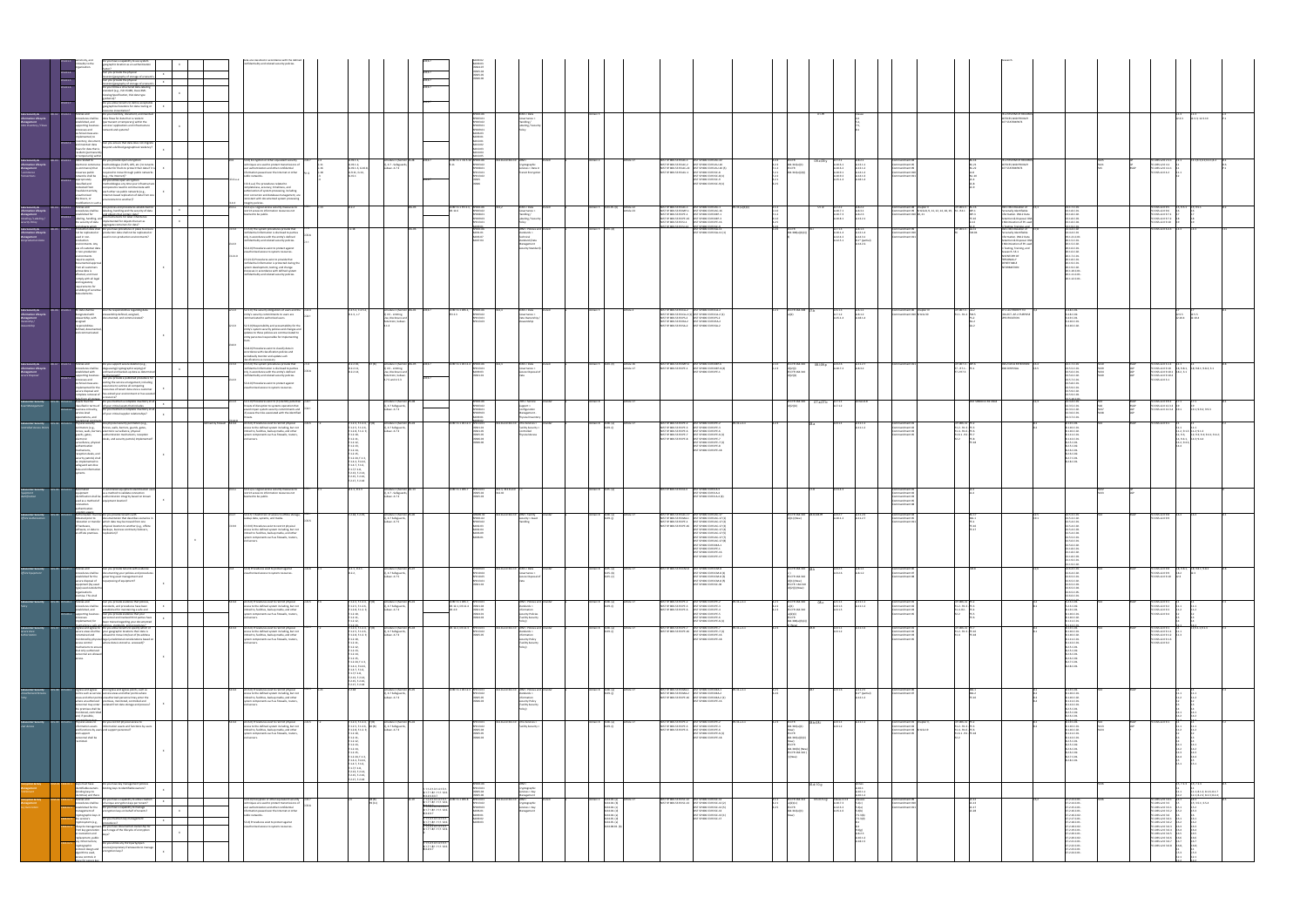|                                                                                                | Do you encrypt tenant data at rest (on<br>coodures shall be<br>stablished, and the diskystorage) within your environment?<br>stablished, and the you leverage encryption to protect data<br>upporting business and virtual machine images during<br>procedures shall be<br>established, and<br>s and<br>transport across and between networks an<br>Do you support tenant-generated<br>chnical measures<br>implemented, for the encryption loys or permit tenants to<br>use of encryption encrypt data to an identity without access<br>protocols for to a public loy certificate (e.g., identity-<br>protection of sensitive hand encountered?<br>The data in storage (e.g., the volume documentation establishing<br>and defining your encryption management<br>file servers,<br>policies, procedures, and guidelines?<br>databases, and end-<br>and data in<br>Matform and data<br>.<br>Do you have platform and data appropriat<br>oropriate<br>encryption that uses open/validated<br>encryption (e.g., AES-<br>encryption (e.g., AES-<br>256) in Are your encryption keys maintained<br>Are your encryption keys maintained<br>ben/validated<br>cloud consumer or a trusted key | 12.0, S3.6.0) Encryption or other equivalent<br>ty techniques are used to protect<br>issions of user authentication and othe<br>idential information passed over the Internet<br>ther public networks.<br>4) Procedures exist to protect against<br>thorized access to system resources                                                                                                                                                                                                                                                                                                                                                             | 6.10.4, 6.11.1, 1.28.08<br>edule 1 (Section 15-18<br>6.11.2, 6.12.1, 24 (8) 5), 4.7 - Safeguards,<br>6.12.2, 6.12.4, 25 (8) Subsec. 4.7.3<br>G.12.10,<br>G.14.18,<br>G.14.19, G.16.2,<br>1112131415<br>G.16.18,<br>1.8;1.11;1.12<br>G.16.19,<br>G.17.16,<br>G.17.17,<br>1.1;1.2;1.3;1.4;1.5;1.<br>6;1.7;1.8;1.11;1.12;2.<br>8:3.2:3.7<br>$\begin{array}{c} 6.18.13,\\ 6.18.14,\\ 6.19.1.1,\\ 6.20.14 \end{array}$ | 21.3;1.4;1.5;1. COBIT 4.1 DSS.8 APO13.01<br>and 312.10 SRM > Data<br>6:1.7:1.8:1.11:1.12.2. COBIT 4.1 DSS.10 DSS05.02<br>1.1:1.2:1.3:1.4:1.5:1. COBIT 4.1 DSS.11 DSS05.03<br>Cryptographic<br>Services - Data-At-<br>DSS06.06<br>cryption,<br>Cryptographic<br>ervices - Data-in-<br>PO01.06<br>vices > Key<br>anagement                              | NIST SP 800-53 R3 AC-1 NIST SP 800-53 R3 AC-18<br>6.04.05. (a)<br>NIST SP 800-53 R3 AC-18 NIST SP 800-53 R3 AC-18 (1)<br>NIST SP 800-53 R3 AC-18 NIST SP 800-53 R3 AC-18 (2)<br>6.04.05. (c)<br>NIST SP 800-53 R3 SC-1 NIST SP 800-53 R3 IA-7<br>NET SP 800-53 R3 SC-7<br>NET SP 800-53 R3 SC-7<br>NET SP 800-53 R3 SC-13<br>NET SP 800-53 R3 SC-13<br>NET SP 800-53 R3 SC-13<br>NIST SP 800-53 R3 SC-8<br>NIST SP 800-53 R3 SC-8 (1)<br>NIST SP 800-53 R3 SC-9<br>NIST SP 800-53 R3 SC-9 (1)<br>NIST SP 800-53 R3 SC-13<br>NIST SP 800-53 R3 SC-13 (1)<br>NIST SP 800-53 R3 SC-23<br>NIST SP 800-53 R3 SC-28<br>8-12 ER £2-000 92 T2th                                                                                                                                                                                                                                                                                                                                                                                                               | 5 CFR 164.312 06.d:09.1:09.o:09 A 10.6.1<br>A.10.8.3<br>A.10.8.4<br>A.10.9.2<br>(a)(2)(iv)<br>45 CFR 164.312<br>A.8.3.3<br>A.13.2.3<br>A.14.1.3<br>$= 10.6$<br>45 CFR 164.312<br>A.10.9.3<br>A.12.3.1<br>A.15.1.3<br>A.15.1.4<br>A.14.1.2<br>A.10.1.1<br>A.18.1.3<br>(a)(2)(ii)<br>A.18.1.4<br>A.10.1.1<br>A.10.1.2                                                                                                                                                                                                                                                                                                                                                                                 | ndment #S<br>ndment #10                                                                                                                                                             | 17.1.22.C.01.<br>17.1.22.C.02.<br>17.1.23.C.01.<br>1.1.23.0.02.<br>17.1.23.0.03.<br>17.1.23.C.04.<br>SC-16<br>17.1.24.C.01.<br>7.1.25.C.01.<br>17.1.25.C.02.<br>17.1.25.C.03.<br>7.1.26.C.01.<br>17.1.26.C.02.<br>1.27.0.01.<br>17.1.28.C.01<br>2.1.18.C.01<br>22.1.18.C.02<br>22.1.18.C.03.<br>22.1.18.C.04.<br>22.1.18.C.05.                                                                                                                            | $2-055$ v2.0 3.4<br>$1-055v2.04.1$<br>PCI-DSS v2.0 4.1.1 3.4.1<br>$\begin{array}{c} 3.4.1 \\ 4.1 \\ 4.1.1 \end{array}$<br>4.3; 6.5.1; 6.5.2<br>654:655:656:657<br>5.5.8; 6.5.9; 6.5.10<br>353 353 35.<br>1, 363 361; 363                                                                                                                                                              |
|------------------------------------------------------------------------------------------------|---------------------------------------------------------------------------------------------------------------------------------------------------------------------------------------------------------------------------------------------------------------------------------------------------------------------------------------------------------------------------------------------------------------------------------------------------------------------------------------------------------------------------------------------------------------------------------------------------------------------------------------------------------------------------------------------------------------------------------------------------------------------------------------------------------------------------------------------------------------------------------------------------------------------------------------------------------------------------------------------------------------------------------------------------------------------------------------------------------------------------------------------------------------------------------------|-----------------------------------------------------------------------------------------------------------------------------------------------------------------------------------------------------------------------------------------------------------------------------------------------------------------------------------------------------------------------------------------------------------------------------------------------------------------------------------------------------------------------------------------------------------------------------------------------------------------------------------------------------|-------------------------------------------------------------------------------------------------------------------------------------------------------------------------------------------------------------------------------------------------------------------------------------------------------------------------------------------------------------------------------------------------------------------|-------------------------------------------------------------------------------------------------------------------------------------------------------------------------------------------------------------------------------------------------------------------------------------------------------------------------------------------------------|-------------------------------------------------------------------------------------------------------------------------------------------------------------------------------------------------------------------------------------------------------------------------------------------------------------------------------------------------------------------------------------------------------------------------------------------------------------------------------------------------------------------------------------------------------------------------------------------------------------------------------------------------------------------------------------------------------------------------------------------------------------------------------------------------------------------------------------------------------------------------------------------------------------------------------------------------------------------------------------------------------------------------------------------------------|-----------------------------------------------------------------------------------------------------------------------------------------------------------------------------------------------------------------------------------------------------------------------------------------------------------------------------------------------------------------------------------------------------------------------------------------------------------------------------------------------------------------------------------------------------------------------------------------------------------------------------------------------------------------------------------------------------|-------------------------------------------------------------------------------------------------------------------------------------------------------------------------------------|-----------------------------------------------------------------------------------------------------------------------------------------------------------------------------------------------------------------------------------------------------------------------------------------------------------------------------------------------------------------------------------------------------------------------------------------------------------|---------------------------------------------------------------------------------------------------------------------------------------------------------------------------------------------------------------------------------------------------------------------------------------------------------------------------------------------------------------------------------------|
|                                                                                                | formats and standard management provider?<br>algorithms shall be Do you store encryption keys in the do<br>required. Keys shall<br>ored in the<br>cloud (i.e. at the cloud Do you have separate key manageme<br>provider in question), key usage duties?<br>sut maintained by the<br>Baseline security Oo you have documented information<br>RM-01 GRM-01.1<br>ments shall be security baselines for every component of<br>hed for<br>your infrastructure (e.g., hypervisors,<br>Do you have the capability to continuously<br>GRM-01<br>eveloped or<br>uired,<br>monitor and report the compliance of your<br>tionally-<br>ment or manager, so you and w your cannot to provide them<br>hysical or virtual, swentrusted virtual machine image to<br>pplications and ansure conformance to their own internal<br>frastructure system, standards?<br>network<br><b>Risk assessments</b> Do you provide security control health da<br>associated with data in order to allow tenants to implement                                                                                                                                                                                       | (S1.1.0) The entity's security policies are<br>iblished and periodically reviewed and<br>roved by a designated individual or group.<br>(S1.2 01a-il) The entity's servity noticies includ<br>it may not be limited to, the following matte<br>(S3.1.0) Procedures exist to (1) identify potential<br>threats of disruption to systems operation that                                                                                                                                                                                                                                                                                                | , L.S, L.7 L.8, 12 (8) Schedule 1 (Section 15-04<br>14,4.3,4.4<br>0.1.10<br>14 (8) 5), 4.7 - Safeguards<br>13 (8) 5), 4.7 - Safeguards<br>13 (8)<br>16 (C+, A+)<br>3.10;3.11;3.12;3.13;3<br>4:4:3:4.4<br>Schedule 1 (Section)<br>5), 4.7 - Safeguards                                                                                                                                                             | 3.11;3.12;3.13;3 COBIT 4.1 A/2.1 APO01.06<br>12.8 and 312.10 SRM<br>14/4.3/4.4 COBIT 4:1 A/2.2 AP003.02<br>COBIT 4:1 A/3.3 AP013.01<br>3.10:3.11:3.12:3.13:3 COBIT 4:1 DS2.3 AP013.02<br>Technical<br>4:4.1:4.2:4.3:4.4 COBIT 4.1 DS11.6 BAI02.01<br>8AI02.03<br>8AI02.04<br>8AI06.01<br>8AI10.01<br>BAI10.02<br>MEA02.01<br>08/T4.1 PO 9.1. EDM03.02 | NIST SP 800-53 R3 CM-2 NIST SP 800-53 R3 CM-2<br>lain 2 6.03.01. (a)<br>6.03.04. (a)<br>6.03.04. (b)<br>6.03.04. (c)<br>NIST SP 800-53 R3 SA-2 NIST SP 800-53 R3 CM-2 (1)<br>NIST SP 800-53 R3 SA-4 NIST SP 800-53 R3 CM-2 (3)<br>NIST SP 800-53 R3 CM-2 (S)<br>6.03.04. (e)<br>NIST SP 800-53 R3 SA-2<br>45T SP 800-53 R3 SA-4<br>$6.07.01.$ (o)<br>NIST SP 800-53 R3 SA-4 (1)<br>NIST SP 800-53 R3 SA-4 (4)<br>(IST SP 800-53 R3 SA-4 (7)<br>NIST SP 800-53 R3 SC-30<br>rticle 6, Article 8, Article 1<br>17 NIST SP 800-53 R3 CA-3 NIST SP 800-53 R3 CA-3<br>NIST SP 800-53 R3 RA-2 NIST SP 800-53 R3 RA-2<br>(b) 000 000 5<br>6.04.03 (a)                                                                                                                                                                                                                                                                                                                                                                                                         | .12.1.1<br>10.a<br>A.15.2.2<br>A.18.2.3<br>Clauses<br>5.2(c)<br>03.b                                                                                                                                                                                                                                                                                                                                                                                                                                                                                                                                                                                                                                | ommandment #2 Chapter II, Article 19 and<br>nandment #4 Chapter VI, Section I, Article<br>ndment #5<br>andmen<br><b>R15CFR Co</b>                                                   | 22.1.19.C.01.<br>22.1.19.C.02.<br>22.1.19.C.03.<br>2.1.19.C.04.<br>2.1.19.0.05.<br>22.1.19.C.06.<br>2-1 Governance and<br>Privacy Program. TR-1<br>PRIVACY NOTICE. TR-3<br>5.4.5.C.02<br>%45.002<br>\$45.03<br>42.10.01<br>42.12.01<br>44.12.01<br>44.12.02<br>44.12.02<br><b>EMINATION OF</b><br><b>BIVACY PROGRAM</b><br><b>KOITAMRI</b><br>AR-2 Privacy Impact<br>Risk Assessment                                                                      | DSS v1.21<br>3 DSS v1.2 1.1.1<br>CI DSS v1.2 1.1.2 1.1<br>$\begin{array}{c} 1.1.3 \\ 1.1.4 \\ 1.1.5 \end{array}$<br>PCI DSS v1.2 1.1.3 1.1<br>PCI DSS v1.2 1.1.4 1.1<br>CI DSS v1.2 1.1.5 1.1.9<br>PCI DSS v1.2 1.1.6 1.1.1<br>1.1.6; 1.1.7<br>$0.055$ v1.2 2.2 2<br>DSS v1.2 2.2.1<br>PCI DSS v1.2 2.2.2 2.3<br>PCI DSS v1.2 2.2.3 2.2.3<br>PCI DSS v2.0 12.1<br>PCI DSS v2.0 12.1.2 |
| uovernance and<br>Management<br>Risk Assessments<br>www.camera.com<br>Management<br>Management | industry standard Continuous Monitoring<br>ernance<br>nts shall be (which allows continual tenant validat<br>onducted at planned your physical and logical control status)?<br>Ilsifa bns alsviet<br>Do you conduct risk assessments associate<br>GRM-0<br>pnsider the<br>shwolk<br>with data governance requirements at least<br>Awareness of<br>Sysue a sono<br>stored and<br>transmitted acros<br>Managers are<br>responsible for<br>Are your technical, business, and execut<br>managers responsible for maintaining<br>awareness of and compliance with security<br>maintaining<br>areness of, and<br>policies, procedures, and standards for both<br>themselves and their employees as they<br>pertain to the manager and employees'<br>complying with,<br>security policies,<br>rocedures, and<br>area of responsibility?                                                                                                                                                                                                                                                                                                                                                      | vould impair system security commitments and<br>2) assess the risks associated with the identified<br>4.0) Procedures exist to provide that sy<br>are classified in accordance with the defined<br>fidentiality and related security policies.<br>b-c) b. Classifying data based on its c<br>sensitivity and that classification is used to<br>2.f) f. Assigning responsibility and<br>puntability for system availability,<br>fidentiality, processing integrity and related<br>1.0) Responsibility and accountability for the<br>entity's system security policies and changes and                                                                | ountability; 4.<br>Safeguards, Sub                                                                                                                                                                                                                                                                                                                                                                                | 09.2, PO 9.4, DS APO01.03<br>Operational Risk<br>AP012.01<br>anagement ><br>AP012.02<br>AP012.03<br>AP012.04<br>BAI09.01<br>8/T 4.1 DSS.3 AP001.03<br>3SS > Human<br>COBIT 4.1 DSS.4<br>COBIT 4.1 DSS.5 APO01.08<br>- Roles and                                                                                                                       | NIST SP 800-53 R3 RA-3 NIST SP 800-53 R3 RA-3<br>IST SP 800-53 R3 SI-12<br>NIST SP 800-53 R3 SI-1<br>NIST SP 800-53 R3 AT-<br>IST SP 800-53 R3 AT-2<br>NIST SP 800-53 R3 AT-3<br>NIST SP 800-53 R3 AT-3<br>NIST SP 800-53 R3 AT-4<br>NIST SP 800-53 R3 AT-4<br>NIST SP 800-53 R3 CA-1 NIST SP 800-53 R3 CA-1<br>NIST SP 800-53 R3 CA-5<br>NIST SP 800-53 R3 CA-5<br>NIST SP 800-53 R3 CA-6<br>NIST SP 800-53 R3 CA-6<br>NIST SP 800-53 R3 CA-7 NIST SP 800-53 R3 CA-7                                                                                                                                                                                                                                                                                                                                                                                                                                                                                                                                                                                 | 164.308(a)(1)(ii)(<br>A) (New)<br>45 CFR<br>45 CFR<br>164.308(a)(8)<br>Clause 7.2 & 7.3 6.1.2(a)(2)<br>A.7.2<br>A.15.1.1<br>A.15.1.3<br>A.15.1.4<br>$6.1.3(b)$<br>7.5.3(b)<br>7.5.3(d)<br>Tause 5.2.2<br>A8.2.1<br>A8.2.2<br>A11.2.4<br>A.7.2.1<br>A.7.2.2<br>A.9.2.5<br>A.15.2.1<br>A.18.2.                                                                                                                                                                                                                                                                                                                                                                                                        | §736.2 (b) Commandment K<br>andmont #<br>andment #7<br>andment i                                                                                                                    | 3.3.4.C.02<br>334.C03<br>334.C04<br>334.C05<br>335.C01<br>3.3.5.CO2.<br>3.3.6.CO1.<br>3.3.6.C.02.<br>3.3.6.C.03.<br>1 Governance a<br>acy Program<br>3.2.7.C.02.<br>3.2.7.C.03.<br>3.2.7.C.04.<br>327.C05.<br>328.C01.<br>329.C01.<br>329.C02.                                                                                                                                                                                                            | DSS v2.0 12.6.1 12.6, 7.3, 12.6; 7.3; 8.8; 9.10<br>DSS v2.0 12.6.2 8.8, 9.10                                                                                                                                                                                                                                                                                                          |
|                                                                                                | .<br>Itandards that are<br>plevant to their are:<br>responsibility.<br>GRM-04 GRM-04.1<br>An Information<br>Do you provide tenants with                                                                                                                                                                                                                                                                                                                                                                                                                                                                                                                                                                                                                                                                                                                                                                                                                                                                                                                                                                                                                                               | pdates to those policies are communicated to<br>ty personnel responsible for implementing<br>x1.2.) The entity's system [availability, pro                                                                                                                                                                                                                                                                                                                                                                                                                                                                                                          |                                                                                                                                                                                                                                                                                                                                                                                                                   | COBIT 4.1 R2<br>8 and 312.10 SRM > InfoSec<br>AP013.01                                                                                                                                                                                                                                                                                                | NIST SP 800-53 R3 CA-7 (2)<br>31.6a1(1)(ii)                                                                                                                                                                                                                                                                                                                                                                                                                                                                                                                                                                                                                                                                                                                                                                                                                                                                                                                                                                                                           | 00.a:05.a:05.c Clause 4.2                                                                                                                                                                                                                                                                                                                                                                                                                                                                                                                                                                                                                                                                           | mmandment #1 Chapter II, Article 19<br>CIP-001-1a -PM                                                                                                                               | 3.2.10.C.01.<br>3.2.10.C.02.<br>3.2.10.C.03.<br>3.2.11 C.01.<br>3.2.11.C.02.<br>3.2.11.0.03.<br>3.2.12 C.01.<br>3.2.12.C.02.<br>3.2.13.C.01.<br>3.2.14.C.01.<br>3.2.15.C.01.<br>3.2.16.C.01.<br>3.2.17.C.01.<br>3.2.18.0.01<br>5.1.6.C.01                                                                                                                                                                                                                 | DSS v2.0 12.1                                                                                                                                                                                                                                                                                                                                                                         |
|                                                                                                | $-$ X<br>Security Management documentation describing your Information<br>Program (ISMP) shall Do you review your Information Security<br>GRM-04.2<br>developed.<br>Management Program (ISMP) at least one<br>rved, and<br>chnical, and physic<br>and data from<br>misuse,<br>ure, alteration<br>truction. Th<br>Executive and line<br>Do you ensure your providers adhere?                                                                                                                                                                                                                                                                                                                                                                                                                                                                                                                                                                                                                                                                                                                                                                                                           | integrity, confidentiality and related) security<br>policies include, but may not be limited to, the<br>following matters:<br>8.0) Responsibility and accountability fr                                                                                                                                                                                                                                                                                                                                                                                                                                                                             | Accountability; 4.<br>Safeguards<br>edule 1 (Section IS                                                                                                                                                                                                                                                                                                                                                           | AP013.02<br>AP013.03<br>DSS.2<br>COBIT 4.1 R2<br>Capability<br>4.1 DS5.1 APO01.02                                                                                                                                                                                                                                                                     | NIST SP 800-53 R3 CM-1<br>NIST SP 800-53 R3 CM-                                                                                                                                                                                                                                                                                                                                                                                                                                                                                                                                                                                                                                                                                                                                                                                                                                                                                                                                                                                                       | 4.308(a)(1)<br>Clause S<br>A.6.1.1<br><b>IS CFR</b><br>164.308(a)(1)(<br>4.6.1.2<br>A.13.2.4<br>A.6.1.3<br>A.6.1.4<br>nail<br>A613<br>A614<br>A615<br>A616<br>A618<br>45 CFR<br>164.316(b)(1)<br>A.18.2.1<br>164.308(a)(3)(i)<br>(New)<br>45 CFR<br>164.306(a)<br>45 OFR 164.316 05                                                                                                                                                                                                                                                                                                                                                                                                                 | 5, 6, 7, 8, 9, 10.<br>21-001-14 - PM-1<br>R1 - R2<br>CIP-003-3 - PM-3<br>R1 - R11 - PM-4<br>R4<br>CIP-006-3c PM-6<br>Chapter VI, Section I, Article 39 CIP-003-3 - CM<br>andment #3 | iR-1 Governance and<br>Yivacy Program<br>5.1.7.C.01.<br>5.1.8.C.01.<br>5.1.9.C.01.<br>5.1.10.C.01.<br>5.1.10.C.02.<br>PM-2<br>5.1.11.C.01.<br>5.1.12.C.01.<br>5.1.13.C.01.<br>5.1.14.C.01.<br>PM-10<br>5.1.14.C.02.<br>5.1.15.C.01.<br>5.1.16.C.01.<br>5.1.17.C.01.<br>5.1.18.C.01.<br>5.1.18 C.02<br>3.1.9.C.01                                                                                                                                          | DSS v2.0 12.2 12.2<br>12.4; 12.4.1<br>DSS v2.0 12                                                                                                                                                                                                                                                                                                                                     |
| www.camera.com<br>Management<br>Management                                                     | management shall your information security and privacy<br>take formal action to policies?<br>upport information<br>curity through<br>in and<br>mitment, and<br>insure the<br>tion has been<br>ssigned.                                                                                                                                                                                                                                                                                                                                                                                                                                                                                                                                                                                                                                                                                                                                                                                                                                                                                                                                                                                | developing and maintaining the entity's syster<br>rity policies, and changes and updates to<br>ose policies, are assigned.<br>entity has prepared an objective descrip<br>the system and its boundaries and<br>municated such description to authorize<br>he security obligations of users and the ent<br>security commitments to users are<br>communicated to authorized users.                                                                                                                                                                                                                                                                    | 5), 4.1 Safeguards,<br>Subsec. 4.1.1                                                                                                                                                                                                                                                                                                                                                                              | AP001.03<br>AP001.04<br>APO01.08<br>AP013.01<br>AP013.02                                                                                                                                                                                                                                                                                              |                                                                                                                                                                                                                                                                                                                                                                                                                                                                                                                                                                                                                                                                                                                                                                                                                                                                                                                                                                                                                                                       | (b)(2)(ii)<br>45 CFR 164.316<br>(2)(ii)<br>6.1.2(a)(1)                                                                                                                                                                                                                                                                                                                                                                                                                                                                                                                                                                                                                                              | us clauses<br>ndment i                                                                                                                                                              | 3.2.10.C.01<br>3.2.10.C.02<br>$1 - R1.1$ PM<br>3.2.10.0.03<br>3.2.11.0.01<br>3.2.11.C.02<br>3.2.11.C.03<br>5.1.6.C.01.<br>5.1.7.C.01.<br>5.1.8.C.01.<br>$\begin{array}{r} 5.1.9 \cdot 0.01. \\ 5.1.10 \cdot 0.01. \\ 5.1.10 \cdot 0.02. \\ 5.1.11 \cdot 0.01. \end{array}$<br>5.1.12.C.01.<br>5.1.13.C.01.<br>5.1.14.C.01.<br>5.1.14.0.02.<br>5.1.15.0.01.<br>5.1.16.0.01.<br>5.1.17.C.01.<br>5.1.18.C.01.<br>5.1.18.C.02.<br>5.1.19.C.01.<br>5.1.19.0.02 |                                                                                                                                                                                                                                                                                                                                                                                       |
| uurun<br>Milimia,                                                                              | Do your information security and privacy<br>Only CSP<br>$\mathbf{x}$ .<br>policies and policies align with industry standards (ISO-<br>procedures shall be Do you have agreements to ensure your<br>GRM-06.2<br>stablished and made "providers adhere to your information.<br>radily available for ""Can you provide evidence of due diligence"<br>GRM-06.3<br>iew by all impacted mapping of your controls, architecture, and<br>sonnel and processes to regulations and/or standards?<br>ernal business<br>Do you disclose which controls, standards<br>GRM-06.4<br>relationships.<br>ation security Certifications, and/or regulations you<br>or sanction policy astablished for employees who have<br>employees who<br>Are employees made aware of what act                                                                                                                                                                                                                                                                                                                                                                                                                       | [S1.1.0] The entity's security policies an<br>blished and periodically reviewed and<br>oved by a designated individual or group<br>I) Responsibility and accountability for<br>eloping and maintaining the entity's syster<br>ity policies, and changes and updates to<br>se policies, are assigned.<br>0) Responsibility and ac<br>itity's system security policies and changes and<br>3.9) Procedures exist to provide that issues of<br>compliance with security policies are<br>taken on a timely basis.                                                                                                                                        | (1.2, 1.3, 1.4, 1.12)<br>Accountability,<br>Subsec 4.1.4<br>1.1;1.2;1.3;1.4;1.12<br>1:1:2:1.3:1.4:1.12<br>Accountability<br>Subs. 4.1.4                                                                                                                                                                                                                                                                           | 12/13/14 1.12 COBIT 4.1 DS5.2 APO01.03<br>12.8 and 312.10 SRM > Policies and shared<br>AP001.04<br>Standards ><br>AP013.01<br>AP013.02<br>APO01.08                                                                                                                                                                                                    | Domain 2 6.02. (e)<br>NIST SP 800-53 R3 AC-1 NIST SP 800-53 R3 AC-1<br>NIST SP 800-53 R3 AT-1 NIST SP 800-53 R3 AT-1<br>NIST SP 800-53 R3 AU-1 NIST SP 800-53 R3 AU-1<br>NIST SP 800-53 R3 CA-1 NIST SP 800-53 R3 CA-1<br>NIST SP 800-53 R3 CA-1 NIST SP 800-53 R3 CA-1<br>NIST SP 800-53 R3 IA-1<br>NIST SP 800-53 R3 IA-1<br>NIST SP 800-53 R3 IR-1 NIST SP 800-53 R3 IR-1<br>NIST SP 800-53 R3 MA-1 NIST SP 800-53 R3 MA-1<br>NIST SP 800-53 R3 MP-1 NIST SP 800-53 R3 MP-1<br>IST SP 800-53 R3 PE-1<br>NIST SP 800-53 R3 PE-1<br>NIST SP 800-53 R3 PL-1 NIST SP 800-53 R3 PL-1<br>NIST SP 800-53 R3 PL-4 NIST SP 800-53 R3 PL-4<br>NIST SP 800-53 R3 PS-1 NIST SP 800-53 R3 PS-1<br>NIST SP 800-53 R3 PS-8 NIST SP 800-53 R3 PS-8                                                                                                                                                                                                                                                                                                                 | 45 CFR 164.316<br>Clause 4.2.1<br>04.a;10.f<br>Clause 5<br>45 CFR 164.316<br>A.S.1.1<br>A.8.2.2<br>+--<br>4.2[b]<br>6.1.2(a)(1)<br>45 CFR 164.316<br>(b)(2)(i)<br>45 CFR<br>6.2(a)<br>6.2(d)<br>164.308(a)(2)<br>S CFR 164.308<br>(a)(1)(i)(C)                                                                                                                                                                                                                                                                                                                                                                                                                                                      | nmandment #1 Chapter VI, Section I, Article 39 CIP-003-3 - AD<br>R1-R1.1- AT-1<br>andment #<br>R1.2 - R2 - AU-1<br>R2.1 - R2.2 - CA-1<br>ndment #7                                  | 3.1.9.CO1<br>3.2.10.0.01<br>3.2.10.C.02<br>3.2.10.C.03<br>3.2.11.C.01<br>3.2.11.C.02<br>3.2.11.C.03<br>5.2.3.C.01.<br>5.2.3.C.02<br>4.5.17.C.01.<br>1.5.18.C.01.<br>1.2.3.C.01.<br>5.2.3.C.02                                                                                                                                                                                                                                                             | PCI DSS v2.0 12.1 7.3, 8.8, 7.3; 8.8; 9.10; 12.1<br>PCI DSS v2.0 12.2 9.10, 12.1 12.2                                                                                                                                                                                                                                                                                                 |
|                                                                                                | we violated security<br>could be taken in the event of a violation<br>policies and<br>via their policies and procedures?<br>procedures.<br>.<br>Do risk assessment results include update<br>results shall include to security policies, procedures, standards,<br>updates to security and controls to ensure they remain relevant<br>policies, procedures, and effective?<br>standards, and<br>controls to ensure<br>at they remain<br>Do you notify your tenants when you                                                                                                                                                                                                                                                                                                                                                                                                                                                                                                                                                                                                                                                                                                           | 4.0) The security obligations of users and the<br>entity's security commitments to users are<br>.1.0) The entity's security gol-                                                                                                                                                                                                                                                                                                                                                                                                                                                                                                                    | hedule 1 (Section RI-<br>1.81<br>1.6, 8.1.7.2,<br>.4.7 - Safeguards<br>3.2, 1.9, 1.10<br>133. B.1.34                                                                                                                                                                                                                                                                                                              | 8/T 4.1 PO 9.6 APO12<br>AP013.03<br><br>danagement<br>danagement<br><br>danagement<br><br><br><br><br><br><br><br><br><br><br><br><br><br><br><br><br><br><br><br><br><br><br><br><br><br>Managem<br>wwork<br><b>DBIT4.1 DS 5.2 AP</b>                                                                                                                | NIST SP 800-53 R3 AC-1 NIST SP 800-53 R3 AC-3<br>Article 17 (1), (2)<br>NIST SP 800-53 R3 AT-1 NIST SP 800-53 R3 AT-1<br>NIST SP 800-53 R3 AU-1 NIST SP 800-53 R3 AU-1<br>NIST SP 800-53 R3 CA-1 NIST SP 800-53 R3 CA-1<br>NIST SP 800-53 R3 CM-1 NIST SP 800-53 R3 CM-1<br>NIST SP 800-53 R3 CP-1 NIST SP 800-53 R3 CP-1<br>NIST SP 800-53 R3 LA-1 NIST SP 800-53 R3 LA-1<br>NIST SP 800-53 R3 IR-1 NIST SP 800-53 R3 IR-1<br>NIST SP 800-53 R3 MA-1 NIST SP 800-53 R3 MA-3<br>NIST SP 800-53 R3 MP-1 NIST SP 800-53 R3 MP-1<br>NIST SP 800-53 R3 MP-1 NIST SP 800-53 R3 MP-1<br>NIST SP 800-53 R3 PL-1 NIST SP 800-53 R3 PL-1<br>NIST SP 800-53 R3 PS-1 NIST SP 800-53 R3 PS-1<br>NIST SP 800-53 N3 P3-1 NIST SP 800-53 N3 P3-1<br>NIST SP 800-53 R3 RA-1 NIST SP 800-53 R3 RA-1<br>NIST SP 800-53 R3 RA-3 NIST SP 800-53 R3 RA-3<br>NIST SP 800-53 R3 SC-1 NIST SP 800-53 R3 SC-1<br>ST SP 800-53 R3 SI-1 NIST SP 800-53 R3 SI-1<br>NIST SP RODAR RR AC.1 NIST SP RODAR RR AC                                                                      | lause 4.2.3<br>Clause 4.2.4<br>Clause 4.3.1<br>Clause 5<br>Clause 5<br>A.5.1.2<br>A.10.1.2<br>A.16.2.3<br>A.16.2.1<br>6.1.1(e)(2),<br>6.1.2(a)(1)<br>$6.2(a)$<br>$6.2(d)$<br>$6.2 e$<br>6.12 (a) (2),<br>7.2(a),<br>7.2(b)<br>$\frac{6.2661}{6}$ kuse 8.3<br><b>IS CER 164 316</b>                                                                                                                                                                                                                                                                                                                                                                                                                  | P-009-3 - CI                                                                                                                                                                        | -2 Privacy Impact a<br>4.5.18.C.01.<br>ssessment<br>4.5.18.C.02.<br>4.5.18.C.03.                                                                                                                                                                                                                                                                                                                                                                          | KS v2 0 12 1                                                                                                                                                                                                                                                                                                                                                                          |
| .<br>Management<br>Philiru Reviews                                                             | iness leadership material changes to your information<br>for other accountable security and/or orivacy policies?<br>business role or you perform, at minimum, annual<br>function) shall review <sup>footo</sup> mes to your privacy and security<br>the information policies?<br>GRM-09.2<br>the information<br>security policy at<br>d intervals or<br>a result of changes<br>o the organization to<br>sure its continuing<br>sell diw tremnt<br>urity strategy,<br>tiveness,<br>$ x -$<br>curacy, relevance<br>pplicability to<br>legal, statutory, or<br>sulatory compl                                                                                                                                                                                                                                                                                                                                                                                                                                                                                                                                                                                                            | blished and periodically reviewed and<br>oved by a designated individual or group                                                                                                                                                                                                                                                                                                                                                                                                                                                                                                                                                                   |                                                                                                                                                                                                                                                                                                                                                                                                                   | AP013.01<br>AP013.03<br>MEA03.01<br>MEA03.02<br><b>Insmega</b>                                                                                                                                                                                                                                                                                        | NIST SP 800-53 R3 AT-1 NIST SP 800-53 R3 AT-1<br>NIST SP 800-53 R3 AU-1 NIST SP 800-53 R3 AU-1<br>NIST SP 800-53 R3 CA-1 NIST SP 800-53 R3 CA-1<br>NIST SP 800-53 R3 CM-1 NIST SP 800-53 R3 CM-1<br>NIST SP 800-53 R3 CP-1 NIST SP 800-53 R3 CP-1<br>NIST SP 800-53 R3 LP-1 NIST SP 800-53 R3 LP-1<br>NIST SP 800-53 R3 LA-5 NIST SP 800-53 R3 LA-5<br>NIST SP 800-53 R3 IA-5 (1) NIST SP 800-53 R3 IA-5 (1)<br>NIST SP 800-53 R3 IR-1 NIST SP 800-53 R3 IA-5 (2)<br>NIST SP 800-53 R3 IR-1 NIST SP 800-53 R3 IA-5 (3)<br>NIST SP 800-53 R3 MP-1 NIST SP 800-53 R3 IA-5 (6)<br>NIST SP 800-53 R3 PE-1 NIST SP 800-53 R3 IA-5 (7)<br>NIST SP 800-53 R3 PE-1 NIST SP 800-53 R3 IA-5 (7)<br>NIST SP 800-53 R3 PS-1 NIST SP 800-53 R3 MA-1<br>NIST SP 800-53 R3 RA-1 NIST SP 800-53 R3 MP-1<br>NIST SP 800-53 R3 SA-1 NIST SP 800-53 R3 PE-1<br>NIST SP 800-53 R3 SC-1 NIST SP 800-53 R3 PL-1<br>NIST SP 800-53 R3 SI-1<br>NIST SP 800-53 R3 PS-1<br>NIST SP 800-53 R3 RA-1<br>NIST SP 800-53 R3 SA-1<br>NIST SP 800-53 R3 SC-1<br>NIST SP 800-53 R3 SI-1 | A.5.1.2<br>(b)(2)(iii)<br>45 CFE<br>5.1.2                                                                                                                                                                                                                                                                                                                                                                                                                                                                                                                                                                                                                                                           | R3.2 - R3.3 - AT-1<br>R1.3 AU-1<br>R3 - R3.1 - CA-1<br>R3.2 - R3.3 CM-1<br>nandment #2<br>indmont i                                                                                 | 5.1.7.C.01<br>5.1.8.C.01.<br>5.1.9.C.01.<br>S.1.10.C.01.<br>S.1.10.C.02.<br>S.1.11.C.01.<br>S.1.12.C.01.<br>5.1.13.C.01.<br>5.1.14.C.01.<br>5.1.14.C.02.<br>$PE-1$<br>\$11\$C.01<br>\$11\$C.01<br>\$11\$C.01<br>\$11\$C.02<br>\$119.C.02<br>\$119.C.02<br>6.16C01<br>6.17C01<br>6.18C01<br>8.19C01<br>8.2.10C01<br>3.2.10.C.02<br>3.2.10.0.03                                                                                                             |                                                                                                                                                                                                                                                                                                                                                                                       |
| www.communical.com<br>Accordinations                                                           | Risk GRM-10 GRM-10.1 Aligned with the<br>Are formal risk assessments aligned with<br>enterprise-wide the enterprise-wide framework and<br>framework, formal performed at least annually, or at planned<br>risk assessments shall intervals, determining the likelihood and<br>be performed at least impact of all identified risks, using<br>annually or at planned is the likelihood and impact associated<br>intervals, (and in enherent and residual risk determined<br>conjunction with any independently, considering all risk<br>changes to categories (e.g., audit results, threat and<br>rmation systems) vulnerability analysis, and regulatory<br>o determine the compliance)?<br>Giks shall be Do you have a documented, organization<br>Nisks shall be<br>mitigated to an<br>acceptable level.<br>wide program in place to manage risk?<br>Do you make available documentation of<br>GRM-1<br>cceptance levels<br>sed on risk criteria<br>our organization-wide risk management                                                                                                                                                                                           | Procedures exist to (1) identify potent<br>hreats of disruption to systems operation that<br>would impair system security commitments and<br>(2) assess the risks associated with the identified<br>1.0) Procedures exist to (1) identify potential<br>threats of disruptions to systems operation that<br>would impair system [availability, processing<br>integrity, confidentiality] commitments and (2)<br>iss the risks associated with the identified<br>Procedures exist to (1) identify pr<br>reats of disruption to systems operation tha<br>d impair system security commitments and<br>2) assess the risks associated with the identifie | i. 15.1.3, 1.3 74 (B) 5), 4.7 - Safeguards<br>5), 4.7 - Safeguards                                                                                                                                                                                                                                                                                                                                                | IT 4.1 PO 9.<br><br>danagement<br>danagement<br>danagement<br>danagement<br>danagement<br>danagement<br>d<br>d<br>d<br>d<br>d<br>d<br><br><br><br><br><br><br><br><br><br><br><br><br><b>Risk Management</b><br>BIT 4.1 PO 9.1 EDM03.02<br>AP001.03<br>Operational Risk<br><br>Almagamant<br>Almagamant<br>Almagamant<br>Almagamant<br>Almagamant<br> | NIST SP 800-53 R3 CM-1 NIST SP 800-53 R3 RA<br>main 2, 4 (6.03. (a)<br>(6.08. (a)<br>ie 17 (1), (2<br>NIST SP 800-53 R3 RA-1 NIST SP 800-53 R3 RA-2<br>NIST SP 800-53 R3 RA-2 NIST SP 800-53 R3 RA-3<br>NIST SP 800-53 R3 RA-3 NIST SP 800-53 R3 SC-30<br>NIST SP 800-53 R3 AC-1<br>NIST SP 800-53 R3 AC<br>icle 17 (1), (2)<br>NIST SP 800-53 R3 AT-1 NIST SP 800-53 R3 AT-1<br>NIST SP 800-53 R3 AU-1 NIST SP 800-53 R3 AU-1<br>NIST SP 800-53 R3 CA-1 NIST SP 800-53 R3 CA-1<br>NIST SP 800-53 R3 CA-6 NIST SP 800-53 R3 CA-6                                                                                                                                                                                                                                                                                                                                                                                                                                                                                                                      | 45 CFR 164.308<br>Clause 4.2.1 c)<br>03.5<br>a)(1)(ii)(A)<br>through $g$ ) $4.2 b $ ,<br>Clause $4.2.3$ d) $6.1.1$ ,<br>$(10008 \text{ } 51 \text{ } 1) \qquad 61.1(\text{e}) \text{ } 2)$ $(10008 \text{ } 72 \text{ } 8.73 \text{ } 61.2$ $4.5.21 \qquad 6.12(\text{a}) \text{ } 1)$ $4.12.5.2 \qquad 6.12(\text{a}) \text{ } 1)$ $4.12.6.1 \qquad 6.12(\text{c})$ $4.14.1.2 \qquad 6.1.2(\text{c})$ $4.15.1 \qquad 6.1.2(\text{c})$ $4.15.1 \qquad 6$<br>.15.2.1<br>IS CFR 164.308<br>a Clause 4.2.1 c)<br>Clause<br>6.1.1,<br>through g)<br>Clause 4.2.2 b)<br>$(a)(8)$<br>45 CFR<br>$6.1.1(e)(2)$<br>$6.1.2$<br>164.308(a)(1)[i](<br>B) (New)<br>Clause 5.1 f)<br>Clause 7.2 & 7.3 6.1.2(a)(1) | IP-002-3 - PL<br>R1.1 - R1.2 RA-2<br>CIP-005-3a - RA-3<br>$R1 - R1.2$<br>CIP-009-3-<br>1.2(c)(2)<br>Article 19                                                                      | 1161C01<br>1163C01<br>1163C01<br>1164C01<br>1166C01<br>1166C01<br>334C01<br>334C01<br>Privacy Impact<br>Assessment<br>3.2.7.C.04.<br>2.7.C.05.                                                                                                                                                                                                                                                                                                            | SS v2.0 12.1                                                                                                                                                                                                                                                                                                                                                                          |
|                                                                                                | e established program?<br>remination of Are systems in place to monitor for privacy<br>rrce personnel breaches and notify tenants expeditiously if<br>for expiration of a privacy event may have impacted their                                                                                                                                                                                                                                                                                                                                                                                                                                                                                                                                                                                                                                                                                                                                                                                                                                                                                                                                                                       | 4) Procedures exist to protect against<br>uthorized access to system resources.                                                                                                                                                                                                                                                                                                                                                                                                                                                                                                                                                                     | edule 1 (Sectio<br>4.5 Limiting Use,<br>sclosure and                                                                                                                                                                                                                                                                                                                                                              | ASS > Human<br>AP001.08<br>2.3.312.8 and<br>AP007.06<br>AP013.01<br>12.10<br><b>Employee</b>                                                                                                                                                                                                                                                          | NIST SP 800-53 R3 CA-7<br>NIST SP 800-53 R3 CA-7<br>NIST SP 800-53 R3 P5-4<br>NIST SP 800-53 R3 P5-4<br>NIST SP 800-53 R3 P5-4                                                                                                                                                                                                                                                                                                                                                                                                                                                                                                                                                                                                                                                                                                                                                                                                                                                                                                                        | 6.1.2(a)(2)<br>45 OFR 164.308<br>A811<br>A812<br>A814<br>A7.1.2<br>A <i>7.</i> 1.2<br>a)(3)(ii)(C)                                                                                                                                                                                                                                                                                                                                                                                                                                                                                                                                                                                                  |                                                                                                                                                                                     | 2.2.5.C.02<br>2.2.6.C.01                                                                                                                                                                                                                                                                                                                                                                                                                                  |                                                                                                                                                                                                                                                                                                                                                                                       |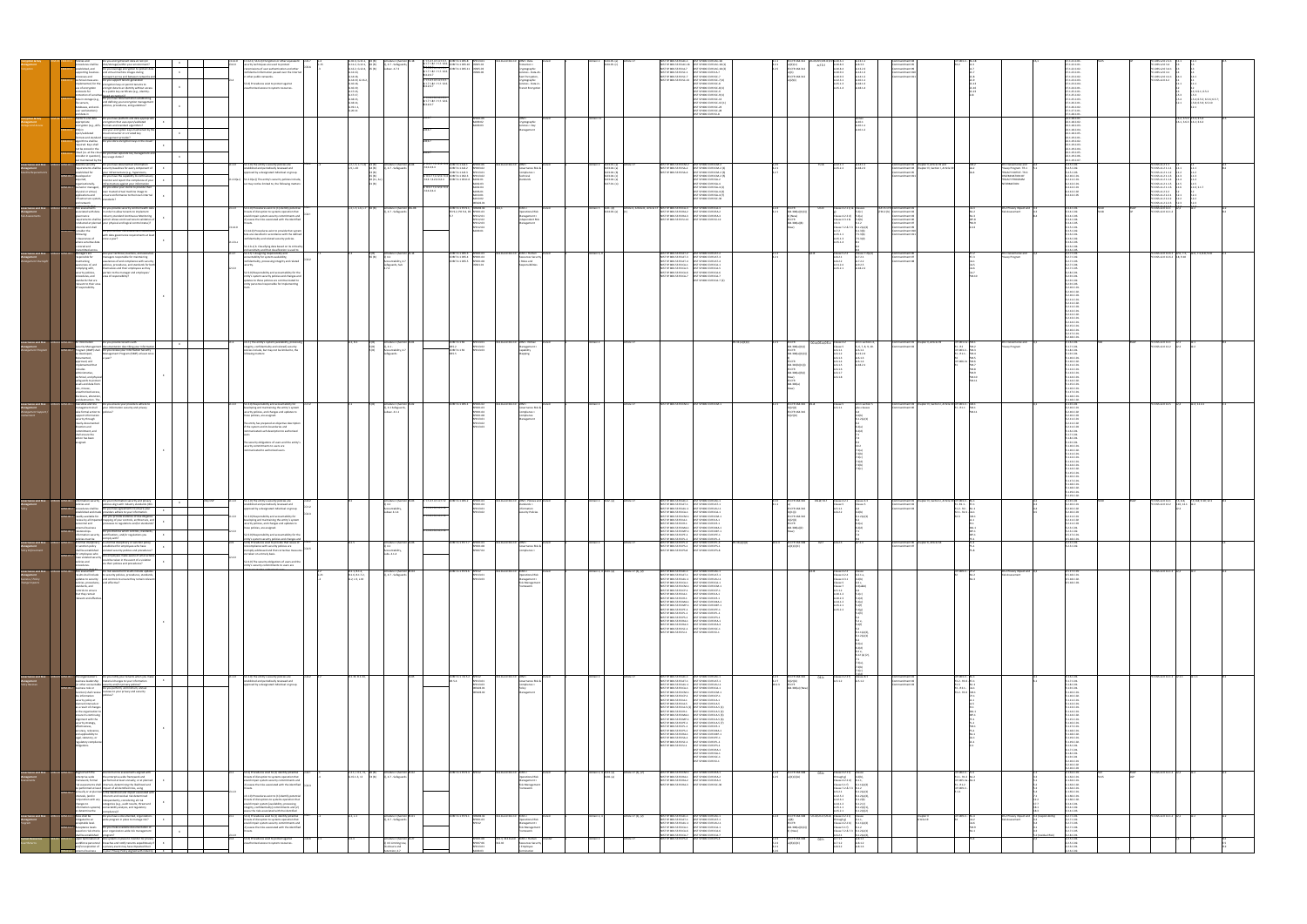| Identity & Access<br>Management<br>User Access Policy                                                                                                                                                                                                                                                                                                                                                                                                                                                                                                                                                                                                                                                                                                                                                                                                                                                                                                          | Identity & Access<br>Management<br>Audit Tools Access                                                                                                                                                                                               |                                                                                                                                                                                                                                                                                                                                                                                                                                                                                                                                     |                                                                                                                                                                                                                                                                                                                                                                                                                      |                                                                                                                                                                                                                                                                                                                                                                                                                                                                                                                                                |                                                                                                                                                                                                                                                                                                                                                                                                                                                                           |                                                                                                                                                                                                                                                                                               |                                                                                                                                                                                                                                                                                                                                                                                                                                                           |                                                                                                                                                                                                                                                                                                                                                                                                                                                                                                                                                                                                                                                                                                                                                                                       |                                                                                                                                                                                                                                                                                                                                                                                             |                                                                                                                                                                                                                                                                                                                                                                                                                                                                         |                                                                                                                                                                                                                                                                                               |
|----------------------------------------------------------------------------------------------------------------------------------------------------------------------------------------------------------------------------------------------------------------------------------------------------------------------------------------------------------------------------------------------------------------------------------------------------------------------------------------------------------------------------------------------------------------------------------------------------------------------------------------------------------------------------------------------------------------------------------------------------------------------------------------------------------------------------------------------------------------------------------------------------------------------------------------------------------------|-----------------------------------------------------------------------------------------------------------------------------------------------------------------------------------------------------------------------------------------------------|-------------------------------------------------------------------------------------------------------------------------------------------------------------------------------------------------------------------------------------------------------------------------------------------------------------------------------------------------------------------------------------------------------------------------------------------------------------------------------------------------------------------------------------|----------------------------------------------------------------------------------------------------------------------------------------------------------------------------------------------------------------------------------------------------------------------------------------------------------------------------------------------------------------------------------------------------------------------|------------------------------------------------------------------------------------------------------------------------------------------------------------------------------------------------------------------------------------------------------------------------------------------------------------------------------------------------------------------------------------------------------------------------------------------------------------------------------------------------------------------------------------------------|---------------------------------------------------------------------------------------------------------------------------------------------------------------------------------------------------------------------------------------------------------------------------------------------------------------------------------------------------------------------------------------------------------------------------------------------------------------------------|-----------------------------------------------------------------------------------------------------------------------------------------------------------------------------------------------------------------------------------------------------------------------------------------------|-----------------------------------------------------------------------------------------------------------------------------------------------------------------------------------------------------------------------------------------------------------------------------------------------------------------------------------------------------------------------------------------------------------------------------------------------------------|---------------------------------------------------------------------------------------------------------------------------------------------------------------------------------------------------------------------------------------------------------------------------------------------------------------------------------------------------------------------------------------------------------------------------------------------------------------------------------------------------------------------------------------------------------------------------------------------------------------------------------------------------------------------------------------------------------------------------------------------------------------------------------------|---------------------------------------------------------------------------------------------------------------------------------------------------------------------------------------------------------------------------------------------------------------------------------------------------------------------------------------------------------------------------------------------|-------------------------------------------------------------------------------------------------------------------------------------------------------------------------------------------------------------------------------------------------------------------------------------------------------------------------------------------------------------------------------------------------------------------------------------------------------------------------|-----------------------------------------------------------------------------------------------------------------------------------------------------------------------------------------------------------------------------------------------------------------------------------------------|
| inical measures<br>mented, for<br>suring appropriate<br>dentity, entitlement,<br>d access<br>anagement for all<br>sternal corporate and<br>ustomer (tenant)<br>sers with access to<br>lata and<br>-vilianoitssinsgy<br>led or managed<br>hysical and virtual)<br>plication interfaces<br>infrastructure<br>twork and systems<br>mponents. These<br>olicies, procedures,<br>ocesses, and<br>asures must<br>rporate the<br>Ilowing:<br>Procedures,<br>rovisioning user<br>ccount entitlements<br>following the rule of<br>least privilege based<br>on job function (e.g.,<br>sternal employee and<br><b>Itazanagnian</b><br>conongent som<br>personnel changes,<br>customer-controlled<br>ccess, suppliers'<br>business relationship<br>or other third-party<br>siness<br>relationships)<br>• Business case<br>onsiderations for<br>igher levels of<br>nce and multi<br>lactor authentication<br>ecrets (e.g.,<br>nanagement<br>sterfaces, key<br>ration, remote | audit tools that<br>interact with the<br>organization's<br>shall be appropriately<br>mented and<br>icted to prevent<br>mise and<br>misuse of log data.                                                                                              | regulatory.compliance<br>Policies and<br><b>Excessive</b><br>that unattended<br>the db abased<br>have openly visible<br>[e.g., on a desktop] infr.                                                                                                                                                                                                                                                                                                                                                                                  | bns and<br>silities for:<br>Maintaining<br>ince with<br>blished policies<br>d procedures and<br>e legal,<br>statutory, or                                                                                                                                                                                                                                                                                            | actors, third-<br>users, and<br>playees of the<br>bns noitssinss<br>opriate. All<br>dividuals with<br>ccess to<br>vganizational data<br>shall receive                                                                                                                                                                                                                                                                                                                                                                                          | bhs and<br>stablished, and<br>ing allowances<br>inditions for<br>zationally-                                                                                                                                                                                                                                                                                                                                                                                              | <b>Toles and</b><br>abilities of<br>tractors,<br>party users shall be<br>mented as they<br>relate to information<br>assets and security.                                                                                                                                                      | onal details                                                                                                                                                                                                                                                                                                                                                                                                                                              | dicies and<br>echnical measures<br>sidom gnitting<br>access to<br>porate resource<br>nd may require the<br>no noitation of<br>igher assurance<br>pensating<br>ontrols and<br>ceptable-use<br>olicies and<br>ocedures (e.g.,<br>indated security<br>training, stronger<br>identity, entitlement<br>nd access controls,<br>nd device<br>itoring).                                                                                                                                                                                                                                                                                                                                                                                                                                       | sponsibilities for<br>orming<br>zyment<br>ition or cl<br>n employment<br>rocedures shall be<br>assigned,<br>inted, and<br>unicated.                                                                                                                                                                                                                                                         | zyment<br>or terms for<br>nce to<br>nation<br>ance and<br>policies and<br>must be signed by<br>newly hired or on-<br>boarded workforce<br>personnel (e.g., full or                                                                                                                                                                                                                                                                                                      | d contractual<br>nstraints, all<br>nplayment<br>ndidates.<br>arties shall be<br>ubject to background<br>tional to the<br>assification to<br>ccessed, the<br>siness<br>quirements, and<br>ptable risk.                                                                                         |
| and procedures shall citinely removal of systems access that is no<br>and procedures shall citinely removal of systems access that is no<br>be established, and conger required for business purposes?<br>processes and<br>processes and .<br>$\mathbf{x}$<br>- Procedures,<br>supporting roles, and Do you provide metrics to track the speed<br>responsibilities for<br>access that is no longer required for<br>provisioning and de-<br>provisioning user<br>provisioning user<br>$\mathbf{x}$                                                                                                                                                                                                                                                                                                                                                                                                                                                              | your information security management<br>systems (e.g., hypervisors, firewells,<br>vulnerability scanners, network sniffers,<br>formation systems APIs, etc.)?<br>Do you monitor and log privileged as<br>(e.g., administrator level) to information | Do your data management policies and<br>ocedures shall be procedures address tenant and service I<br>established to require Do your data management policies and<br>procedures include a tamper audit or<br>software integrity function for unautho<br>Does the virtual machine management<br>e.g., on a desktop)<br>ensitive documents<br>ensitive documents<br>educer computies<br>and user computing<br>thanges to the build conflauration of the<br>IAM-01.1 Access to, and use of, Do you restrict, log, and monitor access to | users made aware of their<br>made aware of their responsibilities for maintaining awarenes:<br>and compliance with published security<br>policies, procedures, standards, and<br>Sannenium voorsicher videoinen<br>users made aware of their<br>$\mathbf{x}$<br>responsibilities for maintaining a safe and<br>Are users made aware of their<br>Insibilities for leaving unattended<br>equipment in a secure manner? | security awareness - Do you provide a tormat, role-dated,<br>raining program shall security awareness training program for<br>leastablished for all - cloud-related access and data manageme<br>issues (e.g., multi-tenancy, nationality,<br>cloud delivery model, segregation of duties<br>implications, and conflicts of interest) for all<br>Fatal trians of access to tell and anony<br>Are administrators and data stewards<br>properly educated on their legal<br>responsibilities with regard to security and<br><b>Syttigatri steb</b> | Do you provide documentation regarding<br>cedures shall be how you may access tenant data and<br>iblished, and Do you collect or create metadata about<br>$\mathbf{x}$<br>istatesine, and<br>properting business tenned state using through inspection.<br>processes and $\frac{1}{2}$ to you allow tenants to opt out of having<br>processes and $\frac{1}{2}$ to you allow tenants to opt out of having<br>technical meas<br>gusage of<br>provide a formal, role-based, | Do you provide tenants with a role<br>ition document clarifying your<br>administrative responsibilities versus ti<br>employees, and third-of the tenant?                                                                                                                                      | on-Are requirements for non-disclosure or<br>confidentiality agreements reflecting the<br>Requirements for non-Are requirements for non-disclosure or<br>disclosure or confidentiality agreements reflecting the<br>confidentiality organization's needs for the protection of<br>agreements reflecting data and operational details identified,<br>the organization's documented, and reviewed at planned<br>needs for the intervals?<br>ion of data and | Are policies and procedures est.<br>procedures shall be measures implemented to strictly limit<br>established, and access to your sensitive data and tenant<br>supporting business data from portable and mobile devices (<br>processes and laptops, cell phones, and personal digital<br>last nom por case and model devices (<br>lastops, cell phones, and personal digital<br>assistants (PDAs)), which are generally<br>implemented, to higher-risk than non-portable devices (e.g<br>manage business risks desktop computers at the provider<br>associated with organization's facilities)?                                                                                                                                                                                      | nersonnel (e.g., tui or experiment a little and provided with<br>hart-time employee awareness programs at least once a year?<br>Roles and <b>Are documented policies, procedures</b> , and<br>guidelines in place to govern change in<br>ment and/or termination?<br>o the above procedures and guidelin<br>account for timely revocation of access an<br>Feturn of assets?                 | Do you specifically train your employer<br>vements shall regarding their specific role and the<br>Do you document employee<br>acknowledgment of training they have<br>all personnel required to sign NDA or<br>Indentiality Agreements as a condition<br>mployment to protect customer/ter<br>ls successful and timed completion of the<br>training program considered a prerequisite<br>for acquiring and maintaining access to<br>personnel trained and provided with | ral laws Purce<br>gulations, ethics, and contractual constraints, are all<br>-<br>ployment candidates, contractors, and<br>olved third parties subject to backgrour<br>cation?                                                                                                                |
|                                                                                                                                                                                                                                                                                                                                                                                                                                                                                                                                                                                                                                                                                                                                                                                                                                                                                                                                                                |                                                                                                                                                                                                                                                     |                                                                                                                                                                                                                                                                                                                                                                                                                                                                                                                                     |                                                                                                                                                                                                                                                                                                                                                                                                                      |                                                                                                                                                                                                                                                                                                                                                                                                                                                                                                                                                |                                                                                                                                                                                                                                                                                                                                                                                                                                                                           |                                                                                                                                                                                                                                                                                               |                                                                                                                                                                                                                                                                                                                                                                                                                                                           |                                                                                                                                                                                                                                                                                                                                                                                                                                                                                                                                                                                                                                                                                                                                                                                       |                                                                                                                                                                                                                                                                                                                                                                                             |                                                                                                                                                                                                                                                                                                                                                                                                                                                                         |                                                                                                                                                                                                                                                                                               |
| to the defined system including, but not limited<br>to, the following matters:<br>Registration and authorization of new user.<br>The process to make changes to user profiles.<br>g. Restriction of access to system configurations<br>superuser functionality, master passwords,<br>powerful utilities, and security devices (for<br>example, firewalls).                                                                                                                                                                                                                                                                                                                                                                                                                                                                                                                                                                                                     | 1.2.g) g. Restriction of access to system<br>configurations, superuser functionality, master<br>passwords, powerful utilities, and security device<br>(for example, firewalls).<br>1.2.01 Procedures exist to restrict logical                      | 8.0) Procedures exist to restrict physical<br>access to the defined system including, but not<br>limited to, facilities, backup media, and other<br>em components such as firewalls, routers,<br>and servers.<br>0) Procedures exist to protect against<br>nauthorized access to system resources.                                                                                                                                                                                                                                  | 8.0) Responsibility and accountability for th<br>entity's system availability, confidentiality.<br>processing integrity and security policies and<br>changes and updates to those policies are<br>municated to entity personnel responsible<br>menting them.                                                                                                                                                         | y not be limited to, the following matters:<br>Providing for training and other resources to CC2.2<br>ort its system security policies<br>1.2.0) The security obligations of users and the<br>entity's security commitments to users are<br>communicated to authorized users.                                                                                                                                                                                                                                                                  | !) The entity's security policies include, be<br>y not be limited to, the following matters:<br>Procedures exist to provide that issues of<br>ompliance with security policies are<br>romptly addressed and that corrective me<br>aken on a timely basis.<br>2.k) The entity's security policies include, b                                                                                                                                                               | .1.2.f) f. Assigning responsibility and<br>countability for system availability,<br>anfidentiality, processing integrity and related                                                                                                                                                          | .0) The entity's system availability<br>identiality, processing integrity and securit<br>formance is periodically reviewed and<br>ared with the defined system availabilit<br>related security policies.                                                                                                                                                                                                                                                  | l.4) Procedures exist to protect against<br>authorized access to system resources.                                                                                                                                                                                                                                                                                                                                                                                                                                                                                                                                                                                                                                                                                                    | 1.2.d) Procedures exist to restrict logical access<br>to the system and information resources<br>naintained in the system including, but not<br>imited to, the following matters:<br>The process to make changes and updates t<br>profiles<br>3.8.e) e. Procedures to prevent customers.<br>oups of individuals, or other entities from<br>ssing confidential information other than<br>own | (\$2.2.0) The security obligations of users and the CC2.2<br>entity's security commitments to users are<br>icated to authorized users                                                                                                                                                                                                                                                                                                                                   | ersonnel responsible for the design,<br>velopment, implementation, and operation of<br>tems affecting confidentiality and security<br>have the qualifications and resources to fulfil<br>responsibilities.                                                                                    |
|                                                                                                                                                                                                                                                                                                                                                                                                                                                                                                                                                                                                                                                                                                                                                                                                                                                                                                                                                                | 18.8.1.21                                                                                                                                                                                                                                           |                                                                                                                                                                                                                                                                                                                                                                                                                                                                                                                                     |                                                                                                                                                                                                                                                                                                                                                                                                                      |                                                                                                                                                                                                                                                                                                                                                                                                                                                                                                                                                | 3.2, E.3.5.1,<br>3.5.2                                                                                                                                                                                                                                                                                                                                                                                                                                                    | D.1.1, D.1.3.3,<br>5.1, F.1.1, H.1.1,                                                                                                                                                                                                                                                         |                                                                                                                                                                                                                                                                                                                                                                                                                                                           | .11. G12.<br>1.20.13, G.20.14                                                                                                                                                                                                                                                                                                                                                                                                                                                                                                                                                                                                                                                                                                                                                         |                                                                                                                                                                                                                                                                                                                                                                                             |                                                                                                                                                                                                                                                                                                                                                                                                                                                                         |                                                                                                                                                                                                                                                                                               |
|                                                                                                                                                                                                                                                                                                                                                                                                                                                                                                                                                                                                                                                                                                                                                                                                                                                                                                                                                                | $5$ ], 4.7 - Safeguards,<br>Subsec. 4.7.3<br>Schedule 1 (Secti                                                                                                                                                                                      | dule 1 (Section IS-<br>5), 4.7 - Safeguards,<br>Subsec. 4.7.3                                                                                                                                                                                                                                                                                                                                                                                                                                                                       | Schedule 1 (Section 15-1)<br>66 (8) 5), 4.7 - Safeguards,<br>Subsec. 4.7.4                                                                                                                                                                                                                                                                                                                                           | countability<br>Subs. 4.1.4: 4.7<br>Safeguards, Subs.<br>4.7.4                                                                                                                                                                                                                                                                                                                                                                                                                                                                                 | ntability<br>Subs. 4.1.4                                                                                                                                                                                                                                                                                                                                                                                                                                                  | hedule 1 (Section IS-<br>untabilit                                                                                                                                                                                                                                                            | Schedule 1 (Section 1<br>5), 4.7 - Safeguards                                                                                                                                                                                                                                                                                                                                                                                                             | 5), 4.7 - Safeguards,<br>Subsec. 4.7.3                                                                                                                                                                                                                                                                                                                                                                                                                                                                                                                                                                                                                                                                                                                                                |                                                                                                                                                                                                                                                                                                                                                                                             | Schedule 1 (Section HR-0<br>5) 4.7 Safeguards,<br>Subsec. 4.7.4                                                                                                                                                                                                                                                                                                                                                                                                         | 5), 4.7 Safeguards,<br>Subsec. 4.7.3                                                                                                                                                                                                                                                          |
| 1.1;1.2;1.3;1.4;1.12;2                                                                                                                                                                                                                                                                                                                                                                                                                                                                                                                                                                                                                                                                                                                                                                                                                                                                                                                                         | 12427313334<br>35363738393<br>1031131231331<br>.1:1.2:1.3:1.4:1.12:2<br>1.2.4:2.7:3.1.3.3.3.4:<br>1.5:3.6:3.7:3.8:3.9:3.<br>213141122 COBIT4.1DS 5.4 APO01.02                                                                                       | (1.2, 1.3, 1.4, 1.1)<br>1.1;1.2;1.3;1.4;1.12;3<br>.1;1.2;1.3;1.4;1.12;3                                                                                                                                                                                                                                                                                                                                                                                                                                                             |                                                                                                                                                                                                                                                                                                                                                                                                                      |                                                                                                                                                                                                                                                                                                                                                                                                                                                                                                                                                |                                                                                                                                                                                                                                                                                                                                                                                                                                                                           |                                                                                                                                                                                                                                                                                               |                                                                                                                                                                                                                                                                                                                                                                                                                                                           |                                                                                                                                                                                                                                                                                                                                                                                                                                                                                                                                                                                                                                                                                                                                                                                       |                                                                                                                                                                                                                                                                                                                                                                                             |                                                                                                                                                                                                                                                                                                                                                                                                                                                                         |                                                                                                                                                                                                                                                                                               |
| AP001.03<br>AP001.08<br>AP013.01<br>AP013.02<br>DSS05.06<br>DSS05.06<br>DSS06.08<br>DSS06.06                                                                                                                                                                                                                                                                                                                                                                                                                                                                                                                                                                                                                                                                                                                                                                                                                                                                   | AP001.03<br>AP001.08<br>AP013.01<br>AP013.02<br>DSS05.03<br>DSS05.05                                                                                                                                                                                | AP001.02<br>AP001.03<br>AP001.08<br>AP007.03<br>AP007.06<br>AP013.03<br>AP013.03<br>DSS05.03<br>80.80820                                                                                                                                                                                                                                                                                                                                                                                                                            | COBIT 4.1 PO 4.6 APO01.02<br>AP001.03<br>AP001.08<br>AP007.03<br>AP007.06<br>AP013.01<br>AP013.03                                                                                                                                                                                                                                                                                                                    | 0081T4.1 PO 7.4 AP001.03<br>AP001.08<br>AP007.03<br>APO07.06<br>PO13.03                                                                                                                                                                                                                                                                                                                                                                                                                                                                        | 1DS 5.3 AP001.03<br>AP001.08<br>AP013.01<br>AP013.02<br>DSS05.04<br>DSS05.04                                                                                                                                                                                                                                                                                                                                                                                              | OBIT 4.1 DS5.1 APO01.02<br>AP001.03<br>AP001.08<br>AP007.06<br>AP009.03<br>AP010.04<br>AP013.01<br>AP013.03                                                                                                                                                                                   | AP001.02<br>AP001.03<br>AP001.08<br>AP007.06<br>AP009.03<br>AP010.04<br>AP013.01<br>APO13.03                                                                                                                                                                                                                                                                                                                                                              | COBIT 4.1 DS5.11 APO01.08<br>COBIT 4.1 DS5.5 APO13.01<br>APO13.02<br>DSS05.01<br>DSS05.02<br>DSS05.03<br>DSS05.07<br>DSS06.03                                                                                                                                                                                                                                                                                                                                                                                                                                                                                                                                                                                                                                                         | BIT 4.1 PO 7.8 APO01.02<br>AP007.05<br>0007.06                                                                                                                                                                                                                                                                                                                                              | COBIT DS 2.1 APO01.03<br>AP013.01<br>AP007.06<br>APO09.03<br>AP010.01                                                                                                                                                                                                                                                                                                                                                                                                   | AP007.05<br>AP007.06                                                                                                                                                                                                                                                                          |
| tandards >                                                                                                                                                                                                                                                                                                                                                                                                                                                                                                                                                                                                                                                                                                                                                                                                                                                                                                                                                     | SRM > Privilege<br>Management<br>Infrastructure ><br>Privilege Usage<br>Aanagement<br>12.8 and 312.10 SRM > Policies and shared                                                                                                                     | 2.8 and 312.10 BOSS > Data<br>Governance ><br>Clear Desk Policy                                                                                                                                                                                                                                                                                                                                                                                                                                                                     | and 312.1<br>BOSS > Human shared<br>Resources Secu                                                                                                                                                                                                                                                                                                                                                                   |                                                                                                                                                                                                                                                                                                                                                                                                                                                                                                                                                | Standards ><br>12.10<br>rity Policies<br>RM > GRC ><br>and 312.10                                                                                                                                                                                                                                                                                                                                                                                                         | 12.3, 312.8 and BOSS > Human<br>ales and                                                                                                                                                                                                                                                      | Intellectual<br>Property<br>Protection                                                                                                                                                                                                                                                                                                                                                                                                                    | resentation<br>Platform ><br>Endpoints - Mobile<br>Devices - Mobile                                                                                                                                                                                                                                                                                                                                                                                                                                                                                                                                                                                                                                                                                                                   | BOSS > Human<br>Resources Secu<br>Roles and                                                                                                                                                                                                                                                                                                                                                 | 312.3, 312.8 and BOSS > Human<br>312.10<br><b>Resources Security</b><br>onduct                                                                                                                                                                                                                                                                                                                                                                                          | Resources Secu<br>> Background                                                                                                                                                                                                                                                                |
|                                                                                                                                                                                                                                                                                                                                                                                                                                                                                                                                                                                                                                                                                                                                                                                                                                                                                                                                                                |                                                                                                                                                                                                                                                     |                                                                                                                                                                                                                                                                                                                                                                                                                                                                                                                                     |                                                                                                                                                                                                                                                                                                                                                                                                                      |                                                                                                                                                                                                                                                                                                                                                                                                                                                                                                                                                | hared                                                                                                                                                                                                                                                                                                                                                                                                                                                                     |                                                                                                                                                                                                                                                                                               |                                                                                                                                                                                                                                                                                                                                                                                                                                                           |                                                                                                                                                                                                                                                                                                                                                                                                                                                                                                                                                                                                                                                                                                                                                                                       |                                                                                                                                                                                                                                                                                                                                                                                             |                                                                                                                                                                                                                                                                                                                                                                                                                                                                         |                                                                                                                                                                                                                                                                                               |
| $6.01. (d)$<br>$6.02. (e)$<br>$6.03. (b)$<br>$6.03.04. (b)$<br>6.03.04. (c)<br>6.03.05. (b)<br>6.03.05. (d)<br>6.03.06. (b)<br>6.04.01. (c)<br>6.04.01. (f)<br>6.04.02. (a)<br>6.04.02. (b)<br>6.04.03. (b)<br>6.04.08. (a)<br>6.04.08. (c)<br>6.04.08. (c)<br>6.04.08.03. (a)<br>6.04.08.03. (b)                                                                                                                                                                                                                                                                                                                                                                                                                                                                                                                                                                                                                                                              | 6.03. (j)<br>oman 2 6.01. (b)                                                                                                                                                                                                                       |                                                                                                                                                                                                                                                                                                                                                                                                                                                                                                                                     | Domain 2                                                                                                                                                                                                                                                                                                                                                                                                             |                                                                                                                                                                                                                                                                                                                                                                                                                                                                                                                                                | Domain 2 6.01. (c)<br>6.02. (e)                                                                                                                                                                                                                                                                                                                                                                                                                                           |                                                                                                                                                                                                                                                                                               |                                                                                                                                                                                                                                                                                                                                                                                                                                                           |                                                                                                                                                                                                                                                                                                                                                                                                                                                                                                                                                                                                                                                                                                                                                                                       |                                                                                                                                                                                                                                                                                                                                                                                             |                                                                                                                                                                                                                                                                                                                                                                                                                                                                         |                                                                                                                                                                                                                                                                                               |
| NEST SP 800-53 RS AC-7<br>NEST SP 800-53 RS AC-7<br>NEST SP 800-53 RS AC-14 NEST SP 800-53 RS AC-10<br>NIST SP 800-53 R3 IA-1 NIST SP 800-53 R3 IA-1<br>NIST SP 800-53 R3 IA-1                                                                                                                                                                                                                                                                                                                                                                                                                                                                                                                                                                                                                                                                                                                                                                                 | (IST SP 800-53 R3 AU-<br>NIST SP 800-53 R3 AU-9<br>NIST SP 800-53 R3 AU-9 (2)<br>(IST SP 800-53 R3 AC-1 NIST SP 800-53 R3 AC-3                                                                                                                      | 415T SP 800-53 R3 MP-1 NIST SP 800-53 R3 AC-11<br>NIST SP 800-53 R3 MP-2 NIST SP 800-53 R3 MP-1<br>NIST SP 800-53 R3 MP-2<br>NIST SP 800-53 R3 MP-2 (1)<br>NIST SP 800-53 R3 MP-3<br>NIST SP 800-53 R3 MP-4<br>NIST SP 800-53 R3 MP-4 (1)                                                                                                                                                                                                                                                                                           | (IST SP 800-53 R3 AT-2<br>NIST SP 800-53 R3 AT-2<br>NIST SP 800-53 R3 AT-3 NIST SP 800-53 R3 AT-3<br>NIST SP 800-53 R3 AT-4 NIST SP 800-53 R3 AT-4<br>IST SP 800-53 R3 PL-4 NIST SP 800-53 R3 PL-4                                                                                                                                                                                                                   | NIST SP 800-53 R3 AT-2 NIST SP 800-53 R3 AT-2<br>NIST SP 800-53 R3 AT-2 NIST SP 800-53 R3 AT-3<br>NIST SP 800-53 R3 AT-4 NIST SP 800-53 R3 AT-4                                                                                                                                                                                                                                                                                                                                                                                                | Article 5, Article 6<br>NIST SP 800-53 R3 AC-2<br>NIST SP 800-53 R3 AC-<br>NIST SP 800-53 R3 AC-8 NIST SP 800-53 R3 AC-20<br>NIST SP 800-53 R3 AC-20 NIST SP 800-53 R3 AC-20 (1)<br>(IST SP 800-53 R3 PL-4 NIST SP 800-53 R3 AC-20 (2)<br>NIST SP 800-53 R3 PL-4<br>NIST SP 800-53 R3 AT-1<br>(IST SP 800-53 R3 AT-1<br>1681167                                                                                                                                           | AIST SP 800-53 R3 PL4 NIST SP 800-53 R3 PL4<br>31(a)(1)(ii)<br>NEST SP 800-53 R3 PS-1<br>NEST SP 800-53 R3 PS-1<br>NEST SP 800-53 R3 PS-2<br>NEST SP 800-53 R3 PS-2<br>NEST SP 800-53 R3 PS-2<br>NIST SP 800-53 R3 PS-6 NIST SP 800-53 R3 PS-6<br>ST SP 800-53 R3 PS-7 NIST SP 800-53 R3 PS-7 | NIST SP 800-53 R3 PL-<br>(IST SP 800-53 R3 P)<br>45T SP 800-53 R3 PS-6 NIST SP 800-53 R3 PS-6<br>NIST SP 800-53 R3 SA-9 NIST SP 800-53 R3 SA-9<br>NIST SP 800-53 R3 SA-9 (1)                                                                                                                                                                                                                                                                              | (IST SP 800-53 R3 AC-17 NIST SP 800-53 R3 AC-17<br>NIST SP 800-53 R3 AC-18<br>NIST SP 800-53 R3 AC-18<br>NIST SP 800-53 R3 AC-19<br>NIST SP 800-53 R3 AC-19<br>NIST SP 800-53 R3 AC-19<br>NIST SP 800-53 R3 MP-2 NIST SP 800-53 R3 AC-17 (3)<br>IST SP 800-53 R3 MP-6<br>NIST SP 800-53 R3 MP-6<br>NIST SP 800-53 R3 AC-17 (5)<br>NIST SP 800-53 R3 AC-17 (7)<br>NIST SP 800-53 R3 AC-17 (8)<br>NIST SP 800-53 R3 AC-18<br>NIST SP 800-53 R3 AC-18 (1)<br>NIST SP 800-53 R3 AC-18 (2)<br>NIST SP 800-53 R3 AC-19<br>NIST SP 800-53 R3 AC-19 (1)<br>NIST SP 800-53 R3 AC-19 (2)<br>NIST SP 800-53 R3 AC-19 (3)<br>NIST SP 800-53 R3 MP-2<br>NIST SP 800-53 R3 MP-2 (1)<br>NIST SP 800-53 R3 MP-4<br>NIST SP 800-53 R3 MP-4 (1)<br>NIST SP 800-53 R3 MP-6<br>NIST SP 800-53 R3 MP-6 (4) | (IST SP 800-53 R3 PS-2<br>NIST SP 800-53 R3 PS-2<br>NIST SP 800-53 R3 PS-4 NIST SP 800-53 R3 PS-4<br>NIST SP 800-53 R3 PS-5 NIST SP 800-53 R3 PS-5<br>NIST SP 800-53 R3 PS-6 NIST SP 800-53 R3 PS-6<br>NIST SP 800-53 R3 PS-8 NIST SP 800-53 R3 PS-8                                                                                                                                        | NIST SP 800-53 R3 PS-1 NIST SP 800-53 R3 PS-<br>NIST SP 800-53 R3 PS-1 NIST SP 800-53 R3 PS-1<br>NIST SP 800-53 R3 PS-2 NIST SP 800-53 R3 PS-2<br>NIST SP 800-53 R3 PS-6 NIST SP 800-53 R3 PS-6<br>NIST SP 800-53 R3 PS-7 NIST SP 800-53 R3 PS-7                                                                                                                                                                                                                        | (IST SP 800-53 R3 PS-2 NIST SP 800-53 R3 I<br>NIST SP 800-53 R3 PS-3 NIST SP 800-53 R3 PS-3                                                                                                                                                                                                   |
|                                                                                                                                                                                                                                                                                                                                                                                                                                                                                                                                                                                                                                                                                                                                                                                                                                                                                                                                                                |                                                                                                                                                                                                                                                     |                                                                                                                                                                                                                                                                                                                                                                                                                                                                                                                                     |                                                                                                                                                                                                                                                                                                                                                                                                                      |                                                                                                                                                                                                                                                                                                                                                                                                                                                                                                                                                |                                                                                                                                                                                                                                                                                                                                                                                                                                                                           |                                                                                                                                                                                                                                                                                               |                                                                                                                                                                                                                                                                                                                                                                                                                                                           |                                                                                                                                                                                                                                                                                                                                                                                                                                                                                                                                                                                                                                                                                                                                                                                       |                                                                                                                                                                                                                                                                                                                                                                                             |                                                                                                                                                                                                                                                                                                                                                                                                                                                                         |                                                                                                                                                                                                                                                                                               |
| 45 CFR 164.312<br>45 CFR 164.312<br>(a)(2)(ii)<br>45 CFR<br>45 CFR<br>164.308(a)(4)(ii)<br>B) (New)<br>45 CFR<br>164.308(a)(4)(ii)<br>C) (New)                                                                                                                                                                                                                                                                                                                                                                                                                                                                                                                                                                                                                                                                                                                                                                                                                 | 45 CFR 164.308                                                                                                                                                                                                                                      |                                                                                                                                                                                                                                                                                                                                                                                                                                                                                                                                     | $\begin{array}{lllll} 1.2.10 & \text{4S CF} & 154.308 & 01. g; 02.d & \text{Class 5.2.2} \\ & & & & & 0.82.2 \\ & & & & & 4.8.2.2 \\ & & & & & 4.3.1 & \\ & & & & & 4.11.3.1 \\ & & & & & 4.11.3.2 \\ \end{array}$                                                                                                                                                                                                   | (a)(5)(i)<br>45 CFR 164.308<br>$\delta$ (ii)(A)                                                                                                                                                                                                                                                                                                                                                                                                                                                                                                | 45 CFR 164.310<br>45 CFR 164.308                                                                                                                                                                                                                                                                                                                                                                                                                                          |                                                                                                                                                                                                                                                                                               |                                                                                                                                                                                                                                                                                                                                                                                                                                                           | 45 CFR 164.310 01.x;09.o;09.u                                                                                                                                                                                                                                                                                                                                                                                                                                                                                                                                                                                                                                                                                                                                                         | 45 CFR 164.308<br>$(0.2.5$ $(a)(3)(ii)(C)$                                                                                                                                                                                                                                                                                                                                                  | 164.310(a)(1)<br>45 CFR<br>164.308(a)(4)(                                                                                                                                                                                                                                                                                                                                                                                                                               |                                                                                                                                                                                                                                                                                               |
| 4.11.2.1<br>A.11.2.4<br>A.11.4.1<br>A.11.5.2<br>A.11.6.1                                                                                                                                                                                                                                                                                                                                                                                                                                                                                                                                                                                                                                                                                                                                                                                                                                                                                                       | 06.j                                                                                                                                                                                                                                                | Clause 5.2.2<br>A.8.2.2<br>A.9.1.5<br>A.11.3.1<br>A.11.3.2<br>01.h                                                                                                                                                                                                                                                                                                                                                                                                                                                                  |                                                                                                                                                                                                                                                                                                                                                                                                                      |                                                                                                                                                                                                                                                                                                                                                                                                                                                                                                                                                | 07.c<br>02.e<br>Clause 5.2.2<br>A 8.2.2                                                                                                                                                                                                                                                                                                                                                                                                                                   | 4.8.1.1                                                                                                                                                                                                                                                                                       | 27001-2005<br>mex A.6.1.5                                                                                                                                                                                                                                                                                                                                                                                                                                 | A.10.7.1<br>A.10.7.2<br>A 10.8.3<br>A 11.7.1<br>A 11.7.2<br>A 15.1.4                                                                                                                                                                                                                                                                                                                                                                                                                                                                                                                                                                                                                                                                                                                  | 02.g                                                                                                                                                                                                                                                                                                                                                                                        | 02.c<br>A.6.1.5<br>A.8.1.3                                                                                                                                                                                                                                                                                                                                                                                                                                              |                                                                                                                                                                                                                                                                                               |
| A.9.2.1,<br>A.9.2.2<br>A.9.2.5<br>A.9.1.2<br>A.9.4.1<br>Commandment #7<br>SN trambnent RS                                                                                                                                                                                                                                                                                                                                                                                                                                                                                                                                                                                                                                                                                                                                                                                                                                                                      | nmandment #5<br>nmandment #11<br>Commandment #                                                                                                                                                                                                      | Clause 7.2(a),<br>(TAR 22 Commandment #5<br>CFR 5 Commandment #6<br>120.17 Commandment #7<br>7.2(b)<br>A.7.2.2<br>A.11.1.5<br>A.9.3.1<br>A.11.2.8<br>A.11.2.9<br>EAR 15 CFR Commandment #11<br>§736.2 (b)                                                                                                                                                                                                                                                                                                                           | Clause 7.2(a),<br>7.2(b)<br>A.7.2.2<br>A.9.3.1                                                                                                                                                                                                                                                                                                                                                                       | Clause 7.2(a),<br>7.2(b)<br>A.7.2.2                                                                                                                                                                                                                                                                                                                                                                                                                                                                                                            | mmandment #2<br>EN tramboso                                                                                                                                                                                                                                                                                                                                                                                                                                               | ommandment #<br>Clause 5.3<br>A.6.1.1<br>indment #                                                                                                                                                                                                                                            | CFR 5<br>120.17<br>mandment #7<br>Commandment #8<br>EAR 15 CFR Co<br>5736.2 (b)                                                                                                                                                                                                                                                                                                                                                                           | A.8.3.1<br>A.8.3.2<br>120.17<br>A.8.3.3<br>A.6.2.1<br>A.6.2.2<br>A.18.1.4<br>EAR 15 OFR<br>§736.2 (b)                                                                                                                                                                                                                                                                                                                                                                                                                                                                                                                                                                                                                                                                                 | ommandment in<br>Commandment #7                                                                                                                                                                                                                                                                                                                                                             | (TAR 22 Commandment #6<br>A.13.2.4<br>A.7.1.2<br>CFR § Commandment #7<br>120.17<br>4736.2 (b)                                                                                                                                                                                                                                                                                                                                                                           | CFR §<br>120.17 Commandment #6<br>EAR 15 CFR Commandment #9<br>5736.2 (b)                                                                                                                                                                                                                     |
|                                                                                                                                                                                                                                                                                                                                                                                                                                                                                                                                                                                                                                                                                                                                                                                                                                                                                                                                                                | AU-11<br>AU-14<br>IP-007-3 - AC                                                                                                                                                                                                                     | MP-2<br>MP-3<br>MP-4                                                                                                                                                                                                                                                                                                                                                                                                                                                                                                                | nandment #5 Chapter VI, Section I, Artic<br>Commandment #6 and Chapter VI, Section II,<br>Commandment #7 Article 41<br>AT-3<br>AT-4<br>PL-4                                                                                                                                                                                                                                                                          | mandment #3 Chapter VI, Section I, Article 3<br>mandment #6 and Chapter VI, Section II,<br>Article 41<br>R1-R2-<br>R2.1 AT-3                                                                                                                                                                                                                                                                                                                                                                                                                   |                                                                                                                                                                                                                                                                                                                                                                                                                                                                           | PL-4<br>PM-10<br>$15-1$<br>$15-6$<br>$15-7$                                                                                                                                                                                                                                                   |                                                                                                                                                                                                                                                                                                                                                                                                                                                           | MP-2<br>MP-4<br>MP-4                                                                                                                                                                                                                                                                                                                                                                                                                                                                                                                                                                                                                                                                                                                                                                  |                                                                                                                                                                                                                                                                                                                                                                                             |                                                                                                                                                                                                                                                                                                                                                                                                                                                                         |                                                                                                                                                                                                                                                                                               |
|                                                                                                                                                                                                                                                                                                                                                                                                                                                                                                                                                                                                                                                                                                                                                                                                                                                                                                                                                                |                                                                                                                                                                                                                                                     |                                                                                                                                                                                                                                                                                                                                                                                                                                                                                                                                     | UL-1 INTERNAL USE<br>Control: The organization<br>uses personally<br>identifiable information<br>(Ptt) internally only for the<br>thorized purpose(s)<br>entified in the Privacy<br>Act and/or in public                                                                                                                                                                                                             | AWARENESS AND<br>TRAINING<br>Control: The organization<br>a. Develops, implements<br>and updates a<br>comprehensive training<br>and awareness strategy<br>aimed at ensuring that<br>ersonnel understand<br>acy responsibilities<br>procedures;<br>b. Administers basic<br>acy training<br>ignment: organ                                                                                                                                                                                                                                       | AR-S PRIVACY                                                                                                                                                                                                                                                                                                                                                                                                                                                              | <b>R-1 GOVERNANCE AND</b><br>PRIVACY PROGRAM<br>Control: The organizatio<br>pplemental Guidance<br>e development and<br>plementation of a<br>.<br>omprehensive<br>overnance and privac<br>program demonstrates<br>organizational<br>buntability for and<br>imitment to the                    | DI-2 DATA INTEGRITY AND<br>DATA INTEGRITY BOARD<br>Documents processes<br>to ensure the integrity of<br>personally identifiable<br>information (PII) through<br>xisting security control                                                                                                                                                                                                                                                                  |                                                                                                                                                                                                                                                                                                                                                                                                                                                                                                                                                                                                                                                                                                                                                                                       |                                                                                                                                                                                                                                                                                                                                                                                             |                                                                                                                                                                                                                                                                                                                                                                                                                                                                         |                                                                                                                                                                                                                                                                                               |
| 5.2.3.C.02<br>16.1.13.C.01.<br>16.1.14.C.01<br>5.1.15.C.01<br>16.1.15.C.02<br>16.1.16.C.01<br>16.1.17.C.02.<br>16.1.18.C.01.<br>16.1.19.C.01.<br>16.1.20.C.01.<br>16.1.20.C.02<br>5.1.21.C.01<br>6.1.21.C.02<br>16.1.22.C.01.<br>6.1.22.C.02.<br>6.1.22.C.03.<br>16.1.22.C.04.<br>6.1.23.C.01<br>16.1.24.C.01<br>16.1.25.C.01.<br>16.1.26.C.01<br>16.1.26.C.02.<br>16.1.27.C.01<br>16.1.27.C.02<br>16.1.28.C.01.<br>16.1.29.C.01.<br>16.1.29.C.02<br>6.1.29.C.03.<br>16.1.30.C.01<br>6230.01<br>623.0.02<br>16.2.4.C.01.<br>16.2.5.C.01<br>16.2.6.C.01.<br>16.1.31.C.01<br>16.1.31.C.02                                                                                                                                                                                                                                                                                                                                                                        | 16.5.6.0.02<br>6.5.8.C.01.<br>16.5.9.C.01.<br>16.5.10.C.01.<br>16.5.10.C.02.<br>16.5.11.C.01.<br>6.5.11.C.02<br>5.5.11.C.03.<br>5.5.12.C.01<br>523.001                                                                                              | 819.CO1<br>8110.01<br>8110.02<br>8111.01<br>8.1.12.C.01.                                                                                                                                                                                                                                                                                                                                                                                                                                                                            | 3.2.18 C.01<br>3.3.13.C.01<br>3.3.13.C.02<br>3.3.14.C.01<br>3.3.14.C.02<br>3.3.14.C.03<br>9.1.3.C.01.<br>9.1.4.C.01.<br>9.1.4.C.02.<br>9.15.C.02                                                                                                                                                                                                                                                                     | 446C01<br>9.13C01<br>9.14C02<br>9.14C02<br>9.15C02<br>9.15C02<br>9.15C03<br>9.1.6.C.01.<br>9.1.7.C.01.                                                                                                                                                                                                                                                                                                                                                                                                                                         | 2.2.5.C.01<br>2.2.5.C.02<br>226C01<br>226C02<br>227.C01<br>444C01<br>445C02<br>445C02<br>445C04                                                                                                                                                                                                                                                                                                                                                                           | 25.001<br>2.2.5.C.02<br>2.2.6.C.01<br>2.2.6.C.02.<br>2.2.7.C.01.                                                                                                                                                                                                                              | 120 0 02                                                                                                                                                                                                                                                                                                                                                                                                                                                  | 1.1.8.C.01.<br>1.1.8.C.02.<br>1.1.8.C.03.<br>1.1.9.0.01.<br>1.10.C.01<br>1.1.11.C.01.<br>1.11.C.02.<br>11.C.03.<br>1.1.11.0.04.<br>1.11.0.05<br>1.12.C.01<br>1.1.13.C.01.<br>1.1.14.0.01.<br>1.1.14.C.02<br>1.1.15.C.01<br>1.1.15.0.02<br>1.15.C.03.<br>1.1.16.C.01.<br>1.1.16.0.02.<br>1.17.0.01<br>1.1.17.C.02.<br>1.1.18.0.01<br>1.1.18.C.02.<br>1.1.18.C.03.<br>1.19.0.01.<br>20.C.01                                                                                                                                                                                                                                                                                                                                                                                             | 9.2.14.0.01                                                                                                                                                                                                                                                                                                                                                                                 | 9.25.C01<br>9.2.6.C.01.<br>9.2.6.C.02.<br>9.2.7.C.01.<br>9.2.8.C.01.<br>9.2.9.C.02.<br>$\begin{array}{r} 9.2\,10\,0.01,\\ 9.2\,10\,0.02,\\ 9.2\,11\,0.01, \end{array}$<br>9.2.12 C.01.<br>9.2.12 C.02.<br>9.2.13.C.01.                                                                                                                                                                                                                                                  | 9.26.001.<br>9.26.002.<br>9.27.001.<br>9.28C01<br>9.28.CO2<br>9.29.CO1.<br>9.210.CO1.<br>$\begin{array}{r} 9.2.10 \, 0.02. \\ 9.2.11 \, 0.01. \\ 9.2.12 \, 0.01. \end{array}$<br>9.2.12.C.02.<br>9.2.13.C.01.<br>9.2.14.C.01.<br>9.2.14.C.02.<br>9.2.14.C.03.<br>9.2.14.C.04.<br>9.2.15.C.01. |
| 12.5.4                                                                                                                                                                                                                                                                                                                                                                                                                                                                                                                                                                                                                                                                                                                                                                                                                                                                                                                                                         | $C1$ DSS $v2.0$<br>10.5.5                                                                                                                                                                                                                           |                                                                                                                                                                                                                                                                                                                                                                                                                                                                                                                                     | PCI DSS v2.0<br>PCI DSS v2.0                                                                                                                                                                                                                                                                                                                                                                                         | 12.6<br>PCI DSS v2.0<br>CI DSS v2.0<br>12.6.2                                                                                                                                                                                                                                                                                                                                                                                                                                                                                                  | CI DSS v2.0                                                                                                                                                                                                                                                                                                                                                                                                                                                               |                                                                                                                                                                                                                                                                                               |                                                                                                                                                                                                                                                                                                                                                                                                                                                           |                                                                                                                                                                                                                                                                                                                                                                                                                                                                                                                                                                                                                                                                                                                                                                                       |                                                                                                                                                                                                                                                                                                                                                                                             |                                                                                                                                                                                                                                                                                                                                                                                                                                                                         |                                                                                                                                                                                                                                                                                               |
| $\begin{array}{ll} 3.5.1 & 8.0 \\ 9C1\,DSS\,v2.0 & 12.5.4 \\ 8.5.1 & 9C1\,DSS\,v2.0 \end{array}$                                                                                                                                                                                                                                                                                                                                                                                                                                                                                                                                                                                                                                                                                                                                                                                                                                                               | 8.1.5<br>PCI DSS v2.0 3.5.1.7                                                                                                                                                                                                                       |                                                                                                                                                                                                                                                                                                                                                                                                                                                                                                                                     |                                                                                                                                                                                                                                                                                                                                                                                                                      |                                                                                                                                                                                                                                                                                                                                                                                                                                                                                                                                                |                                                                                                                                                                                                                                                                                                                                                                                                                                                                           |                                                                                                                                                                                                                                                                                               | CI DSS v2.0 12.8.3<br>CI DSS v2.0 12.8.4                                                                                                                                                                                                                                                                                                                                                                                                                  | $0.055$ v2.0 9<br>PCI DSS v2.0 9.7.2<br>PCI DSS v2.0 9.8<br>C DSS v2.0 9.9<br>PCI DSS v2.0 11.1<br>PCI DSS v2.0 11.1                                                                                                                                                                                                                                                                                                                                                                                                                                                                                                                                                                                                                                                                  |                                                                                                                                                                                                                                                                                                                                                                                             | CI DSS v2.0 12.4<br>PCI DSS v2.0 12.8.2                                                                                                                                                                                                                                                                                                                                                                                                                                 | PCI DSS v2.0 12.8.3 12.8.3                                                                                                                                                                                                                                                                    |
|                                                                                                                                                                                                                                                                                                                                                                                                                                                                                                                                                                                                                                                                                                                                                                                                                                                                                                                                                                | 8.1.5<br>2.7.1.8.1:12.3.8:12.3.9 HL                                                                                                                                                                                                                 |                                                                                                                                                                                                                                                                                                                                                                                                                                                                                                                                     |                                                                                                                                                                                                                                                                                                                                                                                                                      |                                                                                                                                                                                                                                                                                                                                                                                                                                                                                                                                                |                                                                                                                                                                                                                                                                                                                                                                                                                                                                           |                                                                                                                                                                                                                                                                                               |                                                                                                                                                                                                                                                                                                                                                                                                                                                           |                                                                                                                                                                                                                                                                                                                                                                                                                                                                                                                                                                                                                                                                                                                                                                                       |                                                                                                                                                                                                                                                                                                                                                                                             |                                                                                                                                                                                                                                                                                                                                                                                                                                                                         |                                                                                                                                                                                                                                                                                               |
|                                                                                                                                                                                                                                                                                                                                                                                                                                                                                                                                                                                                                                                                                                                                                                                                                                                                                                                                                                |                                                                                                                                                                                                                                                     |                                                                                                                                                                                                                                                                                                                                                                                                                                                                                                                                     |                                                                                                                                                                                                                                                                                                                                                                                                                      |                                                                                                                                                                                                                                                                                                                                                                                                                                                                                                                                                |                                                                                                                                                                                                                                                                                                                                                                                                                                                                           |                                                                                                                                                                                                                                                                                               |                                                                                                                                                                                                                                                                                                                                                                                                                                                           |                                                                                                                                                                                                                                                                                                                                                                                                                                                                                                                                                                                                                                                                                                                                                                                       |                                                                                                                                                                                                                                                                                                                                                                                             |                                                                                                                                                                                                                                                                                                                                                                                                                                                                         |                                                                                                                                                                                                                                                                                               |

duties, emergency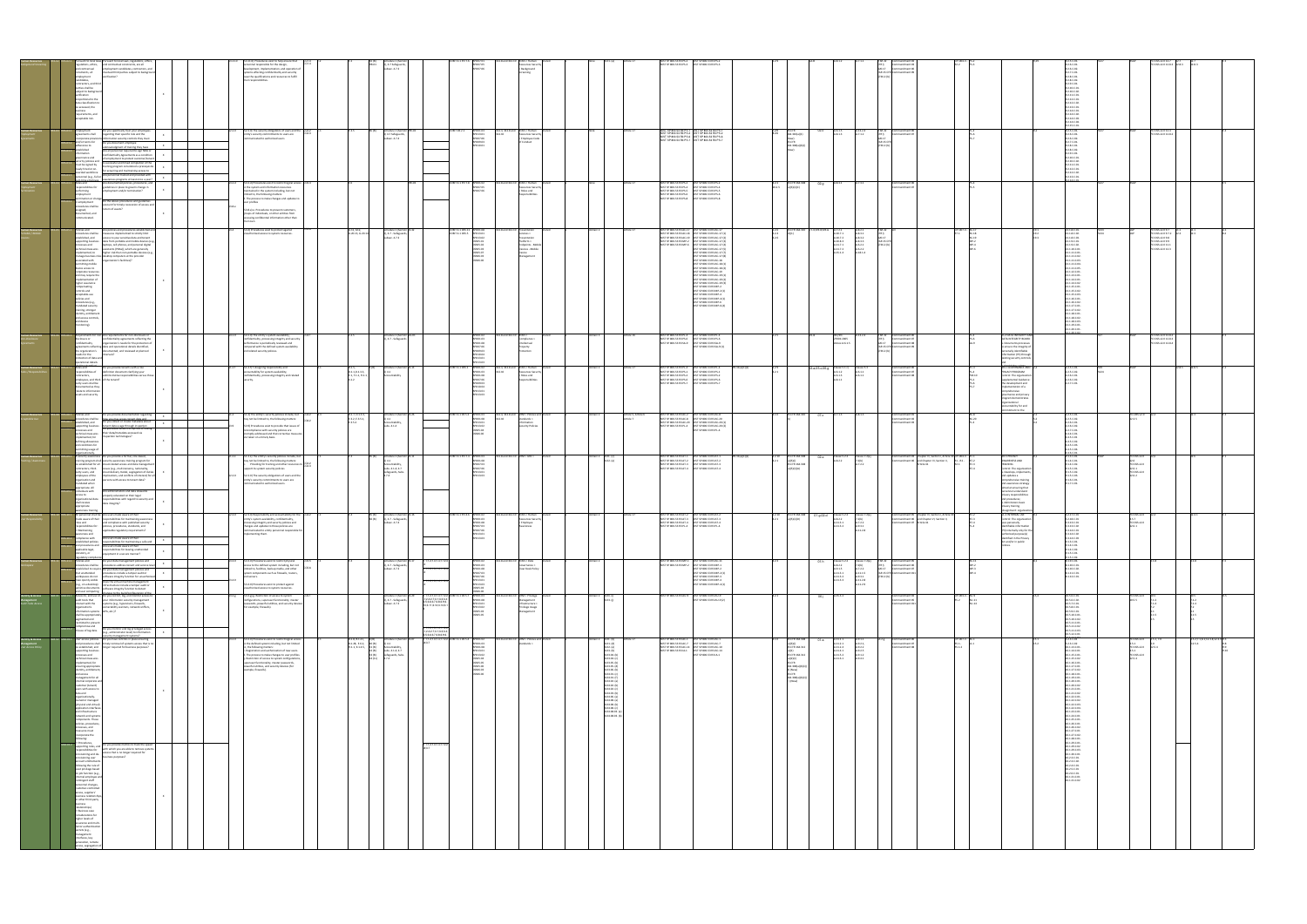3.3.4.C.05.

|                                                                        |                                                                                                                              | agnostic and<br>ration ports<br>shall be restricted to<br>orized individuals                                                                                                                                                                                                                                                                            | Do you use dedicated secure networks t<br>provide management access to your cloud<br>service infrastructure?                                                                                                                                                                                                                                                                                                                                                                                                                                                                                                                                                                                                                                                                                                                                                                                                                                                                                                                                                                                                                                                                                                                                                                                   |        | g) g. Restriction of access to syste<br>gurations, superuser functionality, master<br>amguraooni, superuser runcounsity, mass<br>asswords, powerful utilities, and security de<br>or example, firewalls).                                                                                                                                                                                                                                                                                                                                                                          |                                                                                                                                                                                                                                                                                                     | 5), 4.7 - Safeguards,<br>Subsec. 4.7.3                        | DSS05.03<br>DSS05.05<br>DSS06.06                                                                                                                                                                                                                                                                                                                                        | FRM > Privile<br>Privilege Usage<br>rotection                                                                                                                                         |         |                                                                                                                                                                                     | ST SP 800-53 R3 CM-1<br>NIST SP 800-53 R3 AO<br>(IST SP 800-53 R3 MA-4 NIST SP 800-53 R3 AC-2<br>ST SP 800-53 R3 MA-5 NIST SP 800-53 R3 AC-2 (1)<br>NIST SP 800-53 R3 MA-5 NIST SP 800-53 R3 AC-2 (2)<br>NIST SP 800-53 R3 AC-2 (3)<br>NUT OF BOD-00 ND AD-2 (3)<br>NIST SP 800-53 R3 AC-2 (4)<br>NIST SP 800-53 R3 AC-2 (7)<br>NIST SP 800-53 R3 AC-5<br>NIST SP 800-53 R3 AC-6<br>NIST SP 800-53 R3 AC-6 (1)<br>NIST SP 800-53 R3 AC-6 (2)<br>NIST SP 800-53 R3 AU-1<br>NIST SP 800-53 R3 AU-2<br>NIST SP 800-53 R3 AU-6<br>NIST SP 800-53 R3 AU-611<br>IST SP 800-53 R3 AU-6 (3)<br>A-12 ER E2-008 92 T2IW                                                                                                                                                                                                                                                                                                                                                                                                          |                                                                                                                                                                                                                        | 4.11.1.1<br>4.11.4.4<br>4.11.5.4                                                                                                                              | nandment #6<br>nandment #7                                                                                                 |                                                                                                                                                                                                                                                                                                        |                                                                                                                                                                                                                                                                                                                                                                                                                                                                                                                                                                                                                                                                                                                                                  | 5.5.6.0.02<br>6.5.8.C.01.<br>16.5.9.C.01<br>6.5.10.C.02<br>16.5.11.C.01.<br>6.5.11.0.02<br>5.11.C.03<br>16.5.12.C.01<br>5.5.12.0.02<br>5.5.12.C.03.<br>6.5.13.C.01.<br>6.5.13.0.02<br>5.5.13.C.03.<br>5.5.13.C.04.                                                                                                                                                                                                                                                                            |                                                                                                                  |                                                                                                                                                                                                                                                                                                                                                                                                        |                                                                                                                                                                                                          |  |
|------------------------------------------------------------------------|------------------------------------------------------------------------------------------------------------------------------|---------------------------------------------------------------------------------------------------------------------------------------------------------------------------------------------------------------------------------------------------------------------------------------------------------------------------------------------------------|------------------------------------------------------------------------------------------------------------------------------------------------------------------------------------------------------------------------------------------------------------------------------------------------------------------------------------------------------------------------------------------------------------------------------------------------------------------------------------------------------------------------------------------------------------------------------------------------------------------------------------------------------------------------------------------------------------------------------------------------------------------------------------------------------------------------------------------------------------------------------------------------------------------------------------------------------------------------------------------------------------------------------------------------------------------------------------------------------------------------------------------------------------------------------------------------------------------------------------------------------------------------------------------------|--------|------------------------------------------------------------------------------------------------------------------------------------------------------------------------------------------------------------------------------------------------------------------------------------------------------------------------------------------------------------------------------------------------------------------------------------------------------------------------------------------------------------------------------------------------------------------------------------|-----------------------------------------------------------------------------------------------------------------------------------------------------------------------------------------------------------------------------------------------------------------------------------------------------|---------------------------------------------------------------|-------------------------------------------------------------------------------------------------------------------------------------------------------------------------------------------------------------------------------------------------------------------------------------------------------------------------------------------------------------------------|---------------------------------------------------------------------------------------------------------------------------------------------------------------------------------------|---------|-------------------------------------------------------------------------------------------------------------------------------------------------------------------------------------|------------------------------------------------------------------------------------------------------------------------------------------------------------------------------------------------------------------------------------------------------------------------------------------------------------------------------------------------------------------------------------------------------------------------------------------------------------------------------------------------------------------------------------------------------------------------------------------------------------------------------------------------------------------------------------------------------------------------------------------------------------------------------------------------------------------------------------------------------------------------------------------------------------------------------------------------------------------------------------------------------------------------|------------------------------------------------------------------------------------------------------------------------------------------------------------------------------------------------------------------------|---------------------------------------------------------------------------------------------------------------------------------------------------------------|----------------------------------------------------------------------------------------------------------------------------|--------------------------------------------------------------------------------------------------------------------------------------------------------------------------------------------------------------------------------------------------------------------------------------------------------|--------------------------------------------------------------------------------------------------------------------------------------------------------------------------------------------------------------------------------------------------------------------------------------------------------------------------------------------------------------------------------------------------------------------------------------------------------------------------------------------------------------------------------------------------------------------------------------------------------------------------------------------------------------------------------------------------------------------------------------------------|-----------------------------------------------------------------------------------------------------------------------------------------------------------------------------------------------------------------------------------------------------------------------------------------------------------------------------------------------------------------------------------------------------------------------------------------------------------------------------------------------|------------------------------------------------------------------------------------------------------------------|--------------------------------------------------------------------------------------------------------------------------------------------------------------------------------------------------------------------------------------------------------------------------------------------------------------------------------------------------------------------------------------------------------|----------------------------------------------------------------------------------------------------------------------------------------------------------------------------------------------------------|--|
| <b>Identity &amp; Access</b><br>Management<br>Autoise and Reaso        |                                                                                                                              | Policies and<br>sures shall be<br>ary person who<br>TI 2022                                                                                                                                                                                                                                                                                             | Do you manage and store the identity of a<br>personnel who have access to the IT<br>tablished to store infrastructure, including their level of<br>d manage identity<br>formation ahout Do you manage and store the user ident<br>of all personnel who have network access<br>including their level of access?                                                                                                                                                                                                                                                                                                                                                                                                                                                                                                                                                                                                                                                                                                                                                                                                                                                                                                                                                                                 |        |                                                                                                                                                                                                                                                                                                                                                                                                                                                                                                                                                                                    |                                                                                                                                                                                                                                                                                                     |                                                               | 2011.03<br>APO01.08<br>AP013.01<br>.1;1.2;1.3;1.4;1.12<br>AP013.02<br>DSS05.02<br>DSS05.04<br>DSS06.06                                                                                                                                                                                                                                                                  | M > Policies an<br>Information<br>curity Policies                                                                                                                                     |         |                                                                                                                                                                                     | NIST SP 800-53 R3 SI-4 (2)<br>IST SP 800-53 R3 SI-4 (4)<br>NIST SP 800-53 R3 SI-4 (5)<br>NIST SP 800-53 R3 SI-4 (6)                                                                                                                                                                                                                                                                                                                                                                                                                                                                                                                                                                                                                                                                                                                                                                                                                                                                                                    | 01.c;01.                                                                                                                                                                                                               | A.9.2.2<br>A.9.2.3<br>A.9.2.4<br>4925                                                                                                                         |                                                                                                                            |                                                                                                                                                                                                                                                                                                        |                                                                                                                                                                                                                                                                                                                                                                                                                                                                                                                                                                                                                                                                                                                                                  | 5.5.14.0.01.<br>5.5.5.C.01<br>5.5.7.C.01<br>9.2.5.C.01<br>14.2.6.C.01<br>6.3.5.C.01<br>16.3.5.0.02                                                                                                                                                                                                                                                                                                                                                                                            |                                                                                                                  |                                                                                                                                                                                                                                                                                                                                                                                                        |                                                                                                                                                                                                          |  |
| <b>Identity &amp; Access</b><br>Management<br>Serveneting of Duty      |                                                                                                                              | User access policies<br>ocesses and<br>plemented, for<br>stricting user access<br>s per defined<br>gregation of duties<br>address business<br>issociated with a<br>ser-role conflict of<br>terest.                                                                                                                                                      | vou provide tenants with<br>serves a possession on the procedures shall documentation on how you maintain<br>and procedures shall documentation on how you maintain<br>supporting business service offering?                                                                                                                                                                                                                                                                                                                                                                                                                                                                                                                                                                                                                                                                                                                                                                                                                                                                                                                                                                                                                                                                                   |        | La) a. Logical access security meas<br>trict access to information resources not<br>med to be public.                                                                                                                                                                                                                                                                                                                                                                                                                                                                              |                                                                                                                                                                                                                                                                                                     | hedule 1 (Section IS-<br>5) 4.7 Safeguards,<br>Subs. 4.7.3(b) | 1121314112 COBIT4.1DS 5.4 APO01.03<br>80.1004<br>AP013.02<br>DSS05.04<br>DSS06.03                                                                                                                                                                                                                                                                                       | and 312.10 ITOS > Resource<br><b>Segregation of</b>                                                                                                                                   |         | Domain 2 6.04.01 (d) Article 1<br>6.04.08.02. (a)                                                                                                                                   | 45T SP 800-53 R3 AC-1 NIST SP 800-53 R3 AC-1<br>NUST SP 800-53 R3 AC-2<br>NUST SP 800-53 R3 AC-2<br>NUST SP 800-53 R3 AU-1<br>NUST SP 800-53 R3 AU-2<br>NUST SP 800-53 R3 AU-2<br>NUST SP 800-53 R3 AU-2<br>(FLC:\a FR F2.008 92 T2M 3.11A FR F2.008 92 T2M<br>NIST SP 800-53 R3 AC-2 (4)<br>NIST SP 800-53 R3 AC-2 (4)<br>NIST SP 800-53 R3 AC-5<br>NIST SP 800-53 R3 AC-6<br>NIST SP 800-53 R3 AC-6<br>NIST SP 800-53 R3 AC-6 (1)<br>NIST SP 800-53 R3 AC-6 (2)<br>NIST SP 800-53 R3 AU-1<br>NIST SP 800-53 R3 AU-2<br>NIST SP 800-53 R3 AU-6<br>NIST SP 800-53 R3 AU-6 (1)<br>NIST SP 800-53 R3 AU-6 (3)<br>A-12 ER E2-008 92 T2IW<br>NIST SP 800-53 R3 SI-4 (2)<br>(4) 4-12 ER E2-008 92 T2II<br>NIST SP 800-53 R3 SI-4 (5)<br>NIST SP 800-53 R3 SI-4 (6)                                                                                                                                                                                                                                                          | 45 CFR 164.308<br>1351(D)<br>5 CFR 164.308<br>(a)(3)(ii)(A)<br>45 CFR<br>164.308(a)(4)(<br>A) (New)<br>45 CFR 164.308<br>(a)(5)(ii)(C)<br>45 CFR 164.312                                                               |                                                                                                                                                               | nandment #7                                                                                                                | P-007-3 AC<br>AC-2<br>AC-5<br>AC-6                                                                                                                                                                                                                                                                     |                                                                                                                                                                                                                                                                                                                                                                                                                                                                                                                                                                                                                                                                                                                                                  | 1.1.32<br>3.1.8.C.01<br>3.1.8.C.02<br>3.1.8.C.03.<br>3.1.9.C.01.<br>3.2.7.C.01.<br>3.2.7.C.02.<br>3.2.7.C.03.<br>3.2.7.C.04.<br>3.2.8.C.01.<br>3.2.9.C.01.<br>3.2.9.0.02<br>8.2.9.C.03.<br>8.2.10.C.01.<br>8.2.10.C.03.<br>3.2.11.0.01.<br>3.2.11.C.02.<br>3.2.11.0.03<br>3.2.12.C.01.<br>3.2.12 C.02.<br>3.2.13.C.01.<br>3.2.14.C.01.<br>3.2.15.C.01.<br>3.2.16.0.01                                                                                                                         |                                                                                                                  | CIDSS v2.0 6.4.2, 7.                                                                                                                                                                                                                                                                                                                                                                                   |                                                                                                                                                                                                          |  |
| Identity & Access<br>Management<br>Source Code Acces                   |                                                                                                                              | cess to the<br>organization's own<br>eloped<br>oplications, program, Are<br>tual property                                                                                                                                                                                                                                                               | Are controls in place to prevent<br>unauthorized access to your application,<br>program, or object source code, and assu<br>controls in place to prevent<br>t source code, unauthorized access to tenant applicatio<br>ny other form of program, or object source code, and assur-<br>restricted to authorized personnel only                                                                                                                                                                                                                                                                                                                                                                                                                                                                                                                                                                                                                                                                                                                                                                                                                                                                                                                                                                  |        | (S3.13.0) Procedures exist to provide that only<br>authorized, tested, and documented changes ar<br>made to the system.                                                                                                                                                                                                                                                                                                                                                                                                                                                            | 2.10, 1.2.15                                                                                                                                                                                                                                                                                        | Mule 1 (Section IS)<br>5), 4.7 - Safeguards,<br>Subsec. 4.7.3 | AP001.03<br>AP001.08<br>AP013.02<br>DSS05.04<br>DSS06.03                                                                                                                                                                                                                                                                                                                | S > Service<br>Aanagement<br>ource Code<br>lanagement                                                                                                                                 |         |                                                                                                                                                                                     | IST SP 800-53 R3 CM-5<br>NIST SP 800-53 R3 CM-5<br>NIST SP 800-53 R3 CM-5 (1)<br>NIST SP 800-53 R3 CM-5 (5)                                                                                                                                                                                                                                                                                                                                                                                                                                                                                                                                                                                                                                                                                                                                                                                                                                                                                                            |                                                                                                                                                                                                                        | Slause 4.3.3<br>$\begin{array}{l} 5.2(c)\\ 5.3(a),\\ 5.3(b),\\ 7.5.3(b)\\ 7.5.3(b)\\ 7.5.3(d) \end{array}$<br>A.12.4.3<br>A.15.1.3                            | CFR 5<br>120.17<br>Commandment #9<br>EAR 15 CFR Commandment #1<br>736.2 (b)                                                |                                                                                                                                                                                                                                                                                                        |                                                                                                                                                                                                                                                                                                                                                                                                                                                                                                                                                                                                                                                                                                                                                  | 0.34.C.01<br>9.3.5.C.01.<br>9.3.5.C.02.<br>9.3.6.C.01.<br>9.3.7.C.01.<br>9.3.7.C.02.<br>9.3.7.C.03.                                                                                                                                                                                                                                                                                                                                                                                           | CI-DSS v2.0                                                                                                      | 6.4.2, 7.1<br>6.4.1 6.4.2<br>PCI-DSS v2.0 7.1.1<br>6.4.2 7.1.2                                                                                                                                                                                                                                                                                                                                         | 2;7.2.1                                                                                                                                                                                                  |  |
|                                                                        | 107<br>14M-07.2<br>14M-07.2<br>14M-07.4<br>14M-07.4<br>14M-07.5<br>14M-07.5<br>14M-07.5<br>M-08   MM-08.1<br> -<br>  MM-08.2 | tent, and<br>party access to<br>ization's<br>ata shall be<br>wed by<br>licies and<br>rocedures are<br>shed for<br>nissible storage                                                                                                                                                                                                                      | Do you provide multi-failure disaster X X<br>u monitor service continuity with<br>ization of risks upstream providers in the event of provider<br>by business Do you have more than one provider for<br>each service you depend on?<br>ou provide access to operational<br>dancy and continuity summaries,<br>u provide the tenant the ability to<br>ou provide a tenant-triggered failover<br>you share your business continuity and<br>indancy plans with your tenants?<br>o you document how you grant and<br>o you have a method of aligning provider<br>nd tenant data classification<br>hodologies for access control purpo                                                                                                                                                                                                                                                                                                                                                                                                                                                                                                                                                                                                                                                              | $\sim$ | its of disruption to systems operation that<br>uld impair system security commitments and<br>assess the risks associated with the identified<br>0) Procedures exist to (1) identify potential<br>hreats of disruptions to systems operation the<br>vould impair system [availability, processing<br>integrity, confidentiality] commitments and (<br>s the risks associated with the identified<br>.<br>0) Procedures exist to restrict logical ac<br>the defined system including, but not limited<br>o, the following matters:<br>. Registration and authorization of new users. | 1.8.1.2<br>11, K11,<br>E.6.2. E.6.3                                                                                                                                                                                                                                                                 | 5), 4.7 - Safeguards                                          | AP001.03<br>AP001.08<br>AP007.06<br>AP010.04<br>AP013.02<br>DSS05.04<br>DSS05.07<br>DSS06.03<br>DSS06.03<br>BIT 4.1 DS5.4 AP001.03<br>APO01.08                                                                                                                                                                                                                          | formation<br>ctive Direct                                                                                                                                                             |         | omain 2, 4 6.02 (a)<br>6.02 (b)<br>6.03 (a)                                                                                                                                         | (IST SP 800-53 R3 AC-<br>NIST SP 800-53 R3 AC-3<br>NIST SP 800-53 R3 AT-1 NIST SP 800-53 R3 AT-1<br>NIST SP 800-53 R3 AT-1 NIST SP 800-53 R3 AT-1<br>NIST SP 800-53 R3 CA.1 NIST SP 800-53 R3 CA.1<br>NIST SP 800-33 R3 CM-1 NIST SP 800-33 R3 CM-1<br>NIST SP 800-53 R3 CM-1 NIST SP 800-53 R3 CM-1<br>NIST SP 800-53 R3 CP-1 NIST SP 800-53 R3 CP-1<br>MIST SP 800-53 R3 (A.1 MIST SP 800-53 R3 (A.1)<br>NIST SP 800-53 R3 IA-5 NIST SP 800-53 R3 IA-4<br>NIST SP 800-53 R3 IA-5 NIST SP 800-53 R3 IA-4<br>NIST SP 800-53 R3 IR-1 NIST SP 800-53 R3 IA-5 (1)<br>IST SP 800-53 R3 MA-1 NIST SP 800-53 R3 IA-5 (2)                                                                                                                                                                                                                                                                                                                                                                                                     | CFR 164.308<br>S CFR 164.308<br>(A)(3)(ii)(A)                                                                                                                                                                          | A.8.3.3<br>A.11.1.1<br>4.11.2.1<br>4.11.2.4<br>4.11.2.2                                                                                                       | A.9.2.1, A.9.2.2                                                                                                           | VIST SP800-53 R3 AC-                                                                                                                                                                                                                                                                                   | TC Fair Informatio<br>Principles<br>Integrity/Security<br>curity involves both<br>anagerial and techn<br>measures to protect<br>against loss and the<br>struction, use, or<br>closure of the data (4<br>gerial measure<br>"FTC Fair Information<br>NIST SP800-53 R3 AC-5<br>NIST SP800-53 R3 AC-5<br>NIST SP800-53 R3 AC-6<br>NIST SP800-53 R3 IA-2<br>Security involves both                                                                                                                                                                                                                                                                                                                                                                    | 2.25.C01.<br>2.25.C02.<br>2.26.C01.<br>226.002<br>227.001<br>34.10.001<br>34.10.002<br>4.17<br>5.35.001<br>5.3.6.C.01.<br>5.3.7.0.01<br>3.27.001<br>3.2.7.C.02.<br>3.2.7.C.03.<br>3.2.7.C.04.                                                                                                                                                                                                                                                                                                 | 12.8.1<br>PCI DSS v2.0<br>PCI DSS v2.0<br>12.8.1<br>PCI DSS v2.0<br>PCI DSS v2.0<br>PCI DSS v2.0<br>PCI DSS v2.0 | PCI DSS v2.0 12.8<br>PCI DSS v2.0 12.2<br>CLDSS v2.0 7.1 7.<br>CLDSS v2.0 7.1 7.                                                                                                                                                                                                                                                                                                                       | 11:712:713.7                                                                                                                                                                                             |  |
|                                                                        |                                                                                                                              | and access of<br>Provisioning use<br>access (e.g.,<br>mployees,<br>ontractors,<br>iness partners<br>and/or supplier<br>d organizationally-<br>ned or managed                                                                                                                                                                                            | your management provision the<br>prization and restrictions for user<br>access (e.g., employees, contractors,<br>customers (tenants), business partners,<br>r suppliers) prior to their access to<br>data and any owned or managed (physica<br>ou provide upon request user acces<br>hips) to data (e.g., employees, contractors, customers<br>ants), business partners and/or<br>suppliers) to data and any owned or<br>manazed (ohysical and virtual) application<br>Do you require at least annual certification                                                                                                                                                                                                                                                                                                                                                                                                                                                                                                                                                                                                                                                                                                                                                                            |        | he process to make changes to user profit<br>2.01 Boncodurer mixt to correct leaked as<br>e defined system including, but not limited<br>, the following matters:<br>Registration and authorization of new user:<br>he process to make changes to user profiles<br>g. Restriction of access to system configuration<br>speruser functionality, master passwords,<br>erful utilities, and security devices (for<br>ample, firewalls).                                                                                                                                               | <b>24 H 25</b><br>$40(8)$<br>$41(8)$<br>$42(8)$                                                                                                                                                                                                                                                     | 5) Safeguards, Subs.<br>2 and 4.7.3                           | DSS05.04<br>APO01.03<br>AP001.08<br>AP007.06<br>AP010.04<br>AP013.02<br>DSS05.04<br>DSS06.03<br>DSS06.06                                                                                                                                                                                                                                                                | зетуни».<br>SRM > Privilege<br>Management<br>Infrastructure :<br>Management -<br>Identity<br>Provisioning                                                                             |         | omain 2 6.03.04. (b)<br>$6.03.04$ . (c)<br>$6.03.05$ . (d)<br>$6.03.06$ . (a)<br>6.03.06. (b)<br>6.04.01. (a)<br>6.04.01. (b)<br>$6.04.01. (d)$<br>$6.04.01. (e)$<br>$6.04.01. (g)$ | (IST SP 800-53 R3 AC-3 NIST SP 800-53 R3 AC-3<br>NIST SP 800-53 R3 IA-2<br>NIST SP 800-53 R3 IA-2<br>NIST SP 800-53 R3 IA-2 (1) NIST SP 800-53 R3 AC-5<br>NIST SP 800-53 R3 IA-4 NIST SP 800-53 R3 AC-6<br>NIST SP 800-53 R3 IA-5<br>NIST SP 800-53 R3 IA-5<br>NIST SP 800-53 R3 IA-5 (1) NIST SP 800-53 R3 AC-6 (2)<br>NIST SP 800-53 R3 IA-8 NIST SP 800-53 R3 IA-2<br>NIST SP 800-53 R3 MA-5 NIST SP 800-53 R3 IA-2 (1)<br>NIST SP 800-53 R3 P5-6 NIST SP 800-53 R3 IA-2 (2)<br>(IST SP 800-53 R3 SA-7 NIST SP 800-53 R3 IA-2 (3)<br>NIST SP 800-53 R3 IA-2 (8)                                                                                                                                                                                                                                                                                                                                                                                                                                                     | 45 CFR 164.308 01.b;01.c;01.i;01 A.11.6.1<br>(a)(3)(i)<br>45 CFR 164.308<br>.v;10.j<br>(a)(3)(ii)(A)<br>45 CFR 164.308<br>(a)(4)(i)<br>45 CFR 164.308<br>$(a)(4)(ii)(B)$<br>45 CFR 164.308<br>$1001$ (C)<br>CFR 164.31 | A.11.2.2<br>A.11.4.1<br>41142<br>4.11.6.1                                                                                                                     | $\frac{923}{921.892}$                                                                                                      | NIST SP800-53 R3 IA-4<br>- 003-3 - AC-3<br>10-0033 - AC3<br>- AC4 - AC4 - AC4<br>- AC4 - AC4 - AC4<br>- AC4 - AC4 - AC4<br>- AC4 - AC4<br>- AC4 - AC4<br>- AC4 - AC4<br>- AC4 - AC4<br>- AC4 - AC4<br>- AC4 - AC4<br>- AC4 - AC4 - AC4 - AC4 - AC4 - AC4 - AC4 - AC4 - AC4 - AC4 - AC4 - AC4 - AC4 - A | varerial and tech<br>1 The organizatio<br>termines and<br>ments the legal<br>authority that permits th<br>collection, use,<br>maintenance, and shar<br>of personally identifiable<br>formation (PII), either<br>generally or in support o<br>a specific program or<br>nation system ne                                                                                                                                                                                                                                                                                                                                                                                                                                                           | %27.C05<br>%25.C01<br>%26.C01<br>%27.C01<br>9.28.01<br>9.28.02<br>9.29.01<br>9.210.01<br>9.210.02<br>9.2.11 C.01.                                                                                                                                                                                                                                                                                                                                                                             | 7.2.1<br>7.2.2<br>8.5.1<br>12.5.4                                                                                | $7.1.4$<br>12.5.4                                                                                                                                                                                                                                                                                                                                                                                      |                                                                                                                                                                                                          |  |
| <b>Identity &amp; Access</b><br>Management<br><i>Unas Access Revie</i> | IAM-10.2                                                                                                                     | User access shall be<br>bns besitod<br>lated for<br><b>Sement</b><br>usiness role or                                                                                                                                                                                                                                                                    | of entitlements for all system users and<br>administrators (exclusive of users<br>sers are found to have inappropriat<br>riateness, at entitlements, are all remediation and<br>dintervals, by Will you share user entitlement<br>e organization's remediation and certification reports with<br>or your tenants, if inappropriate access ma-<br>have been allowed to tenant data?                                                                                                                                                                                                                                                                                                                                                                                                                                                                                                                                                                                                                                                                                                                                                                                                                                                                                                             |        | I Procedures exist to restrict logical a<br>the defined system including, but not limited<br>o, the following matters:<br>The process to make changes to user profil<br>Restriction of access to system configuratio<br>ruser functionality, master password<br>powerful utilities, and security devices (for<br>ample, firewalls).                                                                                                                                                                                                                                                | 2.6. H. 2.7                                                                                                                                                                                                                                                                                         | edule 1 (Section IS-10)<br>5), 4.7 - Safeguards               | .1;1.2;1.3;1.4;1<br>2;1.3;3.3<br>APO01.03<br>COBIT 4.1 DSS.3<br>COBIT 4.1 DSS.4 APO01.08<br>.1;1.2;1.3;1.4;1.1<br>2;1.3;3.3<br>DSS05.04<br>DSS06.03<br>DSS06.06<br>MEA01.03<br>1121314112                                                                                                                                                                               | RM > Privileg<br>Management<br>frastructure :<br>Authorization<br>Entitlement<br>Review                                                                                               |         |                                                                                                                                                                                     | NIST SP 800-53 R3 AC-2<br>(IST SP 800-53 R3 AC-2<br>NIST SP 800-53 R3 AU-6 NIST SP 800-53 R3 AC-2 (1)<br>(IST SP 800-53 R3 PS-6 NIST SP 800-53 R3 AC-2 (2)<br>IST SP 800-53 R3 PS-7 NIST SP 800-53 R3 AC-2 (3)<br>NIST SP 800-53 R3 AC-2 (4)<br>NIST SP 800-53 R3 AC-2 (7)<br>NIST SP 800-53 R3 AU-6<br>NIST SP 800-53 R3 AU-6 (1)<br>NIST SP 800-53 R3 AU-6 (3)<br>NIST SP 800-53 R3 PS-6<br>IST SP 800-53 R3 PS-7                                                                                                                                                                                                                                                                                                                                                                                                                                                                                                                                                                                                    | GFR 164.308<br>$(a)(3)(ii)(B)$<br>45 CFR 164.308<br>$1001$ (C)                                                                                                                                                         | 1.2.4                                                                                                                                                         | CFR 4<br>Commandment #7<br>Commandment #8<br>EAR 15 CFR C<br>736.2 (b)                                                     | P-004-3 AC<br>R22.2<br>CIP-007-3 - PM-10<br>R5 - R.1.3 - P5-6                                                                                                                                                                                                                                          |                                                                                                                                                                                                                                                                                                                                                                                                                                                                                                                                                                                                                                                                                                                                                  | 9.25C01<br>$9.26$ .C.O1.<br>9.26.C.02<br>9.2.7.C.01.<br>9.2.8.C.01.<br>9.2.8.C.02.<br>$\begin{array}{r} 9.2 & 9.0 & 01. \\ 9.2 & 10 & 0.01. \\ 9.2 & 10 & 0.02. \end{array}$<br>9.2.11 C.01.<br>9.2.12 C.01                                                                                                                                                                                                                                                                                   |                                                                                                                  |                                                                                                                                                                                                                                                                                                                                                                                                        |                                                                                                                                                                                                          |  |
| <b>Identity &amp; Access</b><br>Management<br>User Access Reserve      |                                                                                                                              | Timely de-<br>ovisioning<br>wocation or<br>ationally-<br>or managed<br>(land virtual)<br>plications,<br>rastructure<br>omponents, shall be organization?<br>plemented as per                                                                                                                                                                            | is timely deprovisioning, revocation, or<br>modification of user access to the<br>organizations systems, information assets<br>ation) of user and data implemented upon any change in<br>to data and status of employees, contractors,<br>omers, business partners, or involve<br>parties?<br>ry change in user access status i<br>to include termination of employment,<br>contract or agreement, change of<br>ms, and network amployment or transfer within the                                                                                                                                                                                                                                                                                                                                                                                                                                                                                                                                                                                                                                                                                                                                                                                                                              |        | LD) Procedures exist to restrict logical<br>e defined system including, but not limited<br>to, the following matters:<br>. The process to make changes to user profiles<br>Restriction of access to system configurations<br>eruser functionality, master passwords,<br>owerful utilities, and security devices (for<br>nple, firewalls).                                                                                                                                                                                                                                          |                                                                                                                                                                                                                                                                                                     | lule 1 (Section IS-09<br>4.7 - Safeguards                     | 21.3;1.4;1.12;1 COBIT 4.1 DS 5.4 APO01.03<br>1.3333<br>APO13.02<br>DSS06.03<br>DSS06.06<br>MEA01.03<br>$\substack{+1 1,2 1,3 1,4 1,12 1\\ 3,3}}$                                                                                                                                                                                                                        | SRM > Privilege<br>Management<br>Infrastructure<br>Management<br>Identity<br>gnindiavor                                                                                               |         | nain 2 6.03.04. (b)<br>6.03.04. (c)<br>$6.03.05.$ (d)<br>6.03.06. (a)<br>6.04.02. (b)                                                                                               | NIST SP 800-53 R3 AC-2<br>(IST SP 800-53 R3 AC-2<br>IST SP 800-53 R3 PS-4 NIST SP 800-53 R3 AC-2 (1)<br>(IST SP 800-53 R3 PS-5 NIST SP 800-53 R3 AC-2 (2)<br>NIST SP 800-53 R3 AC-2 (3)<br>NIST SP 800-53 R3 AC-2 (4)<br>NIST SP 800-53 R3 AC-2 (4)<br>NIST SP 800-53 R3 PS-4<br>NIST SP 800-53 R3 PS-5<br>NIST SP 800-53 R3 PS-5                                                                                                                                                                                                                                                                                                                                                                                                                                                                                                                                                                                                                                                                                      | 02.g;02.i<br>4.308(a)(3)[ii](                                                                                                                                                                                          | 27001:2005<br>$A.9.2.6$<br>$A.9.1.1$<br>A833<br>A111.1<br>A112.1<br>A112.2                                                                                    | CFR § Commandment #7<br>120.17 Commandment #8<br>A.9.2.1, A.9.2.2 EAR 15 CFR<br>6.2 (b)                                    | R2.2.3 PS-4<br>CIP-007-3 - PS-5                                                                                                                                                                                                                                                                        | TC Fair Information<br>rinciples<br>Integrity/Security<br>ecurity involves both<br>managerial and techn<br>asures to protect<br>eainst loss and the<br>uthorized access<br>estruction, use, or<br>isclosure of the data (4<br>Managerial measures<br>include internal<br>janizational measu                                                                                                                                                                                                                                                                                                                                                                                                                                                      | 9.26.001<br>9.26.CO2<br>9.2.7.CO1<br>9.2.8.CO1<br>9.2.8.CO2<br>9.2.9.C.01.<br>9.2.10.C.01.<br>9.2.10.C.02.<br>9.2.11.C.01.<br>9.2.12.C.01.<br>9.2.12.C.02.<br>9.2.13.0.01.                                                                                                                                                                                                                                                                                                                    | CI DSS v2.0<br>PCI DSS v2.0<br>8.5.4<br>PCI DSS v2.0<br>8.5.5                                                    | PCI DSS v2.0 8.1.5, 12.5.4                                                                                                                                                                                                                                                                                                                                                                             | 8.1.5; 12.5.4                                                                                                                                                                                            |  |
| Identity & Access<br>Management<br><i>User ID Credenti</i> ois         | IAM-12.2<br>IAM-12.3                                                                                                         | user account<br>credentials shall be<br>stricted as per the<br>anituring ani<br>opriate identity<br>lement, and<br>ccess management<br>nd in accordance<br>tablished<br>cedures:<br>Identity trust<br>ication and<br>to-service<br>cle managem<br>noitsitnstani mo<br>ın feasible<br>Adherence to<br>and/or regulatory                                  | Internal corporate or Do you support use of, or integration with<br>customer (tenant) axisting customer-based Single Sign On<br>user account<br>you use open standards to delegate<br>$\mathbf{x}$<br>uthentication capabilities to your tenants?<br>o you support identity federation<br>$\mathbf{x}$<br>standards (e.g., SAML, SPML, WS-<br>Do you have a Policy Enforcement Point<br>ability (e.g., XACML) to enforce regiona<br>legal and policy constraints on user access?<br>Do you have an identity management<br>system (enabling classification of data for a<br>plication (API) and tenant) in place to enable both role-based<br>information<br>processing (multifactor) authentication options (e.g.,<br>interoperability (e.g., digital certs, tokens, biometrics, etc.) for<br>nd Federation) Do you allow tenants to use third-party<br>ount credential dentity assurance services?<br>Do you support password (e.g., minim<br>revocation length, age, history, complexity) and<br>Account credential account lockout (e.g., lockout threshold,<br>d/or identity store Do you allow tenants/customers to define<br>password and account lockout policies for<br>Do you support the ability to force<br>ssword changes upon first logon?<br>Do you have mechanisms in place for |        | 1.2.b) b. Identification and authentication                                                                                                                                                                                                                                                                                                                                                                                                                                                                                                                                        | LL H.1.2. H.<br>2. H.A. H.A.<br>4.5, H.4.8                                                                                                                                                                                                                                                          | 5), 4.7 - Safeguards,<br>Subsec. 4.7.3                        | COBIT 4.1 DSS.3 APO01.0<br>COBIT 4.1 DSS.4 APO01.08<br>DSS06.03<br>DSS06.06<br>MEA01.03<br>(1,2,1,3,1,4,1,12)<br>.1;1.2;1.3;1.4;1.12;2<br>2:1.3:1.4:1.12<br>1.1;1.2;1.3;1.4;1.12;2<br>1:1:2:1:3:1.4:1.12:2<br>1:12:13:14:1122<br>1.1:1.2:1.3:1.4:1.9:1<br>1.1;1.2;1.3;1.4;1.12.2<br>1.1:1.2:1.3:1.4:1.12.2<br>1.1;1.2;1.3;1.4;1.12;2                                    | dards >                                                                                                                                                                               |         | 6.03.04.06<br>6.03.04. (c)<br>6.03.05. (d)<br>6.04.05. (b)                                                                                                                          | (IST SP 800-53 R3 AC-1<br>NIST SP 800-53 R3 AC-:<br>NIST SP 800-53 B3 AC-2 NIST SP 800-53 B3 AC-2<br>99.31(a)(1)(ii)<br>IST SP 800-53 R3 AC-3 NIST SP 800-53 R3 AC-3<br>NIST SP 800-53 R3 AU-2 NIST SP 800-53 R3 AC-11<br>NIST SP 800-53 R3 ALL11 NIST SP 800-53 R3 AC-11 (1)<br>N151 SP 800-53 R3 A0-11 N151 SP 800-53 R3 AU-11 (1<br>N15T SP 800-53 R3 IA-1 N15T SP 800-53 R3 AU-2<br>N15T SP 800-53 R3 IA-2 N15T SP 800-53 R3 AU-2 (3)<br>NIST SP 800-53 R3 IA-2 (1) NIST SP 800-53 R3 AU-2 (4)<br>NUST SP 800-53 R3 IA-5 (1) NUST SP 800-53 R3 IA-11<br>NUST SP 800-53 R3 IA-5 (1) NUST SP 800-53 R3 IA-1<br>NUST SP 800-53 R3 IA-6 NUST SP 800-53 R3 IA-2<br>NIST SP 800-53 R3 IA-2 (2)<br>NIST SP 800-53 R3 IA-2 (3)<br>NIST SP 800-53 R3 IA-2 (8)<br>NIST SP 800-53 R3 IA-5<br>NIST SP 800-53 R3 IA-5 (1)<br>NIST SP 800-53 R3 IA-5 (2)<br>NIST SP 800-53 R3 IA-5 (3)<br>NIST SP 800-53 R3 IA-5 (6)<br>NIST SP 800-53 R3 IA-5 (7)<br>NIST SP 800-53 R3 IA-6<br>8-AJ £8.2-008 92 T2IN<br>NIST SP 800-53 R3 SC-10 | 4.308(a)(5)(<br>45 CFR 164.308<br>(a)(5)(ii)(D)<br>45 CFR 164.312<br>(a)(2)(i)<br>45 CFR 164.312<br>(a)(2)(iii)<br>45 CFR 164.312                                                                                      | 4.11.2.3<br>A.9.2.4<br>A.11.2.4<br>A.11.5.5<br>A.9.2.5<br>A.9.4.2                                                                                             | nandment #7                                                                                                                |                                                                                                                                                                                                                                                                                                        | TC Fair Informatio<br><b>Principles</b><br><b>Integrity/Security</b><br>Security involves both<br>managerial and techni<br>measures to protect<br>against loss and the<br>authorized access,<br>Istruction, use, or<br>isclosure of the data.(49)<br>Managerial measures<br>include internal<br>organizational meas<br>that limit access to data<br>nsure that those<br>dividuals with access<br>not utilize the data for<br>thorized purpor<br>chnical security<br>leasures to prevent<br>suthorized access<br>include encryption in th<br>transmission and storag<br>of data: limits on access<br>through use of passwo<br>and the storage of data<br>n secure servers or<br>computers . -<br>http://www.ftc.gov/repc<br>rivacy3/fairinfo.shtm | 1.13.C.01<br>6.1.14.0.01<br>6.1.15.C.02<br>16.1.16.C.01.<br>16.1.17.C.01<br>16.1.17.C.02<br>16.1.18.C.01.<br>6.1.19.C.01.<br>6.1.20.C.01.<br>16.1.20.C.02<br>5.1.21.C.02<br>16.1.22.C.01.<br>6.1.22.C.02<br>6.1.22.C.03.<br>16.1.22.C.04.<br>16.1.23.C.01<br>16.1.24.C.01<br>16.1.25.C.01.<br>16.1.26.0.01<br>16.1.26.C.02.<br>16.1.27.C.01<br>16.1.27.C.02<br>16.1.28.C.01<br>16.1.29.C.01.<br>16.1.29.C.02<br>16.1.29.C.03.<br>16.1.30.C.01<br>16.2.3.C.01.<br>16.2.3.C.02.<br>16.2.4.C.01. | PCI DSS v2.0 8.5<br>CI DSS v2.0<br>10.1,<br>PCI DSS v2.0<br>12.2,<br>PCI DSS v2.0<br>12.3.8                      | CI DSS v2.0 8.1<br>PCI DSS v2.0 8.2, 10.1<br>CI DSS v2.0 8.4                                                                                                                                                                                                                                                                                                                                           |                                                                                                                                                                                                          |  |
| <b>Identity &amp; Access<br/>Management<br/>Utility Programs</b>       | IAM-13.3                                                                                                                     | ompliant<br>tility programs<br>overriding system,<br>object, network,<br>virtual machine, and<br>lication controls<br>shall be restricted.                                                                                                                                                                                                              | unlocking accounts that have been locke<br>out (e.g., self-service via email, defined<br>re utilities that can significantly manage<br>capable of potentially wirtualized partitions (e.g., shutdown, clone,<br>etc.) appropriately restricted and<br>Do you have the capability to detect atta<br>that target the virtual infrastructure directly<br>(e.g., shimming, Blue Pill, Hyper jumping,<br>Are attacks that target the virtual                                                                                                                                                                                                                                                                                                                                                                                                                                                                                                                                                                                                                                                                                                                                                                                                                                                        |        | 2.g) g. Restriction of access to system<br>configurations, superuser functionality, master<br>eords, powerful utilities, and security devi<br>or example, firewalls).                                                                                                                                                                                                                                                                                                                                                                                                              |                                                                                                                                                                                                                                                                                                     | 5), 4.7 - Safeguards,<br>Subsec. $4.7.3$                      | AP013.02<br>DSS05.05                                                                                                                                                                                                                                                                                                                                                    | Management<br>tfrastructure :<br>Privilege Usage<br>Management -<br>Resource<br>rotection                                                                                             |         |                                                                                                                                                                                     | NIST SP 800-53 R3 AC-<br>NIST SP 800-53 R3 AC-6 (1)<br>NIST SP 800-53 R3 AC-6 (2)<br>NIST SP 800-53 R3 CM-7<br>NIST SP 800-53 R3 CM-7 (1)                                                                                                                                                                                                                                                                                                                                                                                                                                                                                                                                                                                                                                                                                                                                                                                                                                                                              | 01.5                                                                                                                                                                                                                   | A 11.4.4<br>A 11.5.4<br>Deleted<br>A.9.4.4                                                                                                                    | Commandment #5<br>nandment #6<br>andment                                                                                   | CIP-007-3 - AC-5<br>R2.1 - R2.2 - AC-6<br>R2.3 - CM-7<br>SC-3<br>SC-19                                                                                                                                                                                                                                 |                                                                                                                                                                                                                                                                                                                                                                                                                                                                                                                                                                                                                                                                                                                                                  | 16.2.5.0.01<br>2.5.C.0<br>22.5.C.02.<br>22.6.0.01<br>12.2.6.C.02.<br>14.2.4.C.01.<br>14.2.5.0.01.<br>4.2.5.C.02.<br>12.5.0.03.                                                                                                                                                                                                                                                                                                                                                                |                                                                                                                  |                                                                                                                                                                                                                                                                                                                                                                                                        |                                                                                                                                                                                                          |  |
|                                                                        |                                                                                                                              | <b>Higher levels of</b><br>assurance are<br>required for<br>and lifecycle<br>anagement of audit<br>applicable legal,<br>atutory, or<br>gulatory compli<br>obligations and<br>providing unique user<br>providing unique user<br>retained?<br>cess accountability<br>o detect potentially<br>nd to support<br>prensic investigative<br>apabilities in the | <b>Ifrastructure prevented with technical</b><br>re file integrity (host) and network<br>intrusion detection (IDS) tools implement<br>required for the facilitate timely detection,<br>protection, retention, investigation by root cause analysis, and<br>is physical and logical user access to audit<br>management of audit logs restricted to authorized personnel?<br>logs, adhering to Can you provide evidence that due<br>diligence mapping of regulations and<br>standards to your<br>ntrols/architecture/processes has bee<br>Are audit logs centrally stored and<br>to the<br>straight state that and the projection is a regular basis business and/or file<br>the first provides a state of the state of the state of a state integrity anomalies,<br>integrity anomalies, $\frac{1}{2}$ tools $\}$ ?                                                                                                                                                                                                                                                                                                                                                                                                                                                                             |        | ocedures exist to identify, report, a<br>pon system security breaches and other                                                                                                                                                                                                                                                                                                                                                                                                                                                                                                    | G.14.9.<br>3.14.10, 6.14.1<br>G.14.12, G.15.5<br>G.15.7. G.15.8.<br>G.16.8, G.16.9,<br>G.16.8, G.16.9,<br>G.17.5, G.17.7,<br>3.17.8, G.17.6,<br>G.17.9, G.18.2,<br>G.18.3, G.18.5,<br>G.18.6, G.19.2.6<br>G.19.3.1,<br>6.9.6.2, 6.9.6.<br>G.9.6.4, G.9.19.<br>H.2.16, H.3.3,<br>J.1, J.2, L.5, L.9, | 5), 4.7 - Safeguards,<br>Subsec. 4.7.3                        | COBIT 4.1 DSS.5<br>38:373.8:3.93.10 COBIT 4.1 DS5.6 AP013.02<br>11:3.12:3.13:3.14 COBIT 4.1 DS9.2 BAI10.01<br>BAI10.02<br>124273.1343<br>BAI10.03<br>DS501.03<br>DS502.01<br>DS505.07<br>DS506.05<br>1242731343<br>3738393.10<br>11;3.12;3.13;3.14<br>21242731343<br>53.63.73.83.93.10<br>3.11:3.12:3.13:3.14<br>:124273.1343<br>:383.7383.93.10<br>3.11;3.12;3.13;3.14 | Monitoring<br>Services > SIEM<br>12.10                                                                                                                                                |         | $6.03.03$<br>$6.03.03. (a)$<br>$6.03.03. (d)$<br>6.03.04. (e)<br>6.04.07. (a)<br>6.07.01. (a)<br>6.07.01. (c)                                                                       | NIST SP 800-53 R3 A<br>NIST SP 800-53 R3 AU-2 NIST SP 800-53 R3 AU-8<br>NEST SP 800-53 R3 AU-3<br>NEST SP 800-53 R3 AU-3<br>NEST SP 800-53 R3 AU-4<br>NIST SP 800-53 R3 AU-5<br>NIST SP 800-53 R3 AU-6<br>NIST SP 800-53 R3 AU-6<br>NIST SP 800-53 R3 AU-11<br>NIST SP 800-53 R3 AU-12<br>NIST SP 800-53 R3 PE-2<br>(IST SP 800-53 R3 PE-3                                                                                                                                                                                                                                                                                                                                                                                                                                                                                                                                                                                                                                                                             | CFR 164.308 09.aa;09.ab;09.a 4.10.10.1<br>(a)(1)(i)(D)<br>CFR 164.312<br>45 CFR<br>164.308(a)(5)(ii)<br>c) (New)                                                                                                       | $d,09$ .ae<br>A.10.10.3<br>A.10.10.3<br>A.10.10.5<br>A.11.2.2<br>A.11.5.4<br>A.11.6.1<br>A.13.1.1<br>A.13.2.3<br>A.15.2.2<br>A.15.1.3<br>A.16.1.2<br>A.16.1.7 | A.12.4.1<br>mandment #7<br>12.4.2, A.12.4<br>A.12.4.3<br>A.124.1<br>A.9.2.3<br>A.9.4.4<br>A.9.4.1<br>A.18.2.3<br>A.18.1.3  | AU-2<br>AU-3<br>AU-4<br>AU-11<br>AU-12<br>AU-14<br>SI-4                                                                                                                                                                                                                                                |                                                                                                                                                                                                                                                                                                                                                                                                                                                                                                                                                                                                                                                                                                                                                  | 18.4.5.0.02<br>18.4.6.C.01<br>18.4.6.0.02<br>18.4.6.C.03.<br>18.4.7.C.01.<br>18.4.7.C.02.<br>18.4.8.C.01<br>18.4.9.C.01.<br>18.4.9.C.02.<br>18.4.9.0.03.<br>18.4.10.C.01<br>18.4.11.C.01.<br>18.4.12.C.01<br>22.2.4<br>22.2.5<br>22.2.8<br>22.2.9                                                                                                                                                                                                                                             | 12.5.2 PCI DSS<br>v2.012.9.5                                                                                     | $[0.015 \times 10^{-10} \times 10^{-10} \times 10^{-10} \times 10^{-10} \times 10^{-10} \times 10^{-10} \times 10^{-10} \times 10^{-10} \times 10^{-10} \times 10^{-10} \times 10^{-10} \times 10^{-10} \times 10^{-10} \times 10^{-10} \times 10^{-10} \times 10^{-10} \times 10^{-10} \times 10^{-10} \times 10^{-10} \times 10^{-10} \times 10^{-10} \times 10^{-10} \times 10^{-10} \times 10^{-1$ | 10.2:10.2.1:10.2.2<br>$10.2.3$ ; $10.2.4$ ; $10.2.5$ ;<br>$10.2.6$ ; $10.2.7$<br>10.3:10.3.1:10.3.2:<br>0.3.4; 10.3.5; 10.3.6<br>10.5; 10.5.1; 10.5.2;<br>0.5.3; 10.5.4<br>10.7;10.9<br>11.4; 11.5; 11.6 |  |
|                                                                        |                                                                                                                              | ages at all times.<br>$\gamma$ changes made to $\frac{1}{2}$<br>virtual machine<br>od tum zessmi<br>logged and an aler<br>heir running state<br>shall be used to<br>synchronize the<br>clocks of all<br>evant information<br>e tracing and                                                                                                              | he provider shall Do you log and alert any changes made to<br>nsure the integrity of virtual machine images regardless of their<br>all virtual machine running state (e.g., dormant, off or<br>running]?<br>Are changes made to virtual machines, o<br>moving of an image and subsequent<br>validation of the image's integrity, made<br>rediately available to customers thro<br>raised regardless of electronic methods (e.g., portals or alerts)<br>A reliable and<br>mutually agreed upon protocol (e.g., NTP) to ensure all systems<br>external time source have a common time reference?<br>$\mathbf{x}$                                                                                                                                                                                                                                                                                                                                                                                                                                                                                                                                                                                                                                                                                 |        | .7) Procedures exist to identify, report, and act CCB.2<br>In system security breaches and other                                                                                                                                                                                                                                                                                                                                                                                                                                                                                   | 3.13.6.14.8.<br>$6.15.5, 6.16.8, 28 (8)$<br>$6.17.6, 6.18.3, 30 (8)$<br>G.19.2.6,<br>G.19.3.1<br>35 (8)                                                                                                                                                                                             | 5), 4.7 - Safeguards,<br>Subsec. 4.7.3                        | 24273.134<br>AP008.04<br>53.63.73.83.93.10<br>3.11;3.12;3.13;3.14<br>APO13.01<br>BAI06.01<br>BAI06.02<br>21242731343<br>53.6373.833.93.10<br>3.11:3.12:3.13:3.14<br>84110.03<br>84110.04<br>0081T4.1DS5.7 AP001.08<br>AP013.01<br>AP013.02<br><b>BAI03.05</b>                                                                                                           | SRM > Privilege<br>Management<br>Infrastructure ><br>Privileged Usage<br>Management -><br>Hypervisor<br>Governance and<br>Compliance<br>tfra Services ><br>Authoritative<br>me Source | arovide | Domain 10 6.03. (k)                                                                                                                                                                 | NIST SP 800-53 R3 AU-1 NIST SP 800-53 R3 AU-1<br>NIST SP 800-53 R3 AU-8 NIST SP 800-53 R3 AU-8<br>NIST SP 800-53 R3 AU-8 NIST SP 800-53 R3 AU-8 (1)                                                                                                                                                                                                                                                                                                                                                                                                                                                                                                                                                                                                                                                                                                                                                                                                                                                                    | 10k                                                                                                                                                                                                                    | A.12.4<br>4.10.10.1<br>\10.10.6                                                                                                                               | A.12.1.2<br>A.12.4.1,<br>A.12.4.2,<br>A.12.4.3,<br>A.12.6.1,<br>A.12.6.2,<br>A.16.1.1,<br>A.16.1.2<br>A.12.4.1<br>A.12.4.4 |                                                                                                                                                                                                                                                                                                        |                                                                                                                                                                                                                                                                                                                                                                                                                                                                                                                                                                                                                                                                                                                                                  | 22.11.CO1<br>2.11.C.02.<br>2.2.11.0.03.<br>2.2.11.0.04<br>2.2.12.C.02.<br>2.2.13.0.01<br>2.13.C.02<br>2.13.0.03.<br>2.13.0.04.<br>16.5.11.C.02<br>5.11.C.03                                                                                                                                                                                                                                                                                                                                   | PCI DSS v2.0                                                                                                     | 5.5.12.10.5                                                                                                                                                                                                                                                                                                                                                                                            | 0.5.5:12.10.5<br>10.4; 10.4.1; 10.4.2;                                                                                                                                                                   |  |
|                                                                        |                                                                                                                              | itution of<br>timelines.                                                                                                                                                                                                                                                                                                                                | quality, and adequate what levels of system (e.g., network,<br>capacity and<br>resources shall be eversubscription you maintain an                                                                                                                                                                                                                                                                                                                                                                                                                                                                                                                                                                                                                                                                                                                                                                                                                                                                                                                                                                                                                                                                                                                                                             |        | 2.0) Measures to prevent or mitigate threa<br>have been implemented consistent with the risk A<br>sment when commercially practicable.                                                                                                                                                                                                                                                                                                                                                                                                                                             |                                                                                                                                                                                                                                                                                                     |                                                               | BIT 4.1 DS 3<br>AP001.03<br>APO01.08                                                                                                                                                                                                                                                                                                                                    | S > Service<br>Delivery >                                                                                                                                                             |         | , 8 6.03.07. (a)<br>6.03.07. (b)                                                                                                                                                    | NIST SP 800-53 R3 SA-<br>IST SP 800-53 R3<br>NIST SP 800-53 R3 SA-4 (1)<br>NIST SP 800-53 R3 SA-4 (4)<br>NIST SP 800-53 R3 SA-4 (7)                                                                                                                                                                                                                                                                                                                                                                                                                                                                                                                                                                                                                                                                                                                                                                                                                                                                                    | 09.h                                                                                                                                                                                                                   |                                                                                                                                                               | indment #1<br>nandment #2                                                                                                  |                                                                                                                                                                                                                                                                                                        |                                                                                                                                                                                                                                                                                                                                                                                                                                                                                                                                                                                                                                                                                                                                                  | 3.3.4.C.01<br>3.3.4.C.02.<br>3.3.4.0.03                                                                                                                                                                                                                                                                                                                                                                                                                                                       |                                                                                                                  |                                                                                                                                                                                                                                                                                                                                                                                                        |                                                                                                                                                                                                          |  |

planned, prepared,

(A4.1.0) The entity's system availability and

Resiliency -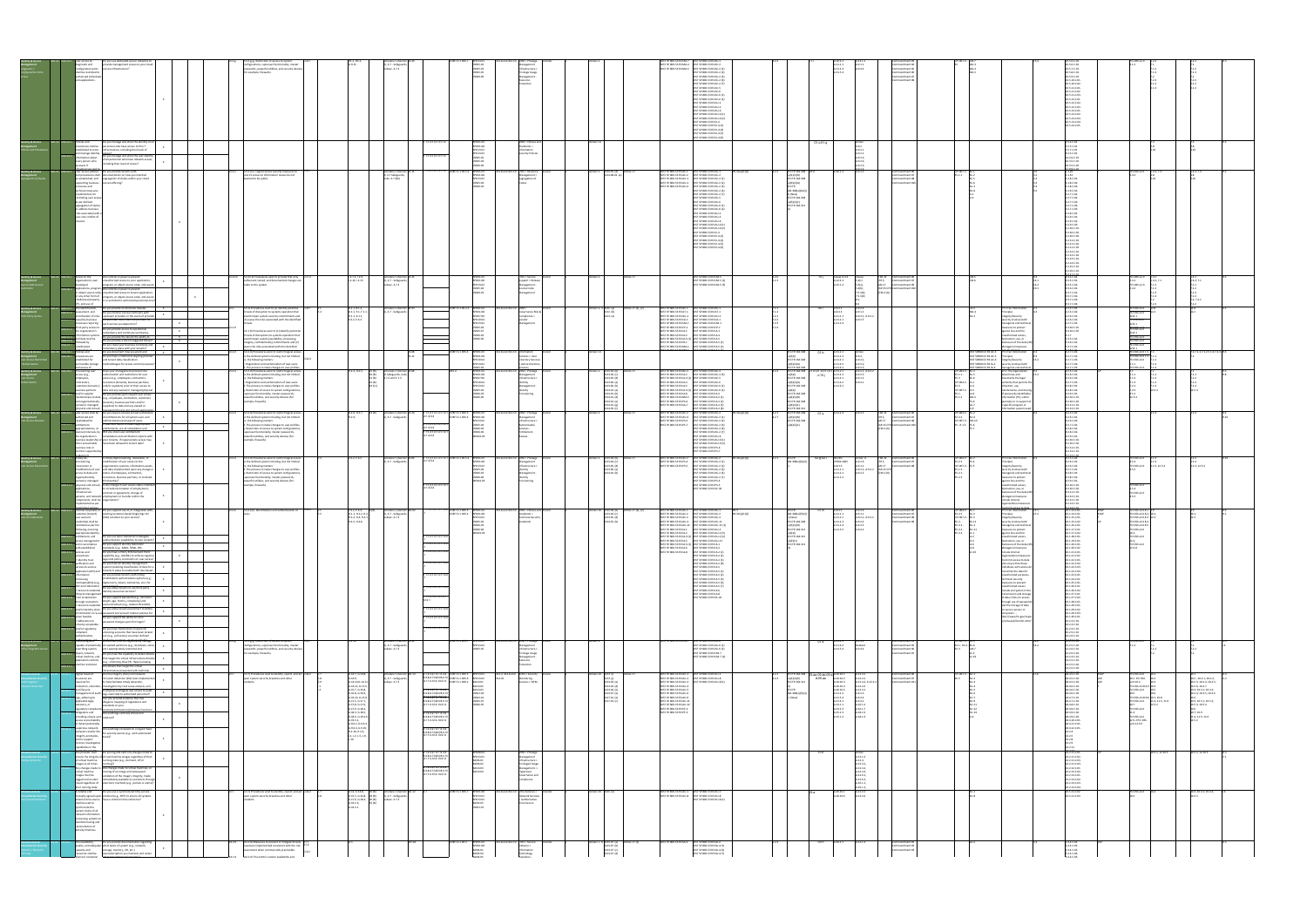|                                                                                   | Do you restrict use of the memory<br>planned, prepared,<br>and measured to<br>ersubscription capabilities present in the<br>deliver the required<br>ervisor? <b>Contract Contract Contract Contract Contract Contract Contract Contract Contract Contract Contract Contract Contract Contract Contract Contract Contract Contract Contract Contract Contract Contract Contract Contr</b><br>tem performance<br>our system capacity requiremen<br>ordance with<br>to account current, projected, and<br>ticipated capacity needs for all system<br>legal, statutory, and<br>ulatory complian<br>s system performance monitored and<br>obligations.<br>in order to continuously meet<br>Projections of future<br>egulatory, contractual, and business<br>capacity requirement<br>requirements for all the systems used to<br>shall be made to<br>Do security vulnerability assessment to<br>ensure that the<br>r services accommodate the virtualization<br>security vulnerability<br>inologies being used (e.g., virtualization<br>nt tools or<br>ervices<br>.<br>Ir your laaS offering, do you provide<br>nments and<br>customers with guidance on how to create<br>al instances shall a layered security architecture equivalence<br>signed and Do you regularly update network<br>be designed and<br>onfigured to restrict<br>hitecture diagrams that include data<br>tior traffic<br>you regularly review for appropriater<br>the allowed access/connectivity (e.g.,<br>trusted<br>firewall rules) between security<br>nections. These<br>all firewall access control lists<br>mented with business justification?<br>fiewed at least<br>Each operating system Are operating systems hardened to prov<br>shall be hardened to only the necessary ports, protocols, and<br>provide only<br>vices to meet business needs using<br>nical controls (e.g., antivirus, file<br>necessary ports,<br>protocols, and<br>services to meet<br>integrity monitoring, and logging) as part o<br>seline build standard or template<br>business needs and<br>have in place<br>supporting technical<br>controls such as:<br>antivirus, file integrity<br>monitoring, and<br>logging as part of their<br>baseline operating<br>build standard or | $\mathbf{x}$<br>$\mathbf{x}$ |                                                                                                          | (A4.1.0) The entity's system availability and<br>ecurity performance is periodically reviewed ar<br>ompared with the defined system availability<br>nd related security policies.<br>(S3.4) Procedures exist to protect agains<br>uthorized access to system resources. | G.10, G.9.11,<br>G.14.1, G.15.1,                                                                                                                                                                                            | 5), 4.7 - Safeguards,<br>Subsec. 4.7.3                                                       |                                                                                                                                                                                                                                                                                                                                                                   | 8AI10.01<br>8AI10.02<br><b>LPUUL UR</b><br>AP004.02<br>AP004.03<br>AP004.04<br>DSS05.03<br>05505.03<br>APO03.02<br>APO03.02<br>APO13.02<br>APO13.02<br>APO13.02<br>BAI03.03<br>BAI03.03<br>BAI03.04<br>BAI03.04<br>BAI03.04<br>BAI03.05<br>DS505.02<br>DS505.02<br>-<br>APO13.02<br>APO13.02<br>APO13.02<br>BAI03.04<br>BAI03.04<br>BAI03.05<br>DSS05.03<br>DSS05.03<br>DSS05.03 | RM > Thecat and<br>Vulnerability<br>Management<br>Management<br>0 SRM ><br>Infrastructure<br>Protection<br>Services ><br>Network<br>RM > Policies a<br>Standards ><br>Operational<br>curity Baseli |                              | main 10 6.03.03 (a)<br>6.03.03 (d)<br>6.03.04. (d)<br>6.04.07. (a)<br>$6.07.01.$ (c)                                                                    | NIST SP 800-53 R3 CM-7 NIST SP 800-53 R3 CM-7<br>NIST SP 800-53 R3 SC-7 NIST SP 800-53 R3 CM-7 (1)<br>NIST SP 800-53 R3 SC-20 NIST SP 800-53 R3 SC-7<br>NUT SP 800-53 R3 SC-7 (1)<br>NIST SP 800-53 R3 SC-7 (2)<br>NIST SP 800-53 R3 SC-7 (3)<br>NUT SP 800-53 R3 SC-7 (4)<br>NIST SP 800-53 R3 SC-7 (4)<br>NIST SP 800-53 R3 SC-7 (7)<br>NIST SP 800-53 R3 SC-7 (8)<br>NIST SP 800-53 R3 SC-7 (12)                                                                                                                                                                                     |                                                                                                                                                | A.10.6.2<br>A.10.9.1<br>A.10.10.2<br>A.11.4.1<br>9.m<br>A.114.5<br>A.114.6<br>A.114.7<br>A.15.1.4<br>1.110.h                                             | $6.1.1(e)(2)$<br>$6.1.2$<br>1.2(a)(1)<br>A.13.1.2<br>andment #2<br>A.14.1.2<br>A.12.4.1<br>A.9.1.2<br>EN tramboso<br>andment #10<br>A.13.1.3<br>A.18.1.4<br>andment #11<br>A.12.1.4<br>A.12.2.1<br>A.12.4.1<br>A.12.6.1                            |                                                   | 336.CO2<br>336.CO3<br>336.CO4<br>3.3.6.C.05.<br>3.3.6.C.06.<br>3.3.6.C.07.<br>$2.11 \cdot 0.02$<br>$2.11 \, \text{C}$ 03.<br>2.11.0.04<br>2.12.001<br>$\frac{22.2.000}{18.1.8001}$<br>18.1.8.C.02.<br>18.1.8.C.03.<br>18.1.8.C.04.<br>18.1.8.C.05.<br>18.1.9.C.01.<br>18.1.9.C.02.<br>8.1.9.C.03.<br>18.1.9.C.04.<br>1.10.C.01<br>11.C.01<br>2.2.11.0.01.<br>2.11.C.02<br>2.2.11.C.03.<br>$2.11 \, \text{C.04}$<br>2.12.C.01<br>2.2.12.C.02<br>2.13.0.01<br>13.C.02<br>2.2.13.C.03.<br>2.13.0.04<br>13.C.O<br>2.2.13.C.06.<br>2.13.0.07<br>2.14.0.01<br>2.14.C.02<br>2.2.14.0.03.<br>2.14.C.OK<br>2.14.C.05<br>2.2.14.C.06.<br>2.14.C.07.<br>2.15.C.01<br>2.2.15.C.02<br>2.15.003 | n tysk yn                                                                                                                                                                                                                                                                                                                                                                                                                                                                                | PCI DSS v2.0 1.1.2<br>112<br>112<br>112<br>10 DSS v2.0<br>113<br>115<br>10 DSS v2.0<br>12.12<br>116<br>10 DSS v2.0<br>12.12<br>12.0<br>10 DSS v2.0<br>12.12<br>12.1<br>12.1<br>12.12<br>12.12<br>12.12<br>$\frac{12.1}{1.2.2}$                                              | ----<br>1.3; 1.3.1; 1.3.2; 1.3.3<br>1.3.4; 1.3.5; 1.3.6; 1.3<br>2:2.5:5.1 |
|-----------------------------------------------------------------------------------|------------------------------------------------------------------------------------------------------------------------------------------------------------------------------------------------------------------------------------------------------------------------------------------------------------------------------------------------------------------------------------------------------------------------------------------------------------------------------------------------------------------------------------------------------------------------------------------------------------------------------------------------------------------------------------------------------------------------------------------------------------------------------------------------------------------------------------------------------------------------------------------------------------------------------------------------------------------------------------------------------------------------------------------------------------------------------------------------------------------------------------------------------------------------------------------------------------------------------------------------------------------------------------------------------------------------------------------------------------------------------------------------------------------------------------------------------------------------------------------------------------------------------------------------------------------------------------------------------------------------------------------------------------------------------------------------------------------------------------------------------------------------------------------------------------------------------------------------------------------------------------------------------------------------------------------------------------------------------------------------------------------------------------------------------------------------------------------------------------------------------------------------------------------------------------------------------------------------------------|------------------------------|----------------------------------------------------------------------------------------------------------|-------------------------------------------------------------------------------------------------------------------------------------------------------------------------------------------------------------------------------------------------------------------------|-----------------------------------------------------------------------------------------------------------------------------------------------------------------------------------------------------------------------------|----------------------------------------------------------------------------------------------|-------------------------------------------------------------------------------------------------------------------------------------------------------------------------------------------------------------------------------------------------------------------------------------------------------------------------------------------------------------------|----------------------------------------------------------------------------------------------------------------------------------------------------------------------------------------------------------------------------------------------------------------------------------------------------------------------------------------------------------------------------------|----------------------------------------------------------------------------------------------------------------------------------------------------------------------------------------------------|------------------------------|---------------------------------------------------------------------------------------------------------------------------------------------------------|-----------------------------------------------------------------------------------------------------------------------------------------------------------------------------------------------------------------------------------------------------------------------------------------------------------------------------------------------------------------------------------------------------------------------------------------------------------------------------------------------------------------------------------------------------------------------------------------|------------------------------------------------------------------------------------------------------------------------------------------------|----------------------------------------------------------------------------------------------------------------------------------------------------------|----------------------------------------------------------------------------------------------------------------------------------------------------------------------------------------------------------------------------------------------------|---------------------------------------------------|-----------------------------------------------------------------------------------------------------------------------------------------------------------------------------------------------------------------------------------------------------------------------------------------------------------------------------------------------------------------------------------------------------------------------------------------------------------------------------------------------------------------------------------------------------------------------------------------------------------------------------------------------------------------------------------|------------------------------------------------------------------------------------------------------------------------------------------------------------------------------------------------------------------------------------------------------------------------------------------------------------------------------------------------------------------------------------------------------------------------------------------------------------------------------------------|-----------------------------------------------------------------------------------------------------------------------------------------------------------------------------------------------------------------------------------------------------------------------------|---------------------------------------------------------------------------|
|                                                                                   | Production and non- For your SaaS or PaaS offering, do you<br>production<br>ride tenants with separate<br>nments shall b<br>.<br>your laaS offering, do you provide<br>ts with guidance on how to creat<br>horized access<br>Do you logically and physically segregate<br>or changes to<br>information assets<br>production and non-production<br>Fatements<br>Separation of the<br>ronments may<br>include: stateful                                                                                                                                                                                                                                                                                                                                                                                                                                                                                                                                                                                                                                                                                                                                                                                                                                                                                                                                                                                                                                                                                                                                                                                                                                                                                                                                                                                                                                                                                                                                                                                                                                                                                                                                                                                                              |                              |                                                                                                          | (S3.4) Procedures exist to protect agains<br>horized access to system resources                                                                                                                                                                                         | 2711220<br>2.17, 12.22.2<br>12.22.10-14                                                                                                                                                                                     | Schedule 1 (Section SA-0)<br>5), 4.7 - Safeguards<br>Subsec. 4.7.3                           | 08/T4.10S5.7 AP003.01                                                                                                                                                                                                                                                                                                                                             | APO03.02<br>AP013.01<br>AP013.02<br>DSS05.02<br>DSS05.05<br>DSS05.06                                                                                                                                                                                                                                                                                                             | 12.8 and 312.10 Information<br>Services > Data<br>remance ><br>uta Segregation                                                                                                                     |                              | omain 10 6.03. (d)                                                                                                                                      | NIST SP 800-53 R3 SC-2                                                                                                                                                                                                                                                                                                                                                                                                                                                                                                                                                                  |                                                                                                                                                | 09.d<br>A.10.1.4<br>A.10.3.2<br>A.11.1.1<br>A.12.5.1<br>A.12.5.2<br>A.12.5.3                                                                             | emmandment #<br>A.14.2.9<br>nandment #10<br>A.9.1.1<br>andment #11<br>Rantial,<br>R.1, partial,<br>R.1, partial,<br>R.1, partial,<br>R.1, partial,<br>R.1, partial,                                                                                |                                                   | 14.4.4.C.01.<br>4.4.5.C.01.<br>14.4.6.0.01.<br>14.4.6.0.02.<br>14.4.6.0.03.                                                                                                                                                                                                                                                                                                                                                                                                                                                                                                                                                                                                       | PCI DSS v2.0<br>6.4.1<br>PCI DSS v2.0                                                                                                                                                                                                                                                                                                                                                                                                                                                    |                                                                                                                                                                                                                                                                             |                                                                           |
|                                                                                   | system and network environments<br>Multi-tenant<br>organizationally-<br>protected by a firewall or virtual firewall to<br>Are system and network environments<br>owned or managed<br>(physical and virtual) protected by a firewall or virtual firewall to X<br>ations, and<br>ensure compliance with legislative,<br>infrastructure system<br>Are system and network environments<br>protected by a firewall or virtual firewall to<br>and network<br>noonents, shall be<br>sure separation of production and non-<br>system and network environments<br>designed, developed, An<br>deployed, and<br>configured such that<br>protected by a firewall or virtual firewall to<br>I ensure protection and isolation of sensitive<br>ecured and<br>encrypted<br>channels used when migrating physical                                                                                                                                                                                                                                                                                                                                                                                                                                                                                                                                                                                                                                                                                                                                                                                                                                                                                                                                                                                                                                                                                                                                                                                                                                                                                                                                                                                                                                 | $\mathbf{x}$                 |                                                                                                          | (S3.4) Procedures exist to protect against<br>uthorized access to system resources.                                                                                                                                                                                     | 9.2693                                                                                                                                                                                                                      | Schedule 1 (Section<br>S), 4.7 - Safeguards,<br>Subsec. 4.7.3                                | 4.1 DS5.10 APO03.01                                                                                                                                                                                                                                                                                                                                               | AP003.02<br>AP013.01<br>AP013.02<br>DSS05.02<br>DSS05.05<br>DSS05.05                                                                                                                                                                                                                                                                                                             | Protection<br>Services ><br>Network - Firewa<br>Cryptographic                                                                                                                                      |                              | ain 10 6.03.03 (b)<br>6.03.05. (a)<br>6.03.05. (b)<br>6.04.01. (a)<br>6.04.01. (g)<br>6.04.03. (c)<br>6.04.08.02. (a)<br>6.04.08.02. (b)<br>$6.05.$ (c) | IST SP 800-53 R3 SC-7<br>NIST SP 800-53 R3 AC-4<br>NIST SP 800-53 R3 SC-2<br>NIST SP 800-53 R3 SC-7<br>NIST SP 800-53 R3 SC-7 (1)<br>NIST SP 800-53 R3 SC-7 (2)<br>NIST SP 800-53 R3 SC-7 (3)<br>NIST SP 800-53 R3 SC-7 (4)<br>NIST SP 800-53 R3 SC-7 (5)<br>NIST SP 800-53 R3 SC-7 (7)<br>NIST SP 800-53 R3 SC-7 (8)<br>NIST SP 800-53 R3 SC-7 (12)                                                                                                                                                                                                                                    | 45 CFR 164.308 01.m;01.n<br>(a)(4)(i)(A)                                                                                                       | 114.5<br>A.11.6.1<br>A.11.6.2<br>A.15.1.4<br>01.m:09.m                                                                                                   | mandment #<br>A.9.4.1<br>A.18.1.4<br>nandment #2<br>andment #3<br>es trambnen<br>andment #1                                                                                                                                                        |                                                   | 18.4.5.0.02<br>18.4.5.C.03<br>18.4.6.C.01.<br>18.4.6.C.02.<br>18.4.6.C.03.<br>18.4.7.C.01<br>18.4.7.0.02<br>18.4.8.C.01<br>18.4.9.C.01.<br>8.4.9.0.02                                                                                                                                                                                                                                                                                                                                                                                                                                                                                                                             | 1DSSv2.0<br>PCI DSS v2.0 1.2 1.2<br>PCI DSS v2.0 1.1 1.2<br>PCI DSS v2.0 1.3<br>PCI DSS v2.0 1.1 1.4<br>DSS v2.0                                                                                                                                                                                                                                                                                                                                                                         | PCI DSS v2.0 1.2 1.2.3<br>PCI DSS v2.0 1.2 2.1<br>PCI DSS v2.0 2.2.3<br>PCI DSS v2.0 1.1 2.2.4<br>PCI DSS v2.0 1.2 2                                                                                                                                                        |                                                                           |
|                                                                                   | communication servers, ap<br>channels shall be used servers?<br>servers, applications, or data to virtual<br>when migrating<br>ysical servers<br>you use a network segregated from<br>applications, or data<br>production-level networks when migrating<br>to virtualized servers<br>hysical servers, applications, or data to<br>Access to all<br>Do you restrict personnel access to all<br>hypervisor<br>management<br>functions or<br>ervisor management functions or<br>inistrative consoles for systems hosti<br>intualized systems based on the principle<br>of least privilege and supported through<br>administrative<br>consoles for systems<br>chnical controls (e.g., two-factor<br>thentication, audit trails, IP address<br>hosting virtualized<br>systems shall be<br>restricted to<br>litering, firewalls and TLS-encapsulated<br>unications to the administrative                                                                                                                                                                                                                                                                                                                                                                                                                                                                                                                                                                                                                                                                                                                                                                                                                                                                                                                                                                                                                                                                                                                                                                                                                                                                                                                                                 |                              |                                                                                                          |                                                                                                                                                                                                                                                                         |                                                                                                                                                                                                                             |                                                                                              |                                                                                                                                                                                                                                                                                                                                                                   | APO03.02<br>APO03.02<br>APO13.01<br>APO13.02<br>APO13.02<br>OSS05.02<br>DSS05.05<br>DSS05.05<br><b>APO13 01</b><br>AP013.02<br>DSS05.02<br>DSS05.04<br>DSS06.03<br>DSS06.06                                                                                                                                                                                                      | iervices > Data-i<br>ansit Encryptio<br>SRM > Privilege<br>Management<br>Infrastructure ><br>Privilege Use<br>Management -<br>Hypervisor<br>Governance and<br>Compliance                           |                              |                                                                                                                                                         |                                                                                                                                                                                                                                                                                                                                                                                                                                                                                                                                                                                         |                                                                                                                                                |                                                                                                                                                          | 6.1.1(e)(2)<br>6.1.2(a)(1)<br>6.1.2(a)(2),<br>6.1.2(b)<br>6.1.2 (c)<br>1.2(c)(1)<br>Clause<br>6.1.1,<br>$6.1.1(e)(2)$<br>6.1.2<br>6.1.2(a)(1)<br>6.1.2(a)(2),<br>6.1.2(b)<br>6.1.2 (c)<br>6.1.2(c)(1)                                              |                                                   | 22.11.C.01.<br>2.2.11.0.02<br>2.11.C.03<br>22.11.C.04.<br>2.12.001<br>2.12.0.02.<br>6.1.13.C.01<br>1.14.C.01<br>6.1.15.0.01<br>1.15.0.02<br>6.1.17.C.02<br>16.1.19.C.01<br>1.27.0.01                                                                                                                                                                                                                                                                                                                                                                                                                                                                                              |                                                                                                                                                                                                                                                                                                                                                                                                                                                                                          | 1.366                                                                                                                                                                                                                                                                       |                                                                           |
|                                                                                   | licies and procedures established ar<br>Policies and<br>procedures shall be<br>inisms configured and implemented<br>established, and<br>protect the wireless network<br>nment perimeter and to restrict<br>pporting business<br>cesses and<br>Are policies and procedures established a<br>echnical measure<br>hanisms implemented to ensure<br>implemented, to<br>iless security settings are enabled with<br>ng encryption for authentication and<br>protect wireless<br>network<br>transmission, replacing vendor default<br>ronments.<br>e policies and procedures established and<br>echanisms implemented to protect<br>reless network environments and detect<br>including the<br>following:<br>• Perimeter firewalls<br>presence of unauthorized (rogue)<br>your network architecture diagrams<br>ietwork architecture                                                                                                                                                                                                                                                                                                                                                                                                                                                                                                                                                                                                                                                                                                                                                                                                                                                                                                                                                                                                                                                                                                                                                                                                                                                                                                                                                                                                     | $-$ x                        | WiFi is not allowed S3.4<br>he datacente<br>WiFi is not allowed<br>the datacenter<br>WiFi is not allowed | S3.4) Procedures exist to protect against<br>horized access to system resources.<br>nauthorized access to system resources.                                                                                                                                             | :3.1, F.1.2.4, 40 (B)<br>:1.2.5, F.1.2.6, 44 (C+)<br>F.1.2.8, F.1.2.9,<br>F.1.2.11,<br>F1212<br>F1213<br>F1214<br>F1215<br>F1224, F13,<br>F.1.4.2, F1.4.6,<br>F.1.4.7, F.1.6,<br>F.1.7.F.1.8.<br>9.17.6.9.<br>G.10, G.9.11, | Schedule 1 (Section SA-1)<br>5), 4.7 - Safeguards,<br>Subsec. 4.7.3<br>5), 4.7 - Safeguards, | $\begin{tabular}{ c c c c } \hline 3.103.113.123.133 &CO814.10555 &\textbf{\textit{MO0108}} \\ \hline 3.103.113.123.133 &CO814.10555 &\textbf{\textit{MO010}} \\ \hline & CO814.10558 &\textbf{\textit{MO010}} \\ \hline & CO814.10553 &\textbf{\textit{MO010}} \\ \hline \end{tabular} \caption{\footnotesize\begin{tabular}{ c c c c c c c c c c c c c c c c c$ |                                                                                                                                                                                                                                                                                                                                                                                  | $nd 312.10$ SRM ><br>Protection<br>Services ><br>Network -<br>Wireless<br>Protection<br>Infrastructure                                                                                             |                              | $6.03.03.$ (d)                                                                                                                                          | NIST SP 800-53 R3 AC-1 NIST SP 800-53 R3 AC-1<br>NIST SP 800-53 R3 AC-18 NIST SP 800-53 R3 AC-18<br>NIST SP 800-53 R3 CM-6 NIST SP 800-53 R3 AC-18 (1)<br>IST SP 800-53 R3 SC-7<br>NIST SP 800-53 R3 AC-18 (2)<br>NIST SP 800-53 R3 CM-6<br>NIST SP 800-53 R3 CM-6 (1)<br>NIST SP 800-53 R3 CM-6 (3)<br>NIST SP 800-53 R3 PE-4<br>NIST SP 800-53 R3 SC-7<br>NIST SP 800-53 R3 SC-7 (1)<br>NIST SP 800-53 R3 SC-7 (2)<br>NIST SP 800-53 R3 SC-7 (3)<br>NIST SP 800-53 R3 SC-7 (4)<br>IST SP 800-53 R3 CM-<br>NIST SP 800-53 R3 CM-7<br>NIST SP 800-53 R3 SC-7 NIST SP 800-53 R3 CM-7 (1) | 45 CFR 164.31<br>(e)(1)(2)(ii)<br>45 CFR<br>164.308(a)(5) <br>D) (New)<br>45 CFR<br>164.312(e)(1)<br>(New)<br>45 CFR<br>164.312(e)(2)<br>(New) | 09.m<br>A.7.1.3<br>7. 13<br>A 9.24<br>A 9.24<br>A 10.6.2<br>A 10.8.3<br>A 10.8.5<br>A 10.8.5<br>A 10.9.2<br>A 11.2.1<br>A 11.2.1<br>A.10.6.1<br>4.10.6.2 | A.8.1.1<br>A.8.1.2<br>A.8.1.3<br>ndment #2<br>EN trambnen<br>A3121<br>A3124<br>A3311<br>A321<br>A333<br>A3241<br>andment #4<br>nandment #5<br>es trambnemm<br>mandment #10<br>nandment #1<br>A9.2.1, A9.2.2<br>A.13.1.3<br>A.10.1.1<br>nandment #2 | $AC-18$<br>AC-18<br>CIP-007-3 - CM-6<br>R6.1 PE-4 | 7.6.0.02<br>1.1.6.0.01<br>11.1.7.0.01<br>1.1.7.0.02<br>11.1.7.C.03.<br>11.1.8.0.01.<br>11.1.8.0.02<br>11.1.8.C.03.<br>1.1.9.0.01.<br>1.1.9.0.02.<br>1.1.10.C.01.<br>11.0.01                                                                                                                                                                                                                                                                                                                                                                                                                                                                                                       | PCI DSS v2.0<br>1.2.3<br>PCI DSS v2.0                                                                                                                                                                                                                                                                                                                                                                                                                                                    | $\begin{array}{ll} 2.11 & 84.1 & 41.1 & 11.11a, 11.11b, \\ 97.1 & 055 & 92.0 & 411 & 111, 111a, 111.1b, \\ 97.1 & 055 & 92.0 & 111.1c, 111.1d, \\ 4.1.1 & 111.1, 111.2 & 111.1 & 111.2 \\ 97.1 & 055 & 92.0 & 11 & 91.3 \\ 97.1 & 95 & 92.0 & 11 & 91.3 \\ 99.1 & 95 & 92.$ | 1; 11.1a; 11.1b;<br>1c; 11.1.d; 11.1.1                                    |
| Interoperability &<br>Portability<br>APS                                          | diagrams shall clearly clearly identify high-risk environments and<br>identify high-risk Do you implement technical measures and<br>identify high-risk<br>environments and<br>y defense-in-depth techniques (e.g.,<br>data flows that may deep packet analysis, traffic throttling and<br>have legal compliance black-holing) for detection and timely<br>impacts. Technical response to network-based attacks<br>measures shall be associated with anomalous ingress or egre<br>bns batnemelomi<br>traffic patterns (e.g., MAC spoofing and ARI<br>shall apply defense-in- poisoning attacks) and/or distributed den<br>The provider shall use: Do you publish a list of all APIs available in<br>open and published the service and indicate which are standard<br>APIs to ensure and which are customized?                                                                                                                                                                                                                                                                                                                                                                                                                                                                                                                                                                                                                                                                                                                                                                                                                                                                                                                                                                                                                                                                                                                                                                                                                                                                                                                                                                                                                      |                              |                                                                                                          |                                                                                                                                                                                                                                                                         | 6.14.1, 6.15.1<br>G.9.2, G.9.3,                                                                                                                                                                                             | Subsec. 4.7.3                                                                                |                                                                                                                                                                                                                                                                                                                                                                   | AP003.01<br>AP013.02<br>AP013.02<br>AP013.02<br>AP013.02<br>BAD3.02<br>BAD3.03<br>BAD3.04<br>DS805.02<br>DS805.02<br>DS805.02<br>BAI02.04<br>8AI03.01<br>8AI03.02<br>8AI03.03                                                                                                                                                                                                    | Protection<br>Network<br>Application<br>Services ><br>Programming<br>Interfaces >                                                                                                                  |                              | 6.03.04. (d)<br>6.04.07. (a)<br>6.07.01.0                                                                                                               | NIST SP 800-53 R3 SC-20 NIST SP 800-53 R3 SC-7<br>eST SP 800-53 R3 SC-7 (1)<br>NIST SP 800-53 R3 SC-7 (2)<br>NIST SP 800-53 R3 SC-7 (3)<br>NEST SP 800-53 R3 SC-7 (4)<br>NIST SP 800-53 R3 SC-7 (4)<br>NIST SP 800-53 R3 SC-7 (7)<br>IST SP 800-53 R3 SC-7 (8)                                                                                                                                                                                                                                                                                                                          |                                                                                                                                                | A<br>1091<br>A 10102<br>A 1145<br>A 1145<br>A 1145<br>A.15.1.4                                                                                           | A 13.1.2<br>A 14.1.2<br>A 12.4.1<br>A 13.1.3<br>A 18.1.4<br>EN tramboso<br>nandment #10<br>andment #11<br>5.1.1(e)(2)                                                                                                                              |                                                   | 32.12CM<br>338C.04<br>338C.01<br>433<br>438C.01<br>18.1.8C.02<br>18.1.8C.03<br>18.1.8C.03<br>18.1.8C.03<br>18.1.8C.03                                                                                                                                                                                                                                                                                                                                                                                                                                                                                                                                                             | $\begin{array}{r} 1.1.2 \\ 1.1.3 \\ 1.1.5 \\ 1.1.6 \\ 1.2 \end{array}$<br>$\begin{array}{@{}c@{\hspace{1em}}c@{\hspace{1em}}c@{\hspace{1em}}c@{\hspace{1em}}c@{\hspace{1em}}c@{\hspace{1em}}c@{\hspace{1em}}c@{\hspace{1em}}c@{\hspace{1em}}c@{\hspace{1em}}c@{\hspace{1em}}c@{\hspace{1em}}c@{\hspace{1em}}c@{\hspace{1em}}c@{\hspace{1em}}c@{\hspace{1em}}c@{\hspace{1em}}c@{\hspace{1em}}c@{\hspace{1em}}c@{\hspace{1em}}c@{\hspace{1em}}c@{\hspace{1em}}c@{\hspace{1em}}c@{\hspace{$ |                                                                                                                                                                                                                                                                             |                                                                           |
| Interoperability &<br>Portability<br>Data Request                                 | support for<br>interoperability<br>All structured and<br>unstructured customer data available<br>$\begin{tabular}{ll} \bf unstructured data & \tt request in an industry-star\\ \bf shall be available to & \tt (e.g., .doc, .ds, or .pdf)? \end{tabular}$<br>request in an industry-standard format<br>the customer and<br>provided to them<br>aquest in a<br>industry-standard                                                                                                                                                                                                                                                                                                                                                                                                                                                                                                                                                                                                                                                                                                                                                                                                                                                                                                                                                                                                                                                                                                                                                                                                                                                                                                                                                                                                                                                                                                                                                                                                                                                                                                                                                                                                                                                   |                              |                                                                                                          |                                                                                                                                                                                                                                                                         |                                                                                                                                                                                                                             |                                                                                              |                                                                                                                                                                                                                                                                                                                                                                   | 8AI03.04<br>APO01.03<br>AP001.06<br>AP003.01<br>AP008.01<br>AP009.03<br>DSS04.07                                                                                                                                                                                                                                                                                                 | formation<br>Services ><br><b>Neporting Servic</b>                                                                                                                                                 |                              |                                                                                                                                                         |                                                                                                                                                                                                                                                                                                                                                                                                                                                                                                                                                                                         |                                                                                                                                                |                                                                                                                                                          | 5.1.1(e)(2)<br>$6.1.2(a)(1)$<br>$6.1.2(a)(2)$<br>6.1.2(b)                                                                                                                                                                                          |                                                   |                                                                                                                                                                                                                                                                                                                                                                                                                                                                                                                                                                                                                                                                                   |                                                                                                                                                                                                                                                                                                                                                                                                                                                                                          |                                                                                                                                                                                                                                                                             |                                                                           |
| Interoperability &<br>Portability<br>Policy & Legof                               | IPY-03 IPY-03.1 Policies, procedures, Do you provide policies and procedures (i<br>Formula provides and provide provide provides and multiplification of APIs for interoperability between your<br>upon providions<br>and/or terms shall be service and third-party applications?<br>stablished to satisfy<br>Do you provide policies and procedures (i.<br>customer (tenant)<br>requirements for<br>requirements for service level agreements) governing the<br>service-to-service migration of application data to and from<br>application (API) and vour service?<br>The provider shall use Can data import, data export, and service                                                                                                                                                                                                                                                                                                                                                                                                                                                                                                                                                                                                                                                                                                                                                                                                                                                                                                                                                                                                                                                                                                                                                                                                                                                                                                                                                                                                                                                                                                                                                                                           |                              |                                                                                                          |                                                                                                                                                                                                                                                                         |                                                                                                                                                                                                                             |                                                                                              |                                                                                                                                                                                                                                                                                                                                                                   | APO01.08<br>AP002.05<br>AP003.01<br>AP003.02<br>AP004.02<br>BAI02.04<br>AP009.03<br>APO01.08                                                                                                                                                                                                                                                                                     | Information<br>Technology<br>Operation Services<br>> Service Delivery<br>ovide<br>> Service Level<br>Management -<br>External SLA's<br>RM > Data                                                   |                              | main 3 6.04.03. (b)<br>6.04.08. (a)<br>6.04.08. (b)<br>6.06. (a)<br>$6.06.$ (b)<br>6.06. (c)<br>6.06. (d)<br>6.06. (e)<br>6.06. (f)                     |                                                                                                                                                                                                                                                                                                                                                                                                                                                                                                                                                                                         |                                                                                                                                                | 05k<br>09.5                                                                                                                                              | .<br>Nause<br>6.1.1,<br>6.1.1(e)(2)<br>6.1.2<br>$\begin{array}{l} 6.1.2(a)(1)\\ 6.1.2(a)(2),\\ 6.1.2(b)\\ 6.1.2(c)(1),\\ 6.1.2(c)(1),\\ \text{Cause} \end{array}$                                                                                  |                                                   |                                                                                                                                                                                                                                                                                                                                                                                                                                                                                                                                                                                                                                                                                   |                                                                                                                                                                                                                                                                                                                                                                                                                                                                                          |                                                                                                                                                                                                                                                                             |                                                                           |
| <b>Interoperability &amp;</b><br>Portability<br>Standardized Network<br>Protocols | oncure (e.g., non-clear management be conducted over secure<br>text and (e.g., non-clear text and authenticated)<br>authenticated) industry accepted standardized network<br>standardized network protocols?<br>protocols for the Do you provide consumers (tenants) with<br>standardized network. Brotocols (<br>geodocids for the Do you provide consumers (tenants) with<br>import and seport of documentation detailing the relevant<br>data and to manage decumentation detailing the relevant<br>the service, and<br>make available a<br>The provider shall use Do you use an industry-recognized                                                                                                                                                                                                                                                                                                                                                                                                                                                                                                                                                                                                                                                                                                                                                                                                                                                                                                                                                                                                                                                                                                                                                                                                                                                                                                                                                                                                                                                                                                                                                                                                                            |                              |                                                                                                          |                                                                                                                                                                                                                                                                         |                                                                                                                                                                                                                             |                                                                                              |                                                                                                                                                                                                                                                                                                                                                                   | APO0108<br>APO03.01<br>APO03.02<br>APO04.02<br>BAI02.04<br>BAI02.04<br>APO09.03<br>AP001.08                                                                                                                                                                                                                                                                                      | Protection ><br>Cryptographic<br>Services - Data-In-<br>Transit Encryption                                                                                                                         |                              |                                                                                                                                                         |                                                                                                                                                                                                                                                                                                                                                                                                                                                                                                                                                                                         |                                                                                                                                                | 09.5                                                                                                                                                     | 6.1.1(e)(2)<br>$6.1.2(a)(1)$<br>$6.1.2(a)(2)$ ,<br>$6.1.2(b)$<br>$6.1.2(c)(1)$ ,<br>$6.1.2(c)(2)$<br>Clause<br>6.1.1,                                                                                                                              |                                                   |                                                                                                                                                                                                                                                                                                                                                                                                                                                                                                                                                                                                                                                                                   |                                                                                                                                                                                                                                                                                                                                                                                                                                                                                          |                                                                                                                                                                                                                                                                             |                                                                           |
| Interoperability &<br>Portability<br>Virtuolization<br><b>Mobile Security</b>     | The proton state was controlled that the controlled proton and standard entropy in the controlled that the controlled the determined state of the controlled that the controlled the controlled that the controlled that the<br>ensure<br>interoperability, and<br>available for customer review?<br>chall have<br>Anti-malware Do you provide anti-malware training                                                                                                                                                                                                                                                                                                                                                                                                                                                                                                                                                                                                                                                                                                                                                                                                                                                                                                                                                                                                                                                                                                                                                                                                                                                                                                                                                                                                                                                                                                                                                                                                                                                                                                                                                                                                                                                               |                              |                                                                                                          |                                                                                                                                                                                                                                                                         |                                                                                                                                                                                                                             |                                                                                              |                                                                                                                                                                                                                                                                                                                                                                   | AP002.05<br>AP003.01<br>AP003.02<br>BAI02.04<br>BAI02.04<br>AP009.03<br>AP001.03                                                                                                                                                                                                                                                                                                 | Services > Virtual<br>Infrastructure ><br>Server<br>Server<br>Virtualization                                                                                                                       |                              |                                                                                                                                                         |                                                                                                                                                                                                                                                                                                                                                                                                                                                                                                                                                                                         |                                                                                                                                                |                                                                                                                                                          | 6.1.1(e)(2)<br>6.1.2<br>$\begin{array}{l} 6.1.2(a)(1)\\ 6.1.2(a)(2),\\ 6.1.2(b)\\ 6.1.2(c) \end{array}$<br>6.1.2(c)(1).                                                                                                                            |                                                   | 110.02<br>2.11.C.03.<br>2.11.C.04.<br>22.12.C.01.<br>2.12.0.02.<br>2.13.C.01.<br>2.13.C.02.<br>2.13.0.03.<br>$\frac{221300}{333001}$                                                                                                                                                                                                                                                                                                                                                                                                                                                                                                                                              |                                                                                                                                                                                                                                                                                                                                                                                                                                                                                          |                                                                                                                                                                                                                                                                             |                                                                           |
| <b>Anti-Malware</b><br>-<br>Mobile Security<br>Application Stores                 | awareness training, specific to mobile devices as part of your<br>specific to mobile information security awareness training?<br>devices, shall be<br>A documented list of Do you document and make available lists                                                                                                                                                                                                                                                                                                                                                                                                                                                                                                                                                                                                                                                                                                                                                                                                                                                                                                                                                                                                                                                                                                                                                                                                                                                                                                                                                                                                                                                                                                                                                                                                                                                                                                                                                                                                                                                                                                                                                                                                                |                              |                                                                                                          |                                                                                                                                                                                                                                                                         |                                                                                                                                                                                                                             |                                                                                              |                                                                                                                                                                                                                                                                                                                                                                   | AP013.01<br>AP007.03<br>AP007.06<br>APO01.04                                                                                                                                                                                                                                                                                                                                     | vernance Risk<br>Compliance ><br>Technical<br>SRM > Policies and o<br>Standards >                                                                                                                  | Guidance)<br>Guidance)       |                                                                                                                                                         |                                                                                                                                                                                                                                                                                                                                                                                                                                                                                                                                                                                         |                                                                                                                                                |                                                                                                                                                          | 6.1.1, 6.1.1(e)(2)                                                                                                                                                                                                                                 |                                                   | 3.3.13.C.02<br>5.2.3.C.02<br>9.1.4.0.01                                                                                                                                                                                                                                                                                                                                                                                                                                                                                                                                                                                                                                           |                                                                                                                                                                                                                                                                                                                                                                                                                                                                                          |                                                                                                                                                                                                                                                                             |                                                                           |
| Mobile Security<br>Approved Applications                                          | $\label{prop:optimal} \begin{minipage}{0.9\textwidth} \begin{tabular}{p{0.85\textwidth}} \textbf{approduct not} & or you not to be used to make its its approach. \end{tabular} \end{minipage} \begin{minipage}{0.9\textwidth} \begin{tabular}{p{0.85\textwidth}} \textbf{approduct of a potential} & or to the other words. \end{tabular} \end{minipage} \begin{minipage}{0.9\textwidth} \begin{tabular}{p{0.85\textwidth}} \textbf{approduct of a field} & so that the other words are not in the other words. \end{tabular} \end{minipage} \begin{minipage}{0.9\textwidth} \begin{tabular}{p{$<br>eccept advertise in the very state and it of the company shall<br>The company shall the you have a policy enforcement<br>have a documented capability (e.g., XACML) to ensure that only                                                                                                                                                                                                                                                                                                                                                                                                                                                                                                                                                                                                                                                                                                                                                                                                                                                                                                                                                                                                                                                                                                                                                                                                                                                                                                                                                                                                                                       |                              |                                                                                                          |                                                                                                                                                                                                                                                                         |                                                                                                                                                                                                                             |                                                                                              |                                                                                                                                                                                                                                                                                                                                                                   | AP001.08<br>AP004.02<br>AP013.01<br>AP013.02<br>AP001.03<br>AP001.08<br>AP013.01<br>AP013.02<br>AP013.03                                                                                                                                                                                                                                                                         | Technical Securit<br>Standards<br>ITOS > Service<br>Support ><br>Configuration<br>Management -<br>Software                                                                                         | None<br>(Mobile<br>Guidance) |                                                                                                                                                         |                                                                                                                                                                                                                                                                                                                                                                                                                                                                                                                                                                                         |                                                                                                                                                |                                                                                                                                                          | 6.1.1(e)(2)<br>6.1.2<br>1.2(a)(1)<br>Clause<br>6.1.1,<br>6.1.1(e)(2)                                                                                                                                                                               |                                                   |                                                                                                                                                                                                                                                                                                                                                                                                                                                                                                                                                                                                                                                                                   |                                                                                                                                                                                                                                                                                                                                                                                                                                                                                          |                                                                                                                                                                                                                                                                             |                                                                           |
| Mobile Security<br>Approved Software for<br>8YOD                                  | policy prohibiting the approved applications and those from<br>installation of non- approved application stores can be loaded<br>approved applications onto a mobile device?<br>.<br>The BYOD policy and Does your BYOD policy and training clearly<br>supporting awareness state which applications and applications<br>training clearly states stores are approved for use on BYOD<br>the approved devices?<br>applications,                                                                                                                                                                                                                                                                                                                                                                                                                                                                                                                                                                                                                                                                                                                                                                                                                                                                                                                                                                                                                                                                                                                                                                                                                                                                                                                                                                                                                                                                                                                                                                                                                                                                                                                                                                                                     |                              | BYOD is not<br>permitted to<br>connect to<br>customer                                                    |                                                                                                                                                                                                                                                                         |                                                                                                                                                                                                                             |                                                                                              |                                                                                                                                                                                                                                                                                                                                                                   | AP00103<br>AP00108<br>AP01301<br>AP01302<br>AP01303                                                                                                                                                                                                                                                                                                                              | :<br>RM > Policies an<br>Standards ><br>Standards ><br>Technical Security<br>Standards                                                                                                             | <b>Suidance)</b>             |                                                                                                                                                         |                                                                                                                                                                                                                                                                                                                                                                                                                                                                                                                                                                                         |                                                                                                                                                | 02.d;02.e                                                                                                                                                | 5.1.2(a)(1)<br>Clause<br>6.1.1,<br>6.1.1(e)(2)<br>6.1.2                                                                                                                                                                                            |                                                   | 21.4.6.C.02<br>21.4.9.C.06<br>21.4.9.C.014<br>21.4.10.C.09                                                                                                                                                                                                                                                                                                                                                                                                                                                                                                                                                                                                                        |                                                                                                                                                                                                                                                                                                                                                                                                                                                                                          |                                                                                                                                                                                                                                                                             |                                                                           |
| Mobile Security<br>Awareness and Training                                         | application stores,<br>The provider shall Do you have a documented mobile device<br>have a documented policy in your employee training that clearly<br>mobile device policy<br>that includes a loss performance of the accepted of the state of the stage and requirements for mobile devices<br>documented devices:<br>definition for mobile<br>devices and the                                                                                                                                                                                                                                                                                                                                                                                                                                                                                                                                                                                                                                                                                                                                                                                                                                                                                                                                                                                                                                                                                                                                                                                                                                                                                                                                                                                                                                                                                                                                                                                                                                                                                                                                                                                                                                                                   |                              | atvironments                                                                                             |                                                                                                                                                                                                                                                                         |                                                                                                                                                                                                                             |                                                                                              |                                                                                                                                                                                                                                                                                                                                                                   | AP001.03<br>AP001.08<br>AP013.01<br>AP013.02<br>AP013.03                                                                                                                                                                                                                                                                                                                         | SRM > Policies and p<br>Standards ><br>Technical Security<br><b>Standards</b>                                                                                                                      |                              |                                                                                                                                                         |                                                                                                                                                                                                                                                                                                                                                                                                                                                                                                                                                                                         |                                                                                                                                                | 1.x,02.e                                                                                                                                                 | 1.2(a)(1)<br>6.1.2(a)(2)<br>Clause<br>6.1.1,<br>6.1.1(e)(2)<br>6.1.2<br>$6.1.2(a)(1)$<br>$6.1.2(a)(2)$ ,<br>$6.1.2(b)$<br>$6.1.2(c)$                                                                                                               |                                                   | 4.10.C.10<br>.4.10.C.11<br>4.6.C.02                                                                                                                                                                                                                                                                                                                                                                                                                                                                                                                                                                                                                                               |                                                                                                                                                                                                                                                                                                                                                                                                                                                                                          |                                                                                                                                                                                                                                                                             |                                                                           |
| -<br>Mobile Security<br>Cloud Based Services                                      | acceptable usage and<br>All doud-based Do you have a documented list of pre-<br>services used by the approved cloud based services that are<br>company's mobile allowed to be used for use and storage of<br>devices or BYOD shall company business data via a mobile device?<br>be pre-approved for                                                                                                                                                                                                                                                                                                                                                                                                                                                                                                                                                                                                                                                                                                                                                                                                                                                                                                                                                                                                                                                                                                                                                                                                                                                                                                                                                                                                                                                                                                                                                                                                                                                                                                                                                                                                                                                                                                                               |                              |                                                                                                          |                                                                                                                                                                                                                                                                         |                                                                                                                                                                                                                             |                                                                                              |                                                                                                                                                                                                                                                                                                                                                                   | AP001.03<br>AP001.08<br>AP013.01<br>AP013.02<br>AP013.03                                                                                                                                                                                                                                                                                                                         | Compliance ><br>Management                                                                                                                                                                         | Guidance)                    |                                                                                                                                                         |                                                                                                                                                                                                                                                                                                                                                                                                                                                                                                                                                                                         |                                                                                                                                                |                                                                                                                                                          | 6.1.1(e)(2)<br>1.2(a)(1)                                                                                                                                                                                                                           |                                                   |                                                                                                                                                                                                                                                                                                                                                                                                                                                                                                                                                                                                                                                                                   |                                                                                                                                                                                                                                                                                                                                                                                                                                                                                          |                                                                                                                                                                                                                                                                             |                                                                           |
| Mobile Security<br>Compatibility                                                  | The company shall Do you have a documented application<br>have a documented validation process for testing device,<br>application validation process for testing device,<br>process to test for compatibility issues?                                                                                                                                                                                                                                                                                                                                                                                                                                                                                                                                                                                                                                                                                                                                                                                                                                                                                                                                                                                                                                                                                                                                                                                                                                                                                                                                                                                                                                                                                                                                                                                                                                                                                                                                                                                                                                                                                                                                                                                                              |                              |                                                                                                          |                                                                                                                                                                                                                                                                         |                                                                                                                                                                                                                             |                                                                                              |                                                                                                                                                                                                                                                                                                                                                                   | AP001.03<br>AP001.08<br>AP013.01<br>AP013.02                                                                                                                                                                                                                                                                                                                                     | ITOS > Service<br>Support ><br>Configuration<br>Management -                                                                                                                                       | None<br>(Mobile              |                                                                                                                                                         |                                                                                                                                                                                                                                                                                                                                                                                                                                                                                                                                                                                         |                                                                                                                                                |                                                                                                                                                          | $6.1.1$ ,<br>$6.1.1(e)(2)$                                                                                                                                                                                                                         |                                                   |                                                                                                                                                                                                                                                                                                                                                                                                                                                                                                                                                                                                                                                                                   |                                                                                                                                                                                                                                                                                                                                                                                                                                                                                          |                                                                                                                                                                                                                                                                             |                                                                           |
| -<br>Mobile Security<br><i>Device Eligibility</i>                                 | mobile device,<br>1 The BYOD policy shall Do you have a BYOD policy that defines the<br>define the device and device(s) and eligibility requirements<br>eligibility<br>requirements to allow<br>requirements to allow<br>for BYOD usage.                                                                                                                                                                                                                                                                                                                                                                                                                                                                                                                                                                                                                                                                                                                                                                                                                                                                                                                                                                                                                                                                                                                                                                                                                                                                                                                                                                                                                                                                                                                                                                                                                                                                                                                                                                                                                                                                                                                                                                                           |                              | rOD is no<br>permitted to<br>connect to<br>customer                                                      |                                                                                                                                                                                                                                                                         |                                                                                                                                                                                                                             |                                                                                              |                                                                                                                                                                                                                                                                                                                                                                   | AP001.03<br>AP001.08<br>AP013.01<br>AP013.02                                                                                                                                                                                                                                                                                                                                     | SRM > Policies a<br>Standards ><br>Information<br>curity Policie                                                                                                                                   | None<br>(Mobile<br>Guidance) |                                                                                                                                                         |                                                                                                                                                                                                                                                                                                                                                                                                                                                                                                                                                                                         |                                                                                                                                                |                                                                                                                                                          | Clause<br>6.1.1,<br>6.1.1(e)(2)                                                                                                                                                                                                                    |                                                   | 21.4.9.0.02<br>21.4.9.C.03<br>4.9.0.04                                                                                                                                                                                                                                                                                                                                                                                                                                                                                                                                                                                                                                            |                                                                                                                                                                                                                                                                                                                                                                                                                                                                                          |                                                                                                                                                                                                                                                                             |                                                                           |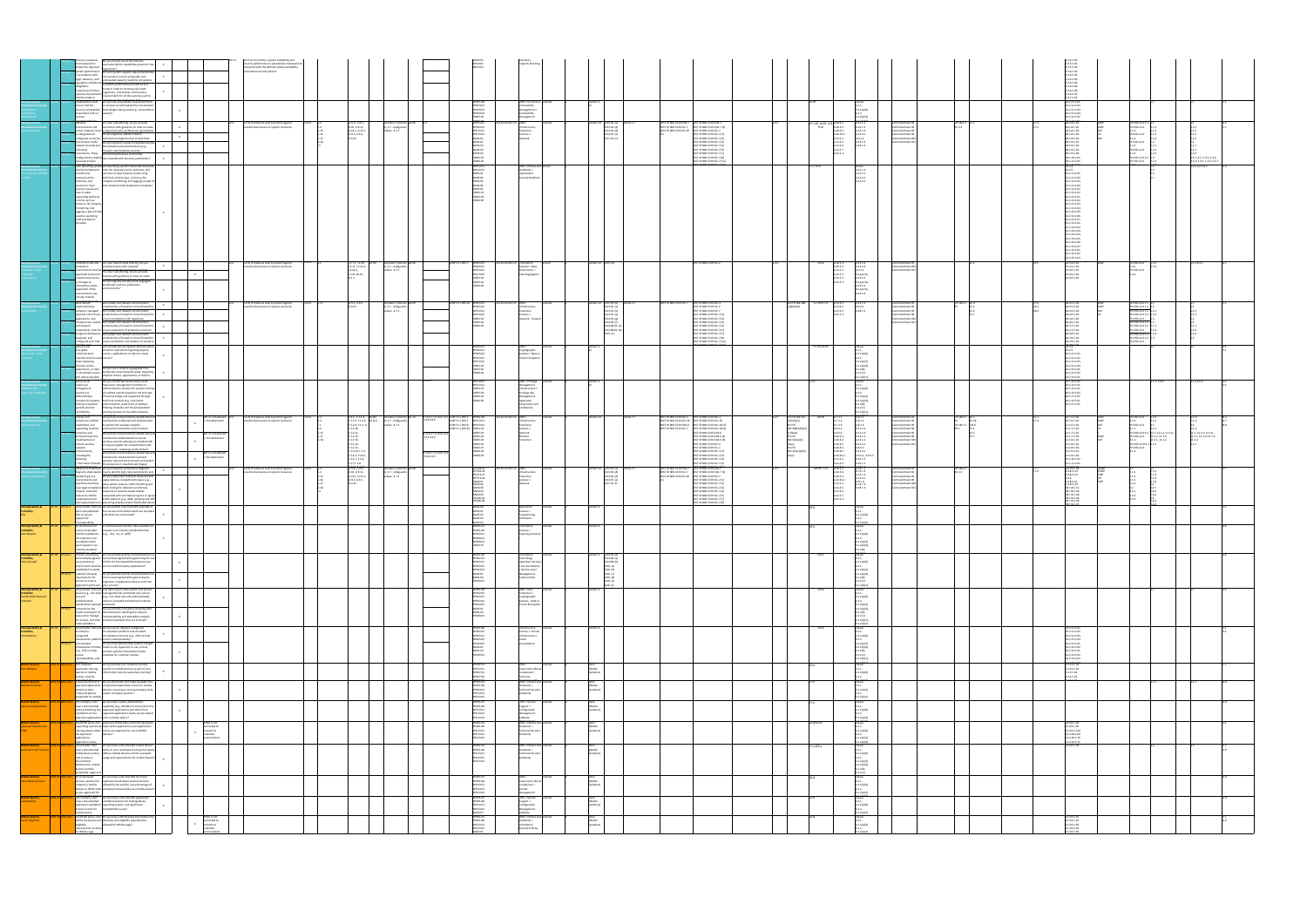|                                        |                                                                                                                                        | inventory of all Do you maintain an inventory of all mobile                                                                                                                                                                                                                                                                                                                                                                             |                                                                                  |                                                                                                                                                                                                                                                                                                                                                                         |                                                          |                                                                                                                                                                                                                                                                                                                                 |                                                                                  |                                                                                            |                                                              |                                                  |                        |                                                                                                                                                                                                                                                              |                                                                                                         |                                                                                                              |                                                                                                                                                                                        |                                                                          |                                                        |                                                                 |                                                                                              |                                                                                      |                           |  |
|----------------------------------------|----------------------------------------------------------------------------------------------------------------------------------------|-----------------------------------------------------------------------------------------------------------------------------------------------------------------------------------------------------------------------------------------------------------------------------------------------------------------------------------------------------------------------------------------------------------------------------------------|----------------------------------------------------------------------------------|-------------------------------------------------------------------------------------------------------------------------------------------------------------------------------------------------------------------------------------------------------------------------------------------------------------------------------------------------------------------------|----------------------------------------------------------|---------------------------------------------------------------------------------------------------------------------------------------------------------------------------------------------------------------------------------------------------------------------------------------------------------------------------------|----------------------------------------------------------------------------------|--------------------------------------------------------------------------------------------|--------------------------------------------------------------|--------------------------------------------------|------------------------|--------------------------------------------------------------------------------------------------------------------------------------------------------------------------------------------------------------------------------------------------------------|---------------------------------------------------------------------------------------------------------|--------------------------------------------------------------------------------------------------------------|----------------------------------------------------------------------------------------------------------------------------------------------------------------------------------------|--------------------------------------------------------------------------|--------------------------------------------------------|-----------------------------------------------------------------|----------------------------------------------------------------------------------------------|--------------------------------------------------------------------------------------|---------------------------|--|
|                                        | mobile devices used de<br><b>NI changes to the</b><br>status of these<br>devices, (i.e.,                                               | vices storing and accessing company d<br>to store and access which includes device status (e.g., operating<br>company data shall be system and patch levels, lost or<br>kept and maintained. decommissioned, device assignee)?                                                                                                                                                                                                          |                                                                                  |                                                                                                                                                                                                                                                                                                                                                                         |                                                          |                                                                                                                                                                                                                                                                                                                                 | 8AI06.02<br>8AI06.04<br>8AI10.01<br>8AI10.02<br>BAI10.03                         | Protection<br>Services > End<br>Point - Inventory                                          | (Mobile<br>Guidance)                                         |                                                  |                        |                                                                                                                                                                                                                                                              |                                                                                                         |                                                                                                              | 6.1.1(e)(2)<br>6.1.2(a)(1)<br>6.1.2(a)(2),<br>6.1.2 (c)<br>6.1.2 (c)                                                                                                                   |                                                                          |                                                        |                                                                 | 21.4.10.C.10<br>21.4.10.C.12                                                                 |                                                                                      |                           |  |
| obile Security<br>e Managemen          | perating system an                                                                                                                     | A centralized, mobile    Do you have a centralized mobile device<br>device management      management solution deployed to all<br>solution shall be mobile devices that are permitted to sto<br>deployed to all mobile transmit, or process company data?                                                                                                                                                                               |                                                                                  |                                                                                                                                                                                                                                                                                                                                                                         |                                                          |                                                                                                                                                                                                                                                                                                                                 | APO03.02<br>AP004.02<br>AP013.01                                                 | ervices ><br>Platform > End                                                                | (Mobile                                                      |                                                  |                        |                                                                                                                                                                                                                                                              |                                                                                                         |                                                                                                              | 1.2(c)(1)<br>Clause<br>6.1.1,<br>6.1.1(e)(2)                                                                                                                                           |                                                                          |                                                        |                                                                 |                                                                                              |                                                                                      |                           |  |
| <b>Aobile Security</b>                 | is permitted to                                                                                                                        | the use of encryption<br>either for the entire device or for data identified as sensitive<br>either for the entire enforceable through technology controls                                                                                                                                                                                                                                                                              | rOD is not<br>permitted to<br>connect to                                         |                                                                                                                                                                                                                                                                                                                                                                         |                                                          |                                                                                                                                                                                                                                                                                                                                 | AP013.02<br>AP013.01<br>AP013.02<br>DSS05.03<br>DSS05.05                         | s-Mobile<br>SRM > Data<br>Protection ><br>Cryptographic<br>Services - Data-At              | None<br>(Mobile<br>Guidance)                                 |                                                  |                        |                                                                                                                                                                                                                                                              |                                                                                                         |                                                                                                              | 1.2(a)(1)<br>Clause<br>6.1.1,<br>$6.1.1(e)(2)$<br>$6.1.2$                                                                                                                              |                                                                          |                                                        |                                                                 | 21.4.12.C.02<br>21.4.12.0.04<br>21.4.10.C.12                                                 |                                                                                      |                           |  |
| <b>Mobile Security</b>                 |                                                                                                                                        | device or for data for all mobile devices?<br>identified as sensitive<br>The mobile device Does your mobile device policy prohibit th<br>policy shall prohibit circumvention of built-in security controls<br>the circumvention of on mobile devices (e.g., jailbreaking or                                                                                                                                                             | annents                                                                          |                                                                                                                                                                                                                                                                                                                                                                         |                                                          |                                                                                                                                                                                                                                                                                                                                 | DSS06.06<br>APO01.03<br>AP013.01<br>AP013.02                                     | Encryption<br>Presentation<br>Services >                                                   | suidance)                                                    |                                                  |                        |                                                                                                                                                                                                                                                              |                                                                                                         |                                                                                                              | 6.1.2(a)(1)<br>$-2.2$ (a)(2)<br>6.1.1(e)(2)                                                                                                                                            |                                                                          |                                                        |                                                                 | 1480.01<br>21.4.10.C.12                                                                      |                                                                                      |                           |  |
|                                        | built-in security<br>controls on mobile<br>devices (e.g.,<br>jailbreaking or<br>rooting) and is<br>enforced through<br>electrics ----- | rooting)?<br>rooting)?<br>Do you have detective and preventative<br>controls on the device or via a centralized<br>device management system which prohibit<br>the circumvention of built-in security<br>controls?                                                                                                                                                                                                                       |                                                                                  |                                                                                                                                                                                                                                                                                                                                                                         |                                                          |                                                                                                                                                                                                                                                                                                                                 | DSS05.03                                                                         | Presentation<br>Platform > End-<br>Points-Mobile<br>Devices-Mobile<br>Device<br>Management |                                                              |                                                  |                        |                                                                                                                                                                                                                                                              |                                                                                                         |                                                                                                              | $\begin{array}{l} 6.1.2\left(a\right)\left(1\right)\\ 6.1.2\left(a\right)\left(2\right),\\ 6.1.2\left(b\right)\\ 6.1.2\left(c\right)\\ 6.1.2\left(c\right)\left(1\right), \end{array}$ |                                                                          |                                                        |                                                                 |                                                                                              |                                                                                      |                           |  |
| <b>Mobile Security</b>                 | detective and<br>preventative control<br>The BYOD policy<br>includes clarifying                                                        | Does your BYOD policy clearly define the<br>expectation of privacy, requirements for<br>litigation, e-discovery, and legal holds?                                                                                                                                                                                                                                                                                                       | BYOD is not<br>permitted to<br>of tome                                           |                                                                                                                                                                                                                                                                                                                                                                         |                                                          |                                                                                                                                                                                                                                                                                                                                 | AP013.01<br>AP013.02                                                             | Standards ><br>Information                                                                 | (Mobile                                                      |                                                  |                        |                                                                                                                                                                                                                                                              |                                                                                                         | 02.d                                                                                                         | 6.1.2(c)(2)<br>Clause<br>6.1.1,<br>6.1.1(e)(2)                                                                                                                                         |                                                                          |                                                        |                                                                 | 21.4.9.0.0<br>21.4.13.C.04<br>21.4.10.C.12                                                   |                                                                                      |                           |  |
|                                        | language for the<br>expectation of                                                                                                     | experiences<br>on the respective and the principle of the respective and preventative<br>discovery, and legal<br>the controls on the device or via a centralized<br>theories, and Italian device management system which prohibit<br>policy a                                                                                                                                                                                           | environments<br>BYOD is not<br>permitted to<br>onnect to                         |                                                                                                                                                                                                                                                                                                                                                                         |                                                          |                                                                                                                                                                                                                                                                                                                                 |                                                                                  | <b>Icurity Service</b>                                                                     |                                                              |                                                  |                        |                                                                                                                                                                                                                                                              |                                                                                                         |                                                                                                              | 6.1.2(a)(1)<br>6.1.2(a)(2),<br>6.1.2 (c)<br>6.1.2 (c)                                                                                                                                  |                                                                          |                                                        |                                                                 |                                                                                              |                                                                                      |                           |  |
| <b>Mobile Security</b>                 | tate the expectati<br>company owned                                                                                                    | BYOD and/or Do you require and enforce via technica<br>controls an automatic lockout screen for                                                                                                                                                                                                                                                                                                                                         | memno<br>BYOD is not<br>permitted to                                             |                                                                                                                                                                                                                                                                                                                                                                         |                                                          |                                                                                                                                                                                                                                                                                                                                 | 605.03<br>05505.05                                                               | resentation<br>ervices >                                                                   |                                                              |                                                  |                        |                                                                                                                                                                                                                                                              |                                                                                                         |                                                                                                              | 6.1.2(c)(1),<br>6.1.2(c)(2)<br>Clause<br>6.1.1,                                                                                                                                        |                                                                          |                                                        |                                                                 | 21.4.10.0.08<br>21.4.12.C.09                                                                 |                                                                                      |                           |  |
| <b>Mobile Security</b><br>ting Systemi | require an<br>automatic lockout<br>Changes to mobile                                                                                   | vices are configured BYOD and company owned devices?<br>Do you manage all changes to mobile<br>device operating device operating systems, patch levels, and<br>systems, patch levels, applications via your company's change<br>and/or applications management processes?                                                                                                                                                               | <i>istomer</i><br>environments<br>BYOD is not<br>permitted to<br>connect to      |                                                                                                                                                                                                                                                                                                                                                                         |                                                          |                                                                                                                                                                                                                                                                                                                                 | APO01.03<br>AP013.01<br>AP013.02                                                 | atform > En<br>Points-Mobile<br>(TOS > Service<br>Support -Change<br>Management >          | (Mobile<br>Guidance                                          |                                                  |                        |                                                                                                                                                                                                                                                              |                                                                                                         |                                                                                                              | 6.1.1(e)(2)<br>6.1.2(a)(1)<br>Clause<br>6.1.1,<br>6.1.1(e)(2)                                                                                                                          |                                                                          |                                                        |                                                                 | 21.4.12.C.10<br>21.4.12.C.11<br>14.9.0.14<br>21.4.6.0.02                                     |                                                                                      |                           |  |
| Mobile Security                        | shall be managed<br>Password policies.                                                                                                 | Do you have password policies for<br>applicable to mobile enterprise issued mobile devices and/or                                                                                                                                                                                                                                                                                                                                       | customer<br>BYOD is not<br>permitted to                                          |                                                                                                                                                                                                                                                                                                                                                                         |                                                          |                                                                                                                                                                                                                                                                                                                                 | <b>BAIC6</b><br>APO01.03<br>AP013.01<br>AP013.02<br>DSS05.03                     | nned Changes<br>Presentation<br>Services ><br>Presentation                                 | (Mobile                                                      |                                                  |                        |                                                                                                                                                                                                                                                              |                                                                                                         | 01.d                                                                                                         | 6.1.2(a)(1)<br>Clause<br>6.1.1,<br>6.1.1(e)(2)                                                                                                                                         |                                                                          |                                                        |                                                                 | 14.12.00<br>21.4.10.C.12                                                                     |                                                                                      |                           |  |
|                                        | devices, shall be<br>documented and<br>inforced through                                                                                | 8YOD mobile devices?<br>Are your password policies enforced<br>through technical controls (i.e. MDM)?<br>Technical controls on<br>all company devices<br>or devices approved changing of authentication requirements<br>or devices approved (i.e. password/PIN length) via a mobile<br>for BYOD usage, and (i.e., password/PIN length) via a mobile                                                                                     | connect to<br>BYOD is not<br>of baffim<br>FOD is not                             |                                                                                                                                                                                                                                                                                                                                                                         |                                                          |                                                                                                                                                                                                                                                                                                                                 |                                                                                  | <b>Platform &gt; End</b><br>Points-Mobile<br>Devices-Mobile<br>Device<br>Management        |                                                              |                                                  |                        |                                                                                                                                                                                                                                                              |                                                                                                         |                                                                                                              | 6.1.2(a)(1)<br>$6.1.2(a)(2),$<br>$6.1.2(b)$<br>$6.1.2(c)(1),$                                                                                                                          |                                                                          |                                                        |                                                                 |                                                                                              |                                                                                      |                           |  |
| <b>Mobile Security</b>                 | thall nothibit the<br>The mobile device<br>policy shall require<br>the BYOD user to                                                    | evice:<br>to you have a policy that requires BYOE<br>users to perform backups of specified<br>Do you have a policy that requires BYOD                                                                                                                                                                                                                                                                                                   | of fonec<br>FOD is not<br>permitted to<br>n'OD is not                            |                                                                                                                                                                                                                                                                                                                                                                         |                                                          |                                                                                                                                                                                                                                                                                                                                 | PO01.03<br>AP013.01<br>AP013.02<br>DSS05.01                                      | M > Policies<br>tandards ><br>'echnical Secur                                              | <b>Guidance</b>                                              |                                                  |                        |                                                                                                                                                                                                                                                              |                                                                                                         | 01.x;09.j:09.                                                                                                | 1.2(cld)).<br>lause<br>6.1.1(e)(2)                                                                                                                                                     |                                                                          |                                                        |                                                                 | 21.4.9.0.14                                                                                  |                                                                                      |                           |  |
|                                        | application stores,<br>and require the use of<br>anti-malware<br>software (where                                                       | perform backups of seens to prohibit the usage of unapproved<br>data, prohibit the application stores?<br>usage of unapproved<br>Do you have a policy that requires BYOD                                                                                                                                                                                                                                                                | permitted to<br>onnect to<br>stnemnonium<br>ton a dOY                            |                                                                                                                                                                                                                                                                                                                                                                         |                                                          |                                                                                                                                                                                                                                                                                                                                 | DSS05.03                                                                         | tandards                                                                                   |                                                              |                                                  |                        |                                                                                                                                                                                                                                                              |                                                                                                         |                                                                                                              | 6.1.2<br>$6.12(a)(1)$<br>$6.12(a)(2)$ ,<br>$6.12(b)$<br>$6.12(c)(1)$ ,<br>$6.12(c)(2)$                                                                                                 |                                                                          |                                                        |                                                                 |                                                                                              |                                                                                      |                           |  |
| <b>Mobile Security</b>                 | All mobile devices<br>BYOD program or a                                                                                                | users to use anti-malware software (where<br>supported)?<br>Does your IT provide remote wipe or<br>permitted for use<br>permitted for use corporate data wipe for all company-<br>through the company accepted BYOD devices?                                                                                                                                                                                                            | permitted to<br>connect to<br>BYOD is not<br>mitted to<br>connect to<br>customer |                                                                                                                                                                                                                                                                                                                                                                         |                                                          |                                                                                                                                                                                                                                                                                                                                 | AP013.01<br>AP013.02<br>DSS05.03<br>DSS05.03                                     | S > Dista<br>e Disposa                                                                     | (Mobile<br>Guidance)                                         |                                                  |                        |                                                                                                                                                                                                                                                              |                                                                                                         |                                                                                                              | $6.1.1,$<br>$6.1.1(e)(2)$<br>$6.1.2$                                                                                                                                                   |                                                                          |                                                        |                                                                 | 21.4.9.0.06<br>21.4.9.0.10<br>21.4.10.C.12                                                   |                                                                                      |                           |  |
|                                        |                                                                                                                                        | company-assigned<br><mark>Company-assigned</mark><br><b>Does your IT provide remote wipe of</b><br>allow for remote wipe corporate data wipe for all company-<br>by the company's assigned mobile devices?<br>corporate IT or shall                                                                                                                                                                                                     |                                                                                  |                                                                                                                                                                                                                                                                                                                                                                         |                                                          |                                                                                                                                                                                                                                                                                                                                 | DSS05.06                                                                         |                                                                                            |                                                              |                                                  |                        |                                                                                                                                                                                                                                                              |                                                                                                         |                                                                                                              | $6.1.2(a)(1)$<br>$6.1.2(a)(2)$ ,<br>$6.1.2(b)$<br>$6.1.2(c)$<br>6.1.2(c)(1)                                                                                                            |                                                                          |                                                        |                                                                 |                                                                                              |                                                                                      |                           |  |
| <b>Mobile Security</b>                 | have all company-<br>provided data wiped<br>Mobile devices<br>connecting to                                                            | to your mobile devices have the latest<br>available security-related patches installe<br>corporate networks or upon general release by the device                                                                                                                                                                                                                                                                                       |                                                                                  |                                                                                                                                                                                                                                                                                                                                                                         |                                                          |                                                                                                                                                                                                                                                                                                                                 | AP001.03<br>AP013.01                                                             | noiton                                                                                     |                                                              |                                                  |                        |                                                                                                                                                                                                                                                              |                                                                                                         | 01x                                                                                                          | 6.1.2(c)(2)<br>6.1.1(e)(2)                                                                                                                                                             |                                                                          |                                                        |                                                                 | 21.4.10.C.12                                                                                 |                                                                                      |                           |  |
|                                        | software<br>version/patch<br>validation. All mobile                                                                                    | Comporate networks of typer general vertices and the second control and accessing mianufacturer or carrier?<br>The company information to pay and mobile devices allow for remote<br>and allow for remote validation to download the                                                                                                                                                                                                    |                                                                                  |                                                                                                                                                                                                                                                                                                                                                                         |                                                          |                                                                                                                                                                                                                                                                                                                                 | AP013.02<br>DSS05.03<br>DSS05.05<br>DSS05.06                                     | Services->Netwo<br>> Link Layer<br>Network Security                                        |                                                              |                                                  |                        |                                                                                                                                                                                                                                                              |                                                                                                         |                                                                                                              | $6.12(a)(1)$<br>$6.12(a)(2)$ ,<br>$6.12(b)$<br>$6.12(c)(1)$ ,<br>$6.12(c)(2)$                                                                                                          |                                                                          |                                                        |                                                                 |                                                                                              |                                                                                      |                           |  |
| <b>Mobile Security</b>                 | devices shall have the<br>latest available<br>curity-related                                                                           | The BYOD policy shall Does your BYOD policy clarify the systems                                                                                                                                                                                                                                                                                                                                                                         | OD is not<br>permitted to                                                        |                                                                                                                                                                                                                                                                                                                                                                         |                                                          |                                                                                                                                                                                                                                                                                                                                 | AP013.01                                                                         | > Policies ar                                                                              | (Mobile                                                      |                                                  |                        |                                                                                                                                                                                                                                                              |                                                                                                         |                                                                                                              | 6.1.2(d)<br>1.2(d)(1)                                                                                                                                                                  |                                                                          |                                                        |                                                                 | 21.4.10.C.02                                                                                 |                                                                                      |                           |  |
|                                        | <b>SYOD-enabled device</b>                                                                                                             | clarify the systems and servers allowed for use or access on the<br>and servers allowed BYOD-enabled device?<br>for use or access on a<br>Does your BYOD policy specify the user<br>roles that are allowed access via a BYOD-                                                                                                                                                                                                           | stomer<br>environment<br>BYOD is not<br>of battimna                              |                                                                                                                                                                                                                                                                                                                                                                         |                                                          |                                                                                                                                                                                                                                                                                                                                 | 49013.02                                                                         | tandards ><br>'echnical Secur<br>dards                                                     |                                                              |                                                  |                        |                                                                                                                                                                                                                                                              |                                                                                                         |                                                                                                              | $6.1.1$ ,<br>$6.1.1(e)(2)$<br>$6.1.2$<br>6.1.2(a)(1)<br>$6.1.2(a)(2),$<br>$6.1.2(b)$<br>$6.1.2(c)$                                                                                     |                                                                          |                                                        |                                                                 | 21.4.10.C.03<br>21.4.10.C.04<br>21.4.10.C.05<br>21.4.10.C.06<br>21.4.10.C.07                 |                                                                                      |                           |  |
|                                        | Points of contact for                                                                                                                  | nabled device?<br>Do you maintain liaisons and points of                                                                                                                                                                                                                                                                                                                                                                                |                                                                                  |                                                                                                                                                                                                                                                                                                                                                                         |                                                          |                                                                                                                                                                                                                                                                                                                                 | 000101<br>APO01.02                                                               | xiance >                                                                                   |                                                              |                                                  |                        |                                                                                                                                                                                                                                                              |                                                                                                         | 06.f;05.g                                                                                                    | 6.1.2(c)(1)<br>A.6.1.3<br>A.6.1.4                                                                                                                                                      |                                                                          |                                                        |                                                                 | 21.4.10.C.08<br>21.4.10.C.09<br>21.4.10.C.10<br>3.1.8.C.01<br>3.1.8.C.02<br>3.1.8.C.03       | 12.10.1                                                                              | 12.10.1; 12.10.3; 12.10.6 |  |
|                                        | enforcement, and<br>other legal<br>jurisdictional<br>authorities shall be                                                              | applicable regulation contact with local authorities in accordance<br>authorities, national with contracts and appropriate regulations<br>and local law                                                                                                                                                                                                                                                                                 |                                                                                  |                                                                                                                                                                                                                                                                                                                                                                         |                                                          |                                                                                                                                                                                                                                                                                                                                 | AP001.03<br>AP001.08<br>MEA03.01<br>MEA03.02<br>MEA03.03                         | act/Authorit                                                                               |                                                              |                                                  |                        |                                                                                                                                                                                                                                                              |                                                                                                         |                                                                                                              |                                                                                                                                                                                        | irticle 44.                                                              |                                                        |                                                                 | 3.2.7.C.01                                                                                   |                                                                                      |                           |  |
|                                        | aintained and<br>regularly updated<br>(e.g., change in<br>spacted-scope                                                                |                                                                                                                                                                                                                                                                                                                                                                                                                                         |                                                                                  |                                                                                                                                                                                                                                                                                                                                                                         |                                                          |                                                                                                                                                                                                                                                                                                                                 |                                                                                  |                                                                                            |                                                              |                                                  |                        |                                                                                                                                                                                                                                                              |                                                                                                         |                                                                                                              |                                                                                                                                                                                        | Article 16, part I                                                       |                                                        |                                                                 | %27.001<br>%27.002<br>%27.004<br>%27.005<br>%28.001<br>%29.002<br>%29.002                    |                                                                                      |                           |  |
|                                        | and/or a change in<br>any compliance<br>deligation) to ensur<br>compliance<br>have bee<br>ablished and to                              |                                                                                                                                                                                                                                                                                                                                                                                                                                         |                                                                                  |                                                                                                                                                                                                                                                                                                                                                                         |                                                          |                                                                                                                                                                                                                                                                                                                                 |                                                                                  |                                                                                            |                                                              |                                                  |                        |                                                                                                                                                                                                                                                              |                                                                                                         |                                                                                                              |                                                                                                                                                                                        |                                                                          |                                                        |                                                                 | 3.2.10.C.01.<br>3.2.10.C.02.<br>3.2.10.C.03.<br>3.2.11.C.01.<br>3.2.11.C.02.<br>3.2.11.C.03. |                                                                                      |                           |  |
|                                        | epared for a<br>investigat<br>biqsa gniniupo<br>ingagement with law<br>.cment.                                                         |                                                                                                                                                                                                                                                                                                                                                                                                                                         |                                                                                  |                                                                                                                                                                                                                                                                                                                                                                         |                                                          |                                                                                                                                                                                                                                                                                                                                 |                                                                                  |                                                                                            |                                                              |                                                  |                        |                                                                                                                                                                                                                                                              |                                                                                                         |                                                                                                              |                                                                                                                                                                                        |                                                                          |                                                        |                                                                 | 3.2.12 C.01.<br>3.2.12.C.02.<br>3.2.13.C.01.<br>3.2.14.C.01.<br>3.2.15.0.01.<br>12.16.C.01   |                                                                                      |                           |  |
|                                        | Policies and<br>ocedures shall be<br>tablished, and                                                                                    | .<br>Do you have a documented security<br>Do you integrate customized tenant<br>$x =$                                                                                                                                                                                                                                                                                                                                                   |                                                                                  | (IS3.7.0) Procedures exist to identify, report, and CCS.5<br>act upon system security breaches and other                                                                                                                                                                                                                                                                |                                                          | Schedule 1 (Secti                                                                                                                                                                                                                                                                                                               | BIT 4.1 DSS.6 AP001.03<br>AP013.01                                               | 2.8 and 312.10 ITOS > Service<br>Support > Secu<br>Incident                                | ain 2 6.04.07. (b)<br>6.07.01. (a)<br>6.07.01. (d)           |                                                  |                        | NIST SP RODAR RAIRLY MIST SP RODAR RAIRLY<br>NIST SP 800-53 R3 IR-2 NIST SP 800-53 R3 IR-2<br>NIST SP 800-53 R3 IR-4 NIST SP 800-53 R3 IR-3                                                                                                                  | 45 CFR 164.308<br>(a)(1)(i)<br>45 CFR 164.308                                                           | 11.a;11.c<br>Clause 4.3.3<br>A.13.1.1<br>A.13.2.1                                                            | CFR 5<br>127.12                                                                                                                                                                        | Commandment #2 Chapter II, Article 20<br>a# trambnent<br>as transporting | CIP-007-3 - IR                                         | <b>P-4 COMPLAINT</b><br>MANAGEMENT. SE-2<br>PRIVACY INCIDENT    | 3.2.17.C.01.<br>3.2.18.C.01.<br>5.1.6.CO1<br>5.1.7.C.01.<br>5.1.8.C.01                       | PCI-DSS v2.0                                                                         |                           |  |
|                                        | pporting business<br>rocesses and                                                                                                      | uirements into your security incident<br>you publish a roles and responsibilities<br>document specifying what you vs. your<br>,<br>Technical measures <b>Exercats are responsible for during security</b><br>implemented, to<br>triage security-related response plans in the last year?<br>Workforce personnel Does your security information and event                                                                                | $\mathbf{x}$                                                                     | ) Procedures exist to provide that issues                                                                                                                                                                                                                                                                                                                               |                                                          | Accountability,<br>Subs. 4.1.4: 4.8<br>Openness, Subs.                                                                                                                                                                                                                                                                          | AP013.02<br>DSS01.03<br>DSS02.01<br>DSS02.04<br>DSS02.04<br>DSS02.05             | lanagement                                                                                 | 6.07.01. (e)<br>6.07.01. (f)<br>6.07.01. (g)<br>6.07.01. (h) | NIST SP 800-53 R3 IR-5<br>NIST SP 800-53 R3 IR-6 |                        | NET SP 800-53 R3 IR-4<br>NIST SP 800-53 R3 IR-4<br>NIST SP 800-53 R3 IR-7 NIST SP 800-53 R3 IR-5<br>NIST SP 800-53 R3 IR-7<br>NIST SP 800-53 R3 IR-7 (1                                                                                                      | a)(6)(i)                                                                                                |                                                                                                              | Clause<br>5.3 (a),<br>5.3 (b),<br>7.5.3(b),<br>5.2 (c),<br>7.5.3(d),                                                                                                                   |                                                                          | R6.1 IR-2<br>CIP-008-3 - IR-3<br>R1 IR-4<br>IR-5       | RESPONSE                                                        | 5.1.9.C.01.<br>5.1.10.C.01.<br>5.1.10.C.02.<br>i.1.11.C.01.<br>i.1.12.C.01.                  | 11.7<br>PCI-DSS v2.0<br>PCI-DSS v2.0<br>PCI-DSS v2.0<br>PCI-DSS v2.0<br>PCI-DSS v2.0 |                           |  |
|                                        | cternal business ma<br>ned of their<br>equired, shall                                                                                  | agement (SIEM) system merge data<br>onships shall be sources (e.g., app logs, firewall logs, IDS<br>logs, physical access logs, etc.) for granular<br>insibility and, if Does your logging and monitoring                                                                                                                                                                                                                               | A2.3.0                                                                           | noncompliance with system availability,<br>(A2.3.0, C2.3.0, I2.3.0, S2.3.0) Responsibility and<br>ccountability for the entity's system availability.<br>confidentiality of data, processing integrity and<br>related security policies and changes and updates<br>to those policies are communicated to entity<br>C1.5<br>personnel responsible for implementing them. | $5 (B)$<br>$46 (B)$<br>$48 (A*)$<br>$49 (B)$<br>$50 (B)$ | <b>Schodule 1 (Section</b><br>5) 4.1<br>Accountability,<br>Subs. 4.1.3                                                                                                                                                                                                                                                          | 4.1 DS5.6 APO01.03<br>AP007.06<br>AP007.08<br>AP013.01<br>AP013.02<br>DSS02.01   | BOSS > Human<br>3 317 8 and<br>urces Secu<br>> Employee                                    | $6.07.01$ : (a)                                              |                                                  | NIST SP 800-53 R3 IR-2 | NIST SP 800-53 R3 IR-2<br>NIST SP 800-53 R3 IR-6 NIST SP 800-53 R3 IR-6<br>NIST SP 800-53 R3 IR-7 NIST SP 800-53 R3 IR-6 (1)<br>34 CFR 99.32(a)<br>NIST SP 800-53 R3 SI-5 NIST SP 800-53 R3 IR-7<br>NIST SP 800-53 R3 IR-7 (1)<br>NIST SP 800-53 R3 IR-7 (2) | 45 CFR 164.312<br>(a)(6)(i)<br>16 CFR 318.3 (a)<br>(New)<br>16 CFR 318.5 (a)<br>(New)<br>45 CFR 160.410 | a;11b;11.c Clause 4.3.3<br>clause 5.2.2<br>A.6.1.3<br>A.8.2.2<br>A.3.3.1<br>A.13.1.2<br>A.13.1.2<br>A.13.2.1 | Clause<br>Cláuse<br>5.2 (c),<br>5.3 (b),<br>5.3 (b),<br>7.2 (b),<br>7.2 (c),<br>7.2 (c),<br>7.2 (d),                                                                                   | nandment #2 Chapter II, Article 20<br>andment #6<br>84 Insertions        | $1P-003-3-1R-$<br>R4.1 IR-6<br>CIP-004-3 IR-7<br>\$1-4 | 4 COMPLAINT<br>MANAGEMENT. SE-2<br>PRIVACY INCIDENT<br>RESPONSE | 7.2.6.C.01<br>7.2.6.C.02<br>7.2.7.C.01<br>7.2.8.C.01<br>7.2.9.0.01.<br>7.2.10.0.01.          | 12.5.2<br>PCI-DSS v2.0<br>12.5.3<br>PCI-DSS v2.0                                     |                           |  |
|                                        | nsent and/or<br>tually agree<br>report all information<br>Proper forensic                                                              | framework allow isolation of an incident to<br>specific tenants?<br>loes your incident response plan com                                                                                                                                                                                                                                                                                                                                |                                                                                  | (\$2.4) The process for informing the entity ab<br>breaches of the system security and for<br>(S2.4.0) The process for informing the entity                                                                                                                                                                                                                             |                                                          |                                                                                                                                                                                                                                                                                                                                 |                                                                                  | S>Legal<br>rvices > Incide                                                                 |                                                              |                                                  |                        | NIST SP 800-53 R3 SI-4<br>(IST SP 800-53 R3 SI-4 (2)<br>NIST SP 800-53 R3 SI-4 (4)<br>IST SP 800-53 R3 AU-6 NIST SP 800-53 R3 AU-6<br>NIST SP 800-53 R3 AU-9 NIST SP 800-53 R3 AU-6 (1)                                                                      | $(1)$ (New)<br>45 CFR 164.308<br>(16)(5)                                                                | Clause 4.3.3                                                                                                 |                                                                                                                                                                                        |                                                                          | 4004-3 AU                                              |                                                                 | 7.2.11.C.01.<br>7.2.12.C.01.<br>7.2.13.C.01<br>5.1.10.C.01                                   | 12.5.2<br>PCI-DSS v2.0                                                               |                           |  |
|                                        | o noitstines<br>nce to support                                                                                                         | procedures, including with industry standards for legally<br>chain of custody, are admissible chain-of-custody management<br>required for the Does your incident response capability<br>include the use of legally admissible<br>ence to support<br>initial legal action<br>initial legal action inoids (freeze of data from a specific point in<br>ect to the<br>initial for a specific tenant without freezing<br>uset initialization |                                                                                  | about system availability issues, confidentiality<br>issues, processing integrity issues, security issues<br>and breaches of the system security and for<br>submitting complaints is communicated to<br>uthorized users.                                                                                                                                                |                                                          |                                                                                                                                                                                                                                                                                                                                 | AP013.01<br>AP013.02<br>DSS01.03<br>DSS02.01<br>DSS02.04<br>DSS02.04<br>DSS02.04 | Isponse Legal<br>Preparation                                                               | 6.07.01. (f)<br>6.07.01. (h)                                 |                                                  | NIST SP 800-53 R3 IR-8 | NIST SP 800-53 R3 AU-11 NIST SP 800-53 R3 AU-6 (3)<br>NIST SP 800-53 R3 AU-11 NIST SP 800-53 R3 AU-6 (3)<br>NIST SP 800-53 R3 IR-7 NIST SP 800-53 R3 AU-7 (1)<br>NEST SP 800-53 R3 AU-9<br>NIST SP 800-53 R3 AU-9<br>NIST SP 800-53 R3 AU-9 (2)              |                                                                                                         | Clause 5.2.2<br>A.8.2.2<br>A.8.2.3<br>A.13.2.3<br>A.15.1.3                                                   | ana<br>5.3 (a),<br>5.3 (b),<br>7.2 (c),<br>7.2 (c),<br>7.3 (b),<br>7.5 (c)                                                                                                             |                                                                          | AU-9<br>AU-11                                          |                                                                 | 7.3.4.C.01.<br>7.3.5.C.01.<br>7.3.5.C.02.<br>7.3.5.C.03.<br>7.3.6.C.01.<br>7.3.6.C.03.       |                                                                                      |                           |  |
|                                        | ubject to the<br>rant jurisdiction                                                                                                     | Do you enforce and attest to tenant da<br>after an information<br>separation when producing data in<br>security incident. response to legal subpoenas?<br>Mechanisms shall be Do you monitor and quantify the types,<br>$-$ X $-$                                                                                                                                                                                                       |                                                                                  | (C3.15.0) Procedures exist to provide that issues<br>of noncompliance with defined confidentiality<br>and related security policies are promptly<br>addressed and that corrective measures are tak<br>(\$3.9.0) Procedures exist to provide that issues of CCI                                                                                                          |                                                          |                                                                                                                                                                                                                                                                                                                                 | DSS02.06<br>BIT 4.1 DS 4.9 DSS04.07                                              | 312.8 and 312.10 BOSS >                                                                    | main 2 6.07.01. (a)                                          |                                                  |                        | NIST SP 800-53 R3 AU-10<br>NIST SP 800-53 R3 AU-10 (5)<br>NIST SP 800-53 R3 AU-11<br>415T SP 800-53 R3 IR-5<br>15T SP 800-53 R3 IR-4 NIST SP 800-53 R3 IR-4                                                                                                  | 27 45 CFR 164.308                                                                                       | $-11.6$                                                                                                      | A.16.1.6                                                                                                                                                                               |                                                                          | $P-008-3 - 18-4$                                       |                                                                 | 7.3.6.C.04.<br>7.3.6.C.05.<br>7.3.6.C.06.<br>7.2.6.C.01.                                     | PCI DSS v2.0                                                                         |                           |  |
|                                        | ed costs of<br>roviders shall                                                                                                          | put in place to<br>monitor and quantify Will you share statistical information for<br>monitor and quantify Will you share statistical information for<br>he types, volumes, security incident data with your tenants<br>upon request?<br>Do you inspect and account for data quali                                                                                                                                                      |                                                                                  | noncompliance with security policies are<br>promptly addressed and that corrective me<br>are taken on a timely basis.                                                                                                                                                                                                                                                   |                                                          |                                                                                                                                                                                                                                                                                                                                 |                                                                                  | Operational Risk<br>c tnsmegsn<br>Key Risk Indicat                                         | 7.01(0)                                                      |                                                  |                        | NIST SP 800-53 R3 IR-5<br>NIST SP 800-53 R3 IR-6<br>NIST SP 800-53 R3 IR-8<br>NIST SP 800-53 R3 IR-8<br>NIST SP 800-53 R3 IR-8                                                                                                                               | (1)(i)(D)                                                                                               |                                                                                                              |                                                                                                                                                                                        |                                                                          |                                                        |                                                                 | 7.26.002<br>7.2.7.C.01.<br>7.28.C.01                                                         | 12.9.6<br>PCI DSS v2.0                                                               |                           |  |
|                                        | rtners to correct                                                                                                                      | spect, account for, errors and associated risks, and work with<br>work with their<br>spay-chain means and supply-chain partners to correct<br>d supply-chain them?<br>ners to correct mitigate and contain data security risks<br>through proper separation of duties, role-                                                                                                                                                            |                                                                                  |                                                                                                                                                                                                                                                                                                                                                                         |                                                          |                                                                                                                                                                                                                                                                                                                                 | AP011<br>DSS05.04<br>DSS06.03<br>DSS06.06                                        | Imance Ris<br>Compliance ><br>Vendor<br>Management                                         |                                                              |                                                  |                        |                                                                                                                                                                                                                                                              |                                                                                                         |                                                                                                              | 1.1(e)(2)<br>6.1.2(a)(1)<br>6.1.2(a)(2),<br>6.1.2(b)<br>6.1.2 (c)                                                                                                                      |                                                                          |                                                        |                                                                 |                                                                                              |                                                                                      |                           |  |
|                                        |                                                                                                                                        | and associated risks. Introduct proper separator or outer, to<br>a consider shall design Based access, and least-privileged access for<br>and intelement all personnel within your supply chain?<br>The provider shall $\Box$ Do you mak                                                                                                                                                                                                |                                                                                  |                                                                                                                                                                                                                                                                                                                                                                         |                                                          |                                                                                                                                                                                                                                                                                                                                 | 1009.03                                                                          | FOS > Service<br>Incident                                                                  |                                                              |                                                  |                        |                                                                                                                                                                                                                                                              |                                                                                                         |                                                                                                              | 6.1.2(c)(1),<br>Clause<br>6.1.1,<br>6.1.1(e)(2)<br>6.1.2                                                                                                                               |                                                                          |                                                        |                                                                 | 2.7.17.C.01                                                                                  |                                                                                      |                           |  |
|                                        | ailable to all<br>ness-critical or<br>tomer (tenant)                                                                                   | nethods (e.g., portals)?<br>to you collect capacity and use data for<br>$\mathbf{x}$<br>ce you concer capacity and can out to an<br>relevant components of your cloud service                                                                                                                                                                                                                                                           |                                                                                  | (C2.2.0) The system security, availability, system CC2.<br>integrity, and confidentiality and related security CC2.3                                                                                                                                                                                                                                                    |                                                          | <b>Schonisle 1 Kerti</b><br>Subsec. 4.7.3                                                                                                                                                                                                                                                                                       | AP009.04<br>AP010.04<br>AP010.05<br>DSS02.07<br>11DS5.10 APO01.03                | Management ><br>ross Cloud<br>TOS > Service prov<br>Delivery > Service                     | 6.02.41<br>03.07. (a)                                        |                                                  |                        | NIST SP 800-53 R3 CA-3 NIST SP 800-53 R3 CA-3<br>ST SP 800-53 R3 SA-9 NIST SP 800-53 R3 CP-6                                                                                                                                                                 |                                                                                                         | 05.k;09.n<br>4.6.2.3<br>A.10.6.2                                                                             | 1.2(a)(1)<br>A.13.1.2                                                                                                                                                                  | andment #                                                                |                                                        |                                                                 | 18.1.8.0.0<br>18.1.8.C.02                                                                    |                                                                                      |                           |  |
|                                        | acting (physical<br>(roual)<br>bns not<br>m-system                                                                                     | nning and use reports?<br>The provider shall Do you perform annual internal<br>perform annual assessments of conformance and<br>internal assessments effectiveness of your policies, procedures,                                                                                                                                                                                                                                        |                                                                                  | obligations of users and the entity's system<br>security, availability, system integrity, and<br>sers are communicated to authorized users                                                                                                                                                                                                                              |                                                          |                                                                                                                                                                                                                                                                                                                                 | AP003.03<br>AP003.02<br>AP009.03<br>BAI02.01<br>BAI02.04                         | Level<br>Management                                                                        | 6.03.07. (b)<br>6.03.07.64<br>03.07. (d)                     |                                                  |                        | NIST SP 800-53 R3 CP-6 (1)<br>NIST SP 800-53 R3 CP-6 (3)<br>IST SP 800-53 R3 CP-7<br>NIST SP 800-53 R3 CP-7 (1)                                                                                                                                              |                                                                                                         |                                                                                                              | mandment #                                                                                                                                                                             |                                                                          | SC-22<br>SC-23                                         |                                                                 | 18.1.8.C.03.<br>18.1.8.C.04.<br>18.1.8.C.05.<br>8.1.9.C.01                                   |                                                                                      |                           |  |
|                                        | mance and<br>cies, procedure                                                                                                           | d supporting measures and metrics?                                                                                                                                                                                                                                                                                                                                                                                                      |                                                                                  |                                                                                                                                                                                                                                                                                                                                                                         |                                                          |                                                                                                                                                                                                                                                                                                                                 |                                                                                  | Compliance ><br>Vendor                                                                     |                                                              |                                                  |                        |                                                                                                                                                                                                                                                              |                                                                                                         |                                                                                                              | Clause<br>6.1.1,<br>6.1.1(e)(2)<br>$6.1.2$<br>$6.1.2(a)(1)$<br>$6.1.2(a)(2)$ ,                                                                                                         |                                                                          |                                                        |                                                                 |                                                                                              |                                                                                      |                           |  |
|                                        | d supporting<br>poly chain<br>ments (e.g.,<br>As) between<br>oviders and<br>ers (tenants)                                              | you select and monitor outsource<br>providers in compliance with laws in the<br>country where the data is processed,<br>Do you select and monitor outsourced<br>rs in compliance with laws in the                                                                                                                                                                                                                                       |                                                                                  | (\$2.2.0) The availability, confidentiality of data.<br>processing integrity, system security and related CC2.3<br>security obligations of users and the entity's<br>accuracy were processed security commitments to CCS.5<br>availability and related security commitments to<br>ers are communicated to authorized users.                                             |                                                          | $\begin{array}{ll} \mbox{c.2.4, $C.2.6$,} & \mbox{[24] (8)} & \mbox{Scheedale }, \\[.2.4, 0.16.3, 2.5] & \mbox{[25] (C_7, A)} & \mbox{[3] 4.1} \\[.2.4, 0.16.3, 2.5] & \mbox{[26] (A)} & \mbox{Accountability.} \\[.2.4, 0.2] & \mbox{[26] (A)} & \mbox{[30] (B)} \\[.2.4, 0.2] & \mbox{[30] (B)} & \mbox{[30] (C_7, A)} \\[.2$ | 08/T4.10SS.11 AP009.03<br>APO09.05                                               | 312.3, 312.8 and BOSS > Legal<br>312.10<br>Services ><br>Contracts                         | main 3 6.02. (e)<br>6.10. (h)<br>6.10. (i)                   |                                                  | NIST SP 800-53 R3 SA-9 | NIST SP 800-53 R3 CA-3 NIST SP 800-53 R3 CA-3<br>NUT SP 800-53 RS PS-7<br>NIST SP 800-53 RS PS-7<br>NIST SP 800-53 RS SA-6 NIST SP 800-53 RS MP-5 (2)<br>NIST SP 800-53 R3 SA-7 NIST SP 800-53 R3 MP-5 (4)<br>45T SP 800-53 R3 PS-7                          |                                                                                                         | 05.105.k:09.t A.6.2.3<br>A10.2.1<br>A.10.8.2<br>A.11.4.6<br>A.11.6.1                                         | A.15.1.2,<br>8.1* partial,<br>A.13.2.2,<br>A.9.4.1<br>CFR 5<br>120.17 Commandment #5<br>EAR 15 CFR Commandment #5<br>5736.2 (b) O                                                      | ommandment #1 Chapter II<br>Commandment #4 Article 14.<br>nandment #7    |                                                        |                                                                 | 4.4.4.C.O.<br>4.4.5.C.01<br>4.4.5.C.02.<br>4.4.5.C.03.<br>4.4.5.C.04.                        | CI DSS v2.0 2.4<br>PCI DSS v2.0 12.8.2<br>128.2                                      | 4:12.8.1:12.8.2           |  |
|                                        | ist the following<br>stually-agreed upo<br>ions and/or                                                                                 | incorporate at country where the data originates?<br>Does legal counsel review all third-party XX<br>party agreements include pro<br>$\mathbf{x}$<br>the security and protection of                                                                                                                                                                                                                                                     |                                                                                  | (A3.6.0) Procedures exist to restrict physical<br>access to the defined system including, but not<br>limited to, facilities, backup media, and other                                                                                                                                                                                                                    |                                                          |                                                                                                                                                                                                                                                                                                                                 |                                                                                  |                                                                                            |                                                              |                                                  |                        | NIST SP 800-53 R3 SA-6<br>NIST SP 800-53 R3 SA-7<br>0-A2 ER E2-008 92 T2N<br>NIST SP 800-53 R3 SA-9 (1)                                                                                                                                                      |                                                                                                         | A.12.3.1<br>4.12.5.4                                                                                         |                                                                                                                                                                                        | andment i                                                                |                                                        |                                                                 | 4.4.6.C.01.<br>4.4.7.C.01.<br>4.4.7.C.02.<br>4.4.8.C.01.                                     |                                                                                      |                           |  |